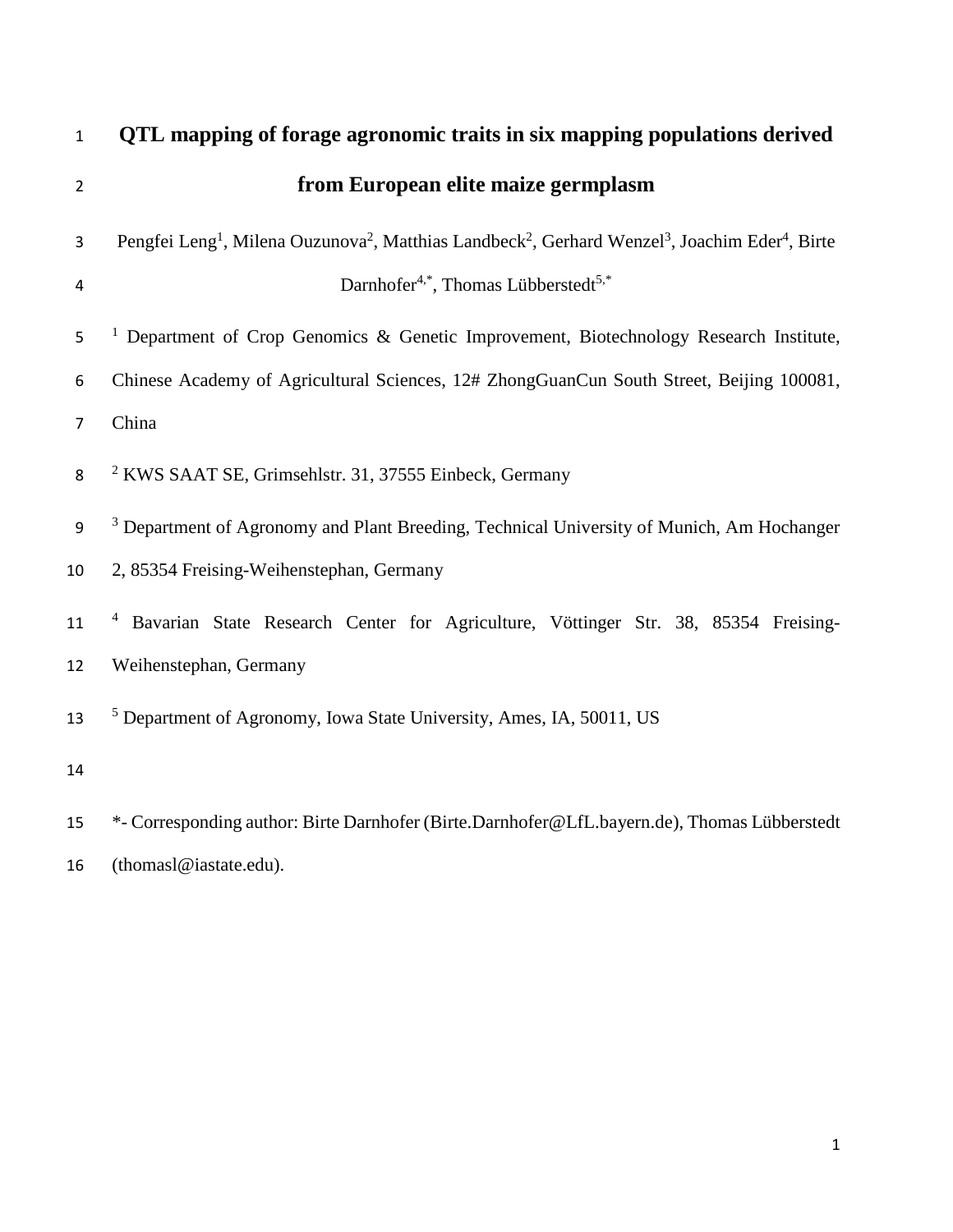#### **Abstract**

 Four agronomic traits were analyzed including dry matter concentration (DMC) and dry matter yield (DMY) for stover, plant height (PHT) and days from planting to silking (DPS). We mapped quantitative trait loci (QTL) in three populations with doubled haploid lines (DHL), one RIL population and two testcross (TC) populations derived from crosses between two of the four populations mentioned above to elite tester lines, based on field phenotyping at multiple locations and years for each. 146 to 168 SSRs were used for genotyping of the four mapping populations. Significant high phenotypic and genotypic correlations were found for all traits at two locations, while DMC was negatively correlated with the other traits. A total of 42, 41, 54, 45 QTL were 10 identified for DMC, DMY, PHT, and DPS, respectively, with 9, 7, 12, and 7 major QTL for each trait. Most detected QTL displayed significant interactions with environment. Major QTL detected in more than two populations will contribute to marker assisted breeding and also to fine mapping candidate genes associated with maize agronomic traits.

### **Keywords**

Forage maize; QTL analysis; DMC; DMY; PHT; DPS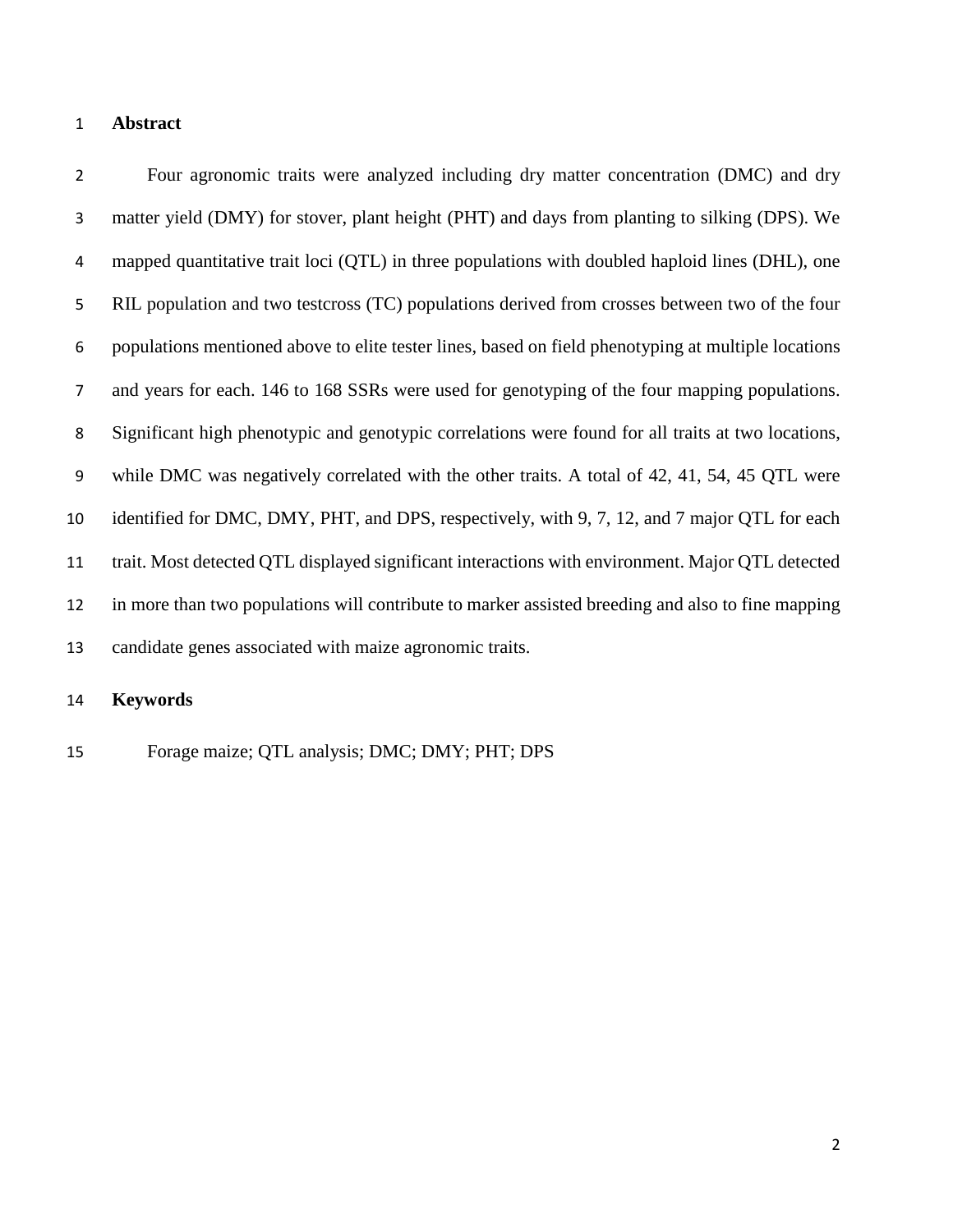# **Introduction**

 In the cooler regions of Europe, maize is primarily grown as a forage crop for feeding of dairy and beef cattle (Lübberstedt et al., 1997a). Major objectives of forage maize breeding are increasing forage yield of the whole above-ground plant materials, enhancing the stover digestibility, and improving the nutritive value for ruminants. Wide genetic variation exists in forage characteristics for maize stover (Leng et al., 2018).

 Agronomic traits like flowering time and plant height were found to be associated with forage maize stover quality characteristics as polymorphisms in monolignol biosynthetic genes are found to be associated with agronomic traits in European maize (Chen et al., 2010). In addition, anthesis is closely correlated with stalk strength (Peiffer et al., 2013). Transformation of plants from vegetative growth to reproductive growth determines both flowering time, plant height and maize biomass yield. Higher maize plants with larger biomass usually have increased acid detergent fiber (ADF) due to an increased proportion of vegetative parts in the forage as reflected by the positive correlation between ADF and plant height (PHT) (Lübberstedt et al., 1997b). Conversely, early flowering maize with a reduced vegetative growth tends to have a higher ear proportion and, hence, increased *in vitro* digestibility of organic matter (IVDOM), but reduced ADF. Previously, it was believed that the highest grain yield is also suitable for forage use as increased corn yield was associated with increased stover production (Adler et al., 2015), while forage DMY improvement could lead to reduced grain yield (Karlen et al., 2012). However, maize stover accounts for 50% of the total DMY of the whole plant, which is as important as the grain yield (Bertoia et al., 1994). Therefore, improving DMY is the main objective of forage maize breeding for both grain and stover yield.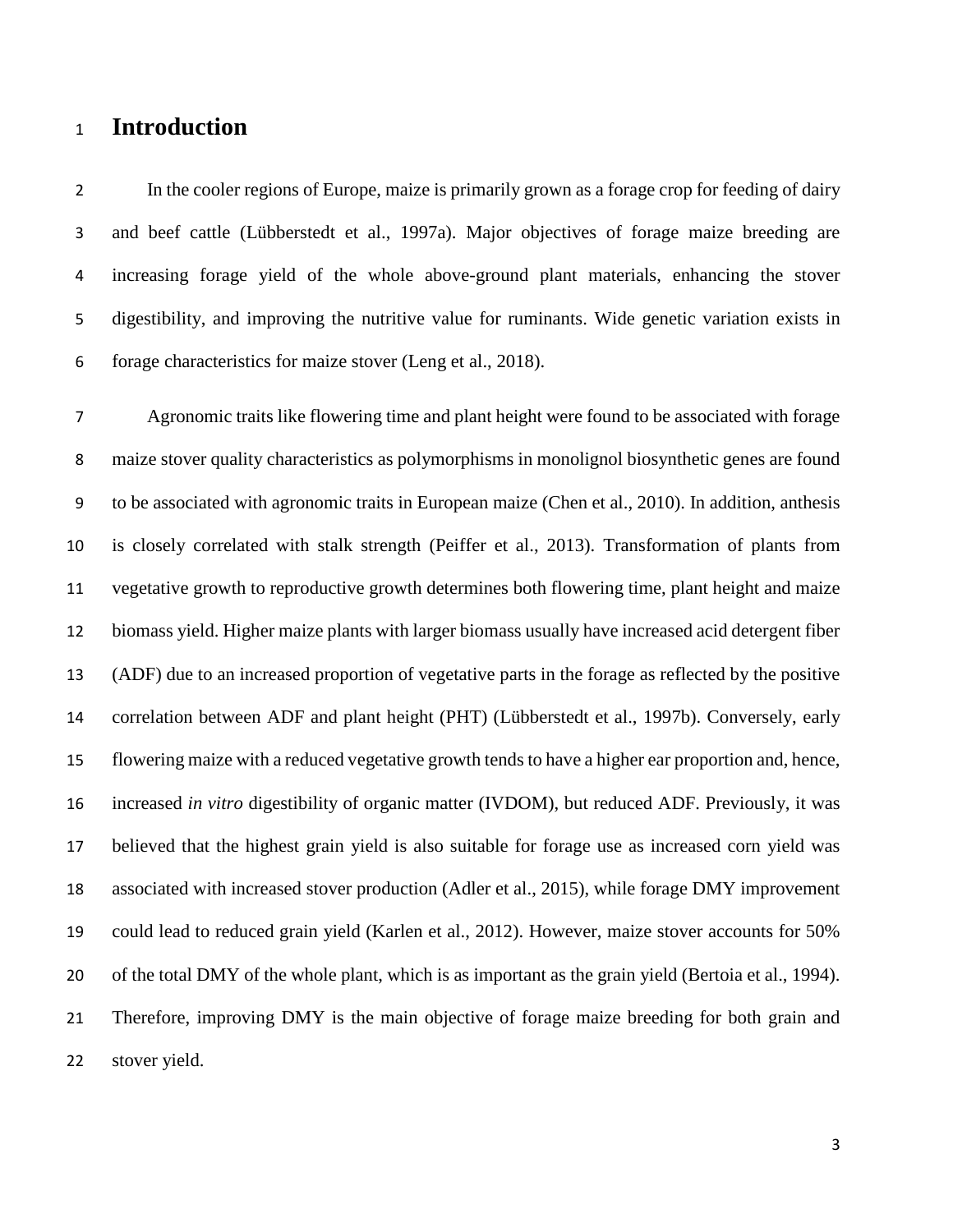QTL analysis of forage maize agronomic traits including DMY and DMC, which are important forage agronomic traits, has been carried out in various studies (Giraud et al., 2014; Méchin et al., 2001). Most of these studies were conducted using either individual plants or segregating populations derived from biparental crosses by selfing or backcrossing. Using of testcross progenies with multiple testers in QTL mapping studies provides information about the influence of the tester and, hence, is important for both basic research and applications of marker assisted selection (MAS). Three agronomic traits including DMC, DMY, and PHT were analyzed by using testcrossed of European flint lines of maize, and 9 (DMC) to 16 QTL (PHT) were detected by composite interval mapping (Lübberstedt et al., 1997a). QTL for forage maize agronomic traits were characterized in a set of recombinant inbred lines and evaluated in combination with tester lines (Méchin et al., 2001), and close correlations were observed for plant maturity traits like DMC and PHT. PHT and flowering time are closely correlated with DMY and DMC. More QTL for biomass yield and PHT were detected from two nested association mapping DH populations generated from complementary European flint and dent lines (Giraud et al., 2014). Favorable QTL detected in different populations open perspectives for improving forage yield. To identify QTL for flowering time is not only beneficial to analyze the genetic mechanism and molecular control mechanism of flowering traits, but also provide important theoretical basis for the breeding of elite forage maize cultivars.

 In this study, we characterized QTL for four forage maize agronomic traits in three populations with 250-720 doubled haploid lines (DHL), one RIL population and two TC populations derived from crosses between two of the four populations with tester lines from the opposite heterotic group. The objectives of the project were to: 1) identify and characterize genomic regions for forage maize agronomic traits, 2) evaluate the performance of these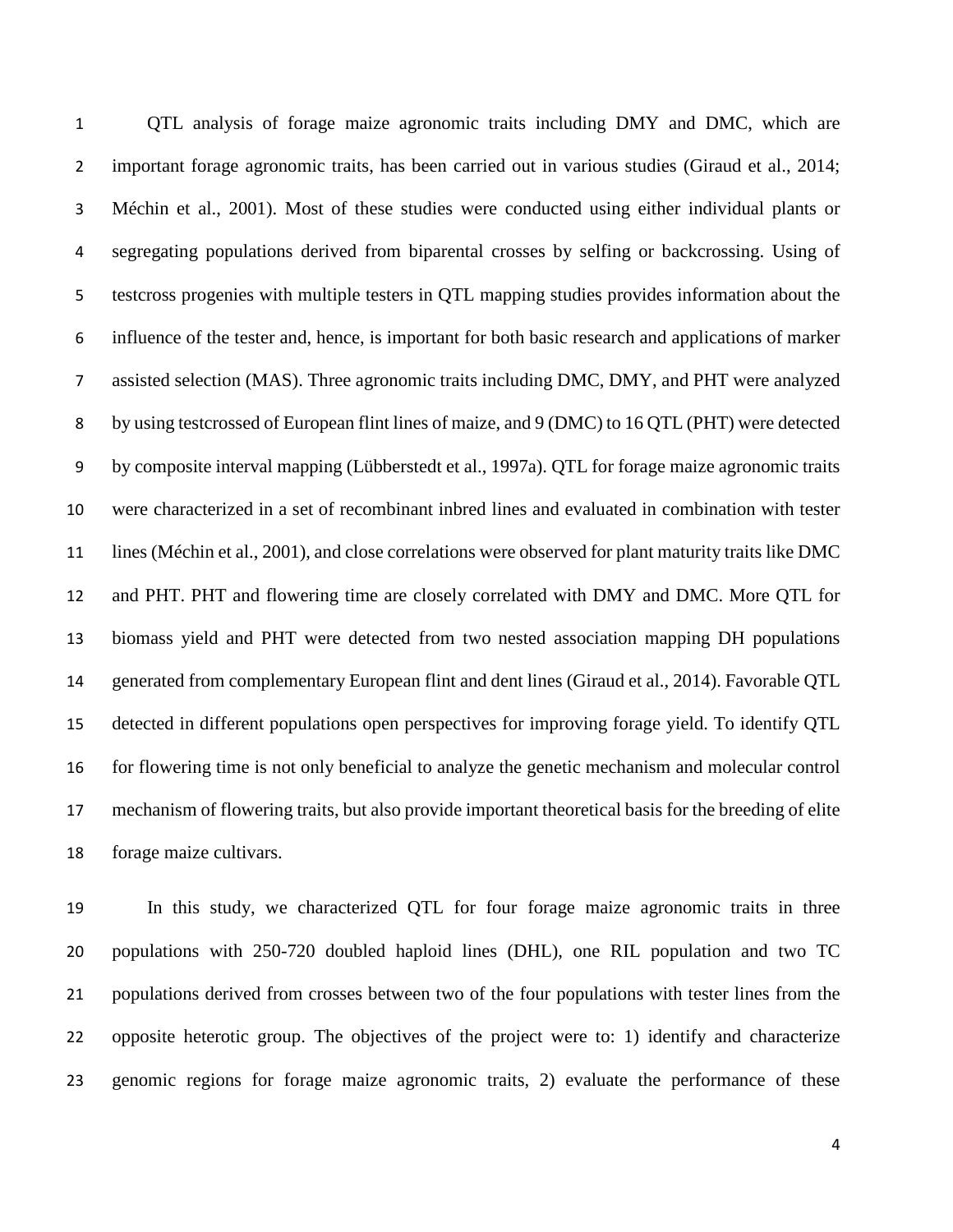populations at per se and testcross level, 3) conduct a comparison across elite maize populations, 4) investigate the consistency of these QTL across different populations, and 5) determine the phenotypic and genotypic correlations among important forage maize agronomic characters.

# **Materials and Methods**

### **Plant materials**

 Plants materials used for this study were identical to those employed in a companion study and described in detail by Leng et al. (2018). Briefly, three populations with 250-720 doubled haploid lines (DHLs) and a recombinant inbred lines (RIL) population were used for the 9 investigate the agronomic traits. The choice of parental lines of the GABI, DD (Dent  $\times$  Dent 10 Doubled Haploid Lines), FF (Flint  $\times$  Flint-RIL), and FD (Flint  $\times$  Dent Doubled Haploid Lines) populations were based on their contrasting stover quality (Leng et al., 2018).

**SSR assays and linkage maps**

 SSR genotyping was performed in the laboratory of KWS (Einbeck, Germany). In accordance with their bin location, SSR markers were chosen in the maize genetics database (MaizeGDB, http://www.maizegdb.org) throughout the genome. All DNAs were isolated according to Murray & Thompson (1980) with modifications. The linkage maps of all populations were developed using the JoinMap 3.0 program (Van Ooijen & Voorrips, 2001) with LOD threshold of 3.0.

## **Field experiments**

 The field experiments with four lines per se and two testcross populations were carried out between 2000 and 2004. Field trials and lines tested were described in a previous report (Leng et al., 2018). In this study, data were analyzed for the following traits: PHT in centimeters, measured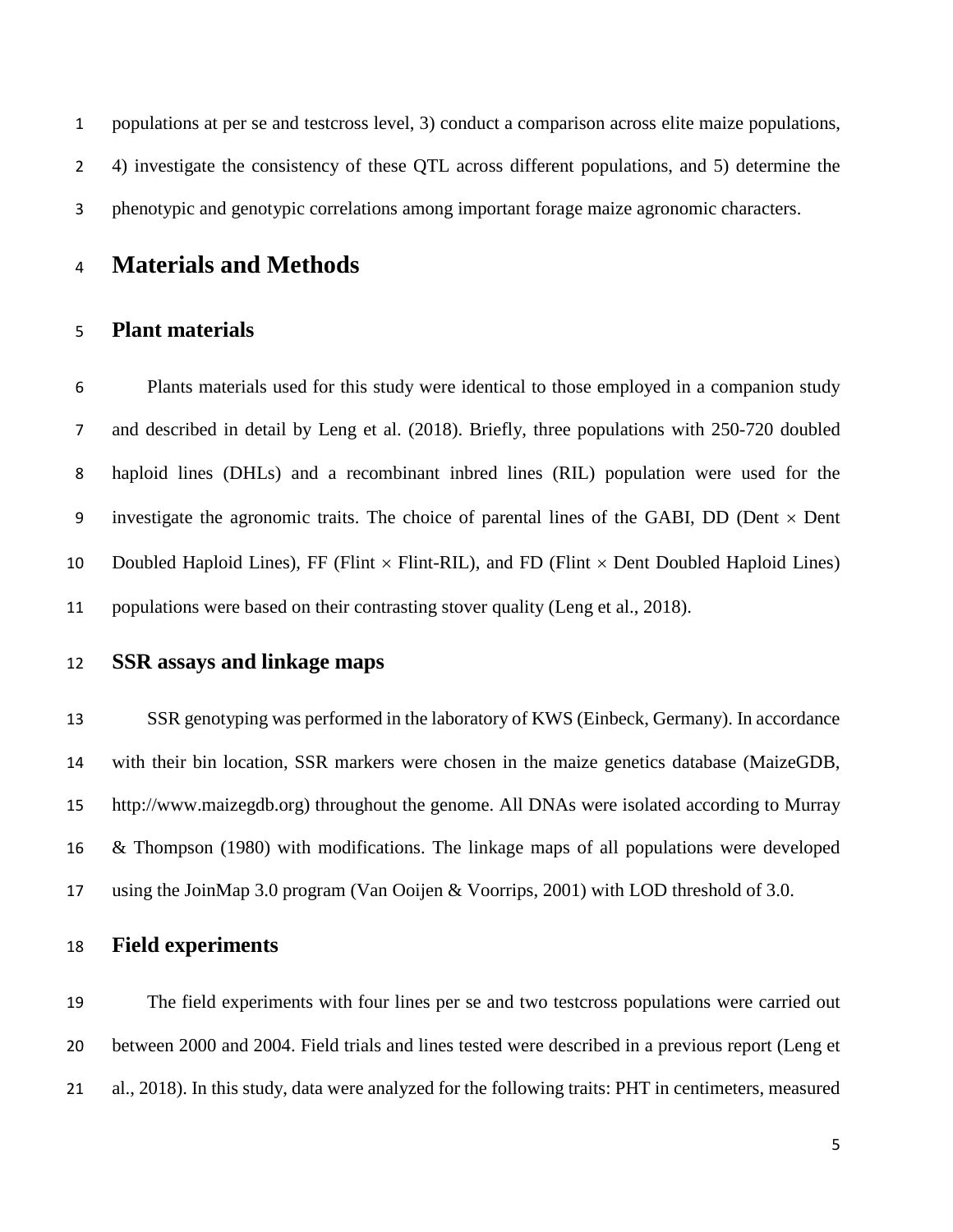from soil level to the lowest tassel branch; DMC of the forage in grams per kilograms, determined from a representative sample of 1.5 kg chopped material per plot; DMY of forage in megagrams per hectare, calculated by multiplying the DMC values with the forage fresh weight per plot; DPS in days, determined by number of days from planting to female flowering at 50% of the plants of a plot had clearly visible silks.

### **Data analysis**

 A 10  $\times$  10 lattice designed with two replications were conducted. The lines or testcross progeny of the populations were divided into sub-sets. These each contained 90 families from the 9 population and 10 checks. Analyses of variance were performed on field data according to Cox & Cochran (1957). Lattice adjusted entry means and effective error mean squares were used to 11 compute the combined analyses of variance across environments for each experiment (Cox & Cochran, 1957). Heritability coefficients were estimated with their 95% confidence intervals (Knapp & Bridges, 1987) on an entry mean basis as the ratio between the estimated genetic  $\sigma_{g}^{2}$ and phenotypic variance  $\sigma^2_p$ . In addition, heritability estimates on a plot basis were computed (Wricke & Weber, 1986). Coefficients of genetic correlation and their standard errors (SE) were 16 calculated from the analysis of variance and covariance according to Mode & Robinson (1959). All statistical computations were performed with the PLABSTAT software (Utz, 1993). Phenotypic and genotypic correlation coefficients for quality-determining characteristics were calculated according to Presterl at al. (2007).

## **Linkage mapping**

 Linkage mapping and genetic map distances was carried out by using the Kosambi mapping function implemented in the JoinMap 3.0 program (Kosambi, 1943). Associations between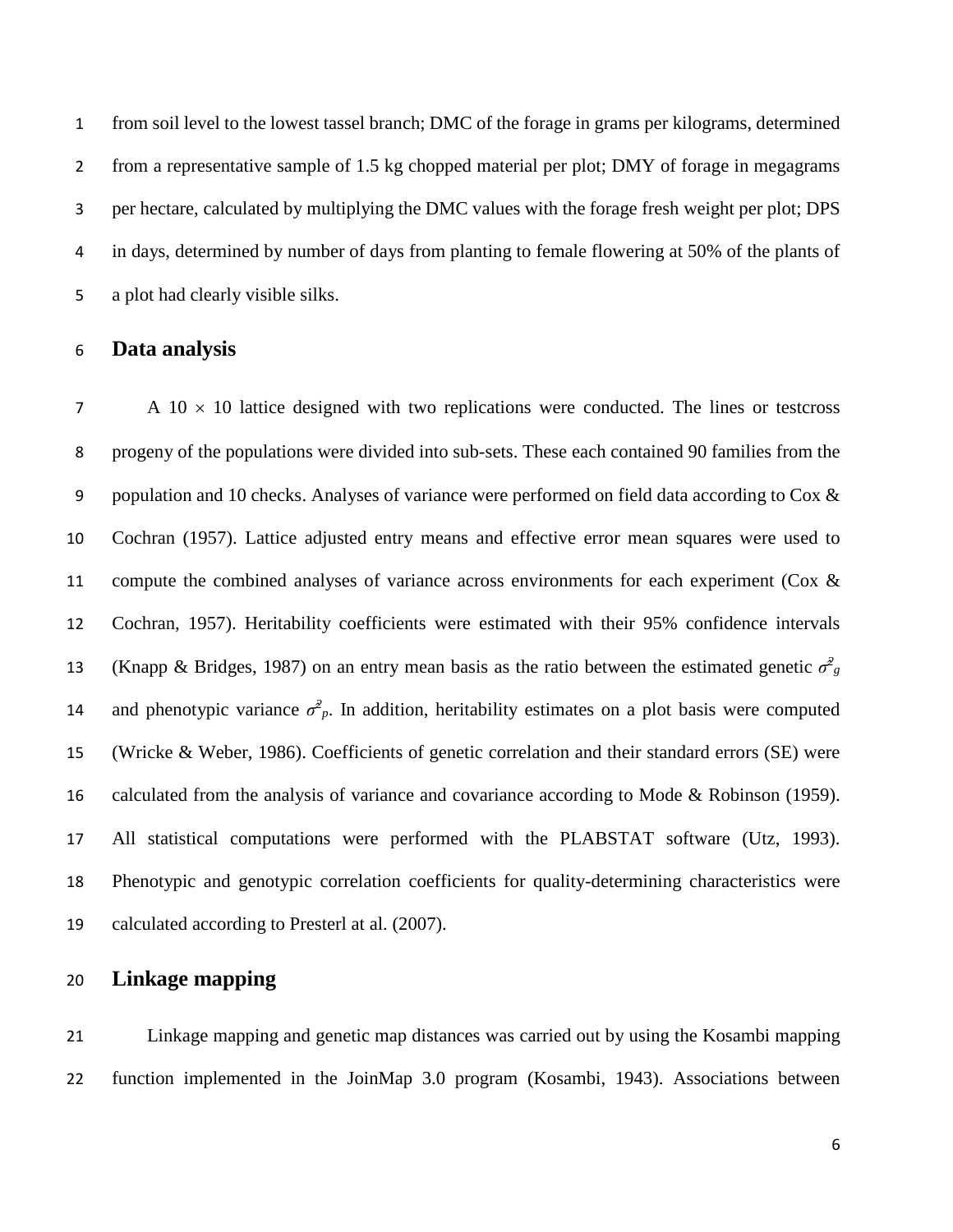phenotypes and genotypes were performed using "composite interval mapping" (CIM) 2 implemented in PLABQTL (Utz & Melchinger, 1996). PLABQTL follows the regression approach as proposed by Haley & Knott (1992) and extended by using cofactors. Cofactors were 4 identified as previously described (Presterl et al., 2007). A LOD threshold (log<sub>10</sub> of the likelyhood odds ratio) of 3.0 was chosen for declaring a putative QTL significance. The QTL position was estimated where the LOD score reached its maximum in the region concerned.

 For each region, a 1-LOD support interval was constructed as described by Lander & Botstein (1989). QTL shared by different traits were considered to be co-segregating when their 1-LOD 9 support intervals overlapped (Presterl et al., 2007). The effect of  $QTL \times$  environment interactions was calculated according to Presterl et al. (2007). The additive effects of QTL were estimated as half the difference between the phenotypic values of the respective homozygotes. The maize bin was given for each QTL as the position of the left flanking marker, according to MaizeGDB (http://www.maizegdb.org).

**Results**

### **Agronomic Trait analysis**

### **GABI Population**

 The GABI population was planted in Grucking in 2000 and 2001. The plant harvests were carried out in two years, with about the same DMC (24.07% and 23.76%, respectively). In 2001, DMY was with 4.9 t/ha lower than in 2000 (6.2 t/ha). PHT was significantly higher (201.8 cm) in 2001, compared to 2000 (164.1 cm), the same was true for DPS 93.7 d and 98.0 d for 2000 and 21 2001, respectively. The GABI population had the longest DPS (98.4 d) among the four populations 22 used in this study (Table 1). Significant genotypic variance component estimates  $(\sigma^2$ <sup>2</sup> were found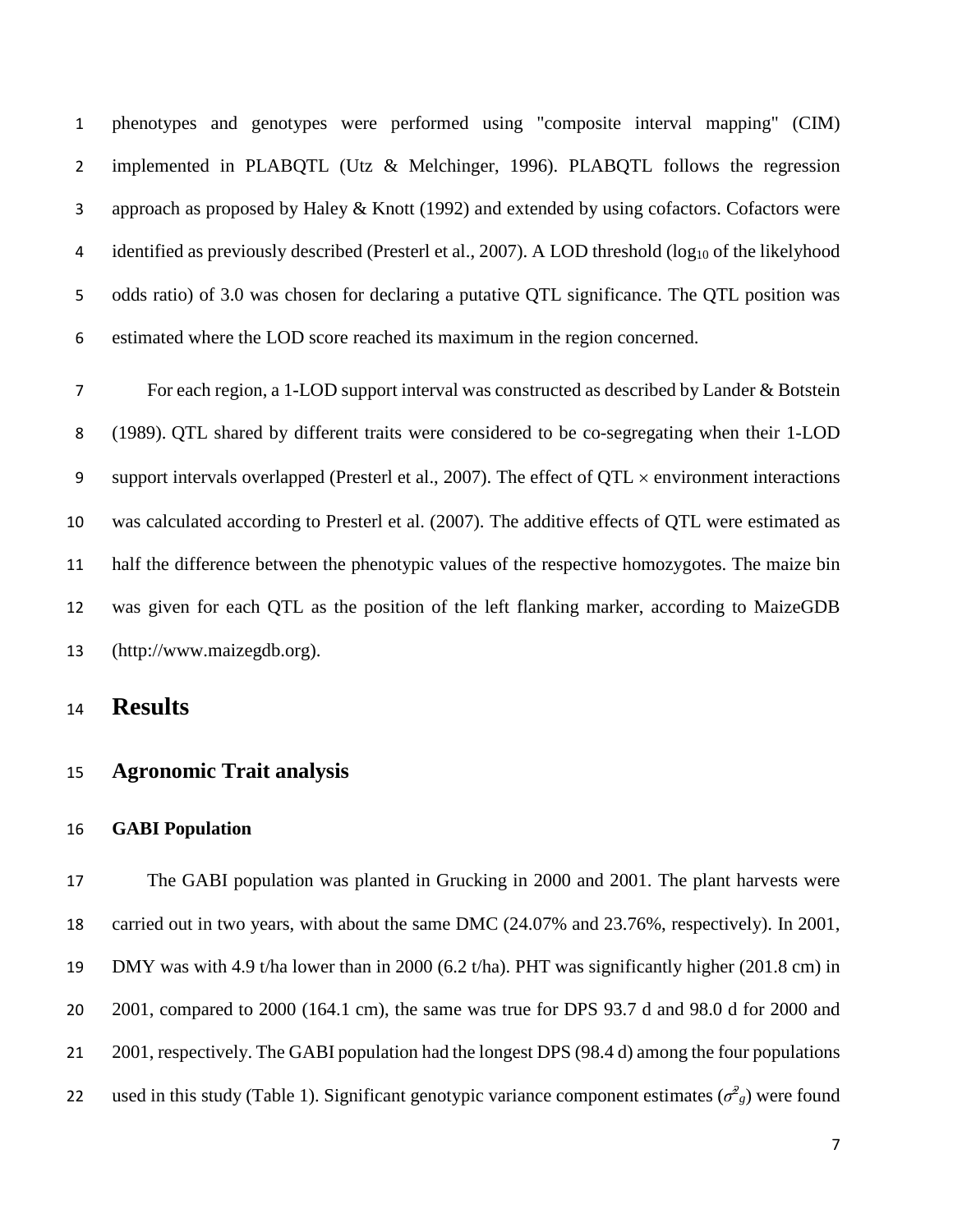for all four traits. Genotype by location interaction variance component estimates ( $\sigma^2_{ge}$ ) were also significant ( $P = 0.01$ ) for all traits, but were not as pronounced as respective  $\sigma^2$ <sup>*z*</sup> values between 3 the two locations, except for DMC (Table 1). Heritabilities were higher than 83% for all traits 4 except 59.4% for DMC (Table 1). Close significant ( $P = 0.01$ ) phenotypic ( $r_p$ ) and genotypic ( $r_g$ ) 5 correlations were found among all investigated traits (Table S1).

#### 6 **DD Population**

7 The parental line AS30 was characterized with significantly higher agronomic traits than 8 AS29, however, there is no distinguished DMY difference, 5.2 t/ha for both AS29 and AS30. Significant  $\sigma^2$ <sub>g</sub> estimates were found for all four traits, while significant  $\sigma^2$ <sub>ge</sub> estimates were only found for DMC and DPS (Table 1), which were of less importance than  $\sigma^2$ <sub>*g*</sub>. Heritabilities ranged 11 from 71.8% (DMY) to 93.7% (PHT) (Table 1).  $r_p$  and  $r_g$  were significant ( $P = 0.01$ ) for all trait 12 pairs, and highest *rp* and *rg* values were detected between PHT and DMY, 0.69 and 0.79, 13 respectively (Table S3).

14 The  $DD \times FTC$  population matured earlier at both locations compared to the DD per se lines, 15 resulting in the lowest DPS (70.6 d) and highest DMC (37.4%), also due to a very hot and dry 16 summer in 2003 (Table 1). The DMY of DD  $\times$  F TC population was significantly higher (8.0 t/ha) than that of the DD population (6.2 t/ha).  $\sigma^2$ <sup>2</sup> estimates were significant for all investigated traits 18 (*P* = 0.01),  $\sigma_{ge}^2$  estimates exceeded those for  $\sigma_{ge}^2$  with lower heritabilities, ranged from 4.2% to 19 45.6% (Table 1). Significant negative correlations were found between DMC and DMY (Table 20 S4).  $r_p$  and  $r_g$  for DMC and DMY between per se and TC performance were significant ( $P = 0.05$ ) 21 (Table S5).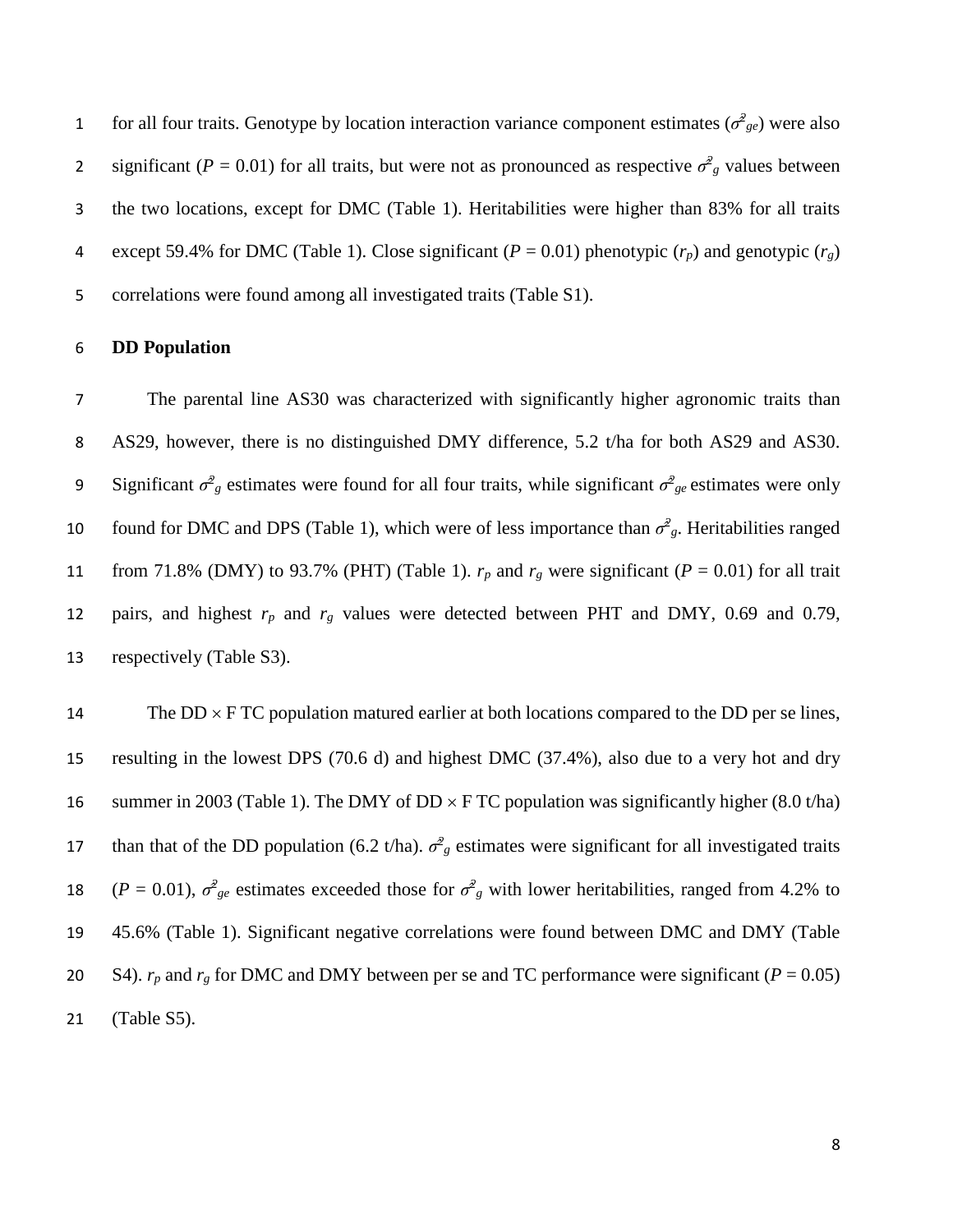#### 1 **FF Population**

2 The DMC of parent line AS07 was 26.3%, significant lower than AS17 (31.76%), the DMC of the FF population progenies were ranged from 21.0% to 42.7% (Table 1). Highly significant  $\sigma^2$ <sup>2</sup> were found for all investigated agronomic traits, the  $\sigma_{ge}^2$  were also always significant (Table 1), 5 but had a minor effect compared to the  $\sigma^2$ <sub>g</sub>. The heritabilities ranged from 76.2% (DMC) to 89.34% 6 (PHT). The  $r_p$  and  $r_g$  of correlation between traits were significantly different (Table S6).

7 Testcrossed AS17 had slightly lower tested agronomic traits than testcrossed AS07, 8 completely different to per se results. The FF  $\times$  D TC progenies showed a highly significant difference among all tested traits. The  $\sigma_{ge}^2$  was also always significant, but considerably less important than the corresponding  $\sigma^2$ <sup>2</sup> (Table 1). Heritabilities were moderate, from 55.7% (DMC) 11 to 86.0% (PHT).  $r_p$  were significant ( $P = 0.05$ ) for all trait combinations except PHT and DMC 12 (Table S7). Highly significant correlations were found for all traits when comparing per se and 13 testcross performance in the FF population (Table S8).

### 14 **FD Population**

 The FD population was significantly affected by leaf diseases, especially *Puccinia sorghi* in Grucking, but it had no effect (data not shown) on DMC variation. There is almost no difference for the DMC and PHT between the parental lines, 28.6% and 27.1%, and 147.6 cm and 147.3 cm for AS06 and AS08. AS06 anthesis was a few days later than AS08, 80.6 d and 76.4 d respectively. AS06 showed a significantly higher DMY (5.7 t/ha) than AS08 (4.6 t/ha). The remaining FD progeny ranged from 0.3 t/ha to 8.4 t/ha for DMY and 70.7 d to 88.4 d for DPS (Table 1). Highly 21 significant  $\sigma^2$ <sub>g</sub> and  $\sigma^2$ <sub>ge</sub> were found for all traits (*P* = 0.01) (Table 1). The genotype environment 22 interaction variance  $(\sigma^2_{ge})$  and the errors  $(\sigma^2)$  were mostly of less importance compared to 23 genotypic variance  $(\sigma^2 g)$ , which was also indicated by the high heritability for agronomic traits,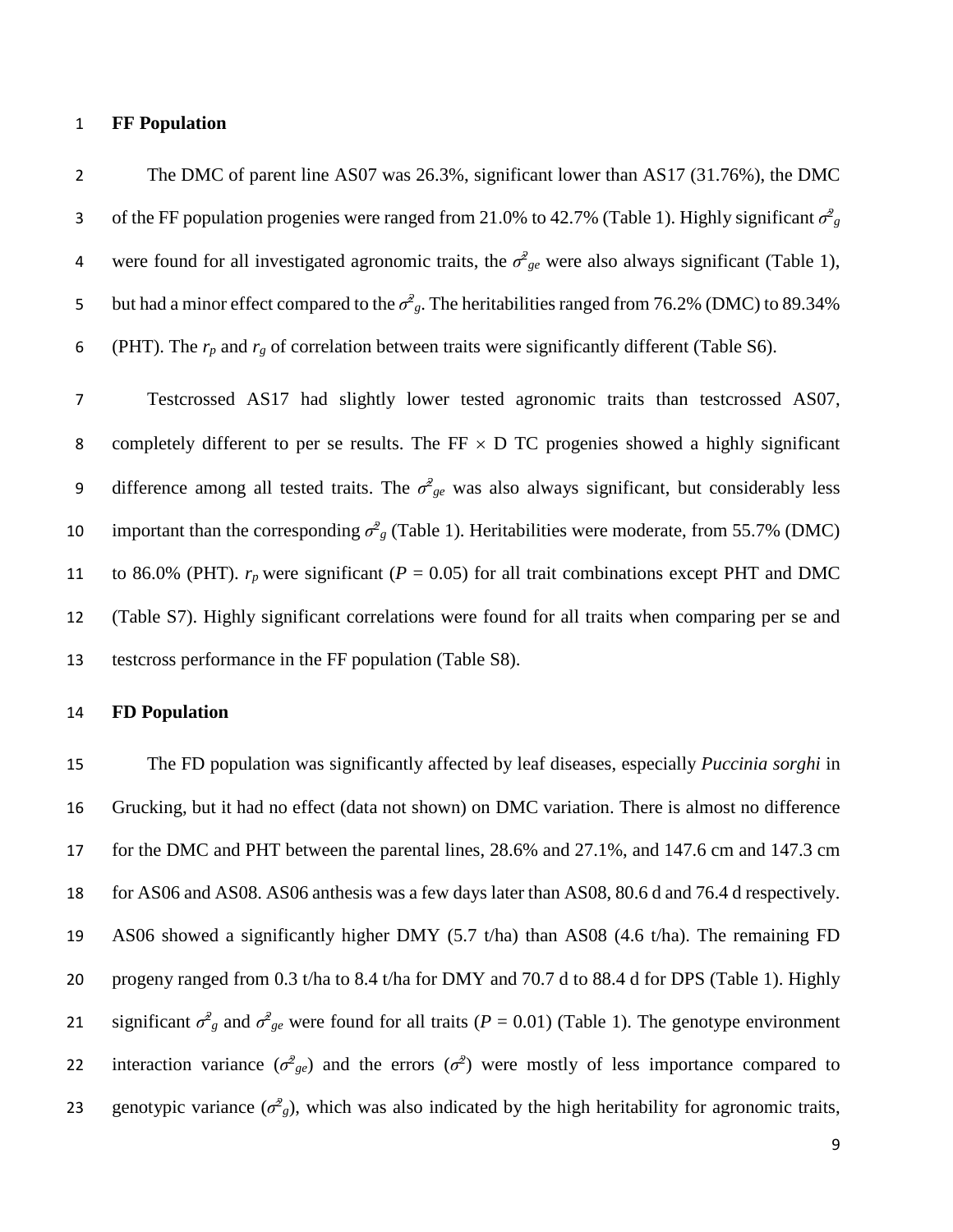1 ranged from 76.6% (DMC) to 89.8% (DPS) (Table 1).  $r_p$  and  $r_g$  were significant ( $P = 0.01$ ) for all 2 trait combinations, and negative (low) correlations were found between DMC and other agronomic traits (Table S2).

### **QTL Analyses**

**DMC**

 Totally, 4 to 13 QTL were identified for DMC from the six populations distributed on 10 chromosomes explaining 25.7% to 64.2% of the phenotypic (*r²p*) and 36.2% to 100% of the genotypic variation (*r²g*) (Table 2). QTL identified from GABI, DD, and FD populations showed significant interactions with environment (*P* = 0.05). The largest number of 13 QTL for DMC were 10 identified in the GABI population, explaining 65.3% of  $r^2$ <sub>p</sub> and 56.4% of  $r^2$ <sub>g</sub> respectively. Three major QTL on chromosomes 4 (bin 4.04-4.06), 5 (bin 5.07), and 6 (bin 6.05) explaining 13.0%, 11.3%, and 10.5% of *r²p* were identified (Table S9). Two major QTL on chromosome 6 (bin 6.00- 6.01) and chromosome 8 (bin 8.03) were detected in the DD population, explaining 11.9% and 18.9% of *r²p* (Table S9). One major QTL on chromosome 6 (bin 6.02-6.03) were identified from 15 the DD  $\times$  F TC population explained 16.3% of  $r^2$ <sub>p</sub> (Table S9). Six QTL for DMC were detected in the FF population, explained 35.5% *r²p* and 36.2% *r²g*, one major QTL on chromosome 2 (bin 2.08) 17 explained 13.7% of  $r^2$ <sub>p</sub> (Table S9). Four QTL were identified in the FF  $\times$  D TC population 18 explained 25.7% of  $r^2$ <sub>p</sub> and 40.3% of  $r^2$ <sub>g</sub> (Table 2). Six QTL were identified for DMC in the FD population, explained 44.4% of *r²p* and 47.5% of *r²g* (Table 2), two QTL on chromosome 7 (bin 7.05-7.06) and chromosome 10 (bin 10.04-10.06) explained > 10% of *r²p* (Table S9).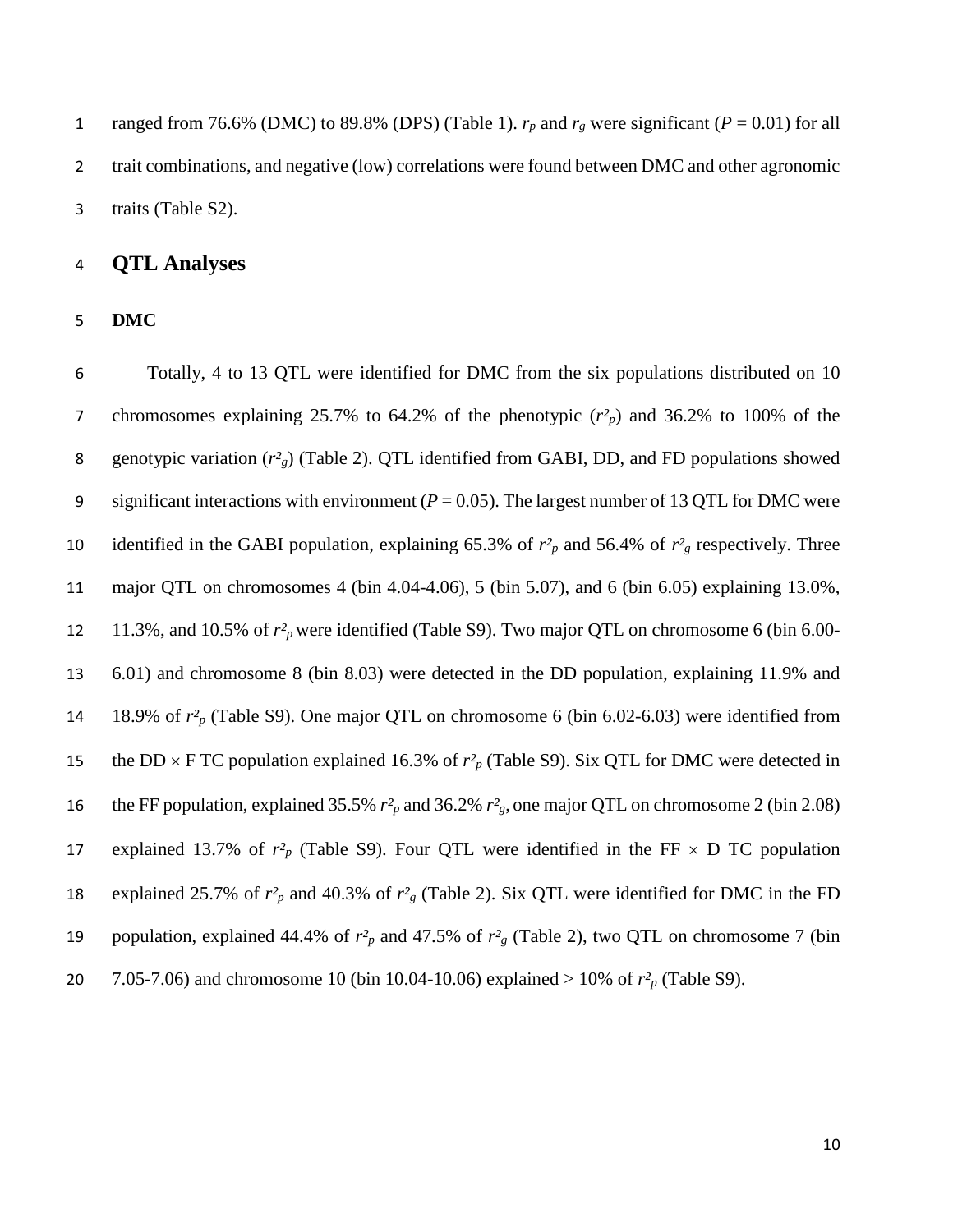#### **DMY**

 5 to 12 QTL were identified for DMY distributed from the six populations on all 10 chromosomes, which explained 25.3% to 85.4% of *r²p* and 25.3% to 77.6% of *r²g* (Table 2). QTL 4 identified from GABI, DD, and DD  $\times$  F TC populations showed significant interactions with environment (*P* = 0.01). Three major QTL on chromosomes 2 (bin 2.06-2.08), 4 (bin 4.03-4.04), and 8 (bin 8.05-8.06) were identified in the GABI population explaining 11.7%, 18.3%, and 23.2% of *r²p* (Table S9). Six QTL were detected in the DD population, explaining 50.7% of *r²p* and 49.4% of *r²g*. Two major QTL on chromosomes 5 (bin 5.04-5.05) and 9 (bin 9.03) identified in the DD 9 population explained 13.1% and 11.7% of  $r<sup>2</sup><sub>g</sub>$ , respectively. One major QTL on chromosome 1 10 (bin 1.08) in the DD  $\times$  F TC population explained 10.2% of  $r^2$ <sub>p</sub> (Table S9). Five QTL for DMY were detected in the FF population, explained between 5.5% (bin 10.03-10.04) to 7.5% (bin 5.02- 5.03) of *r²p* (Table S9). One major QTL on chromosome 4 (bin 4.07-4.08) were identified for DMY 13 in the FD population, explaining 10.6% of  $r^2$ <sup>p</sup> (Table S9).

### **PHT**

 6 to 17 putative QTL were identified for PHT from the five populations distributed on all 10 16 chromosomes, explaining 40.8% to 100% of  $r^2$ <sub>p</sub> and 47.0% to 77.4% of  $r^2$ <sub>g</sub>, significant QTL  $\times$ 17 environment interactions were detected for all these QTL  $(P = 0.01)$  (Table 2). Seven major QTL on chromosomes 2 (bin 2.08), 3 (bin 3.05-3.06), 6 (bin 6.03-6.05), 7 (bin 7.02), and 8 (bin 8.05) 19 with  $r_p^2 > 10\%$  were identified in the GABI population (Table S9). Nine QTL were detected in the DD population explaining 67.1% of *r²p* and 57.4% of *r²g*, with two major QTL on chromosomes 3 (bin 3.05) and 10 (bin 10.07) explaining 18.3% and 11.4% of *r²p* (Table 2). Eight QTL were detected for PHT in the FF population, and three major QTL on chromosomes 1 (bin 1.06), 3 (bin 3.04), and 5 (bin 5.05-5.06) explained 13.1%, 11.6%, and 13.3% of *r²p* (Table S9). Six QTL were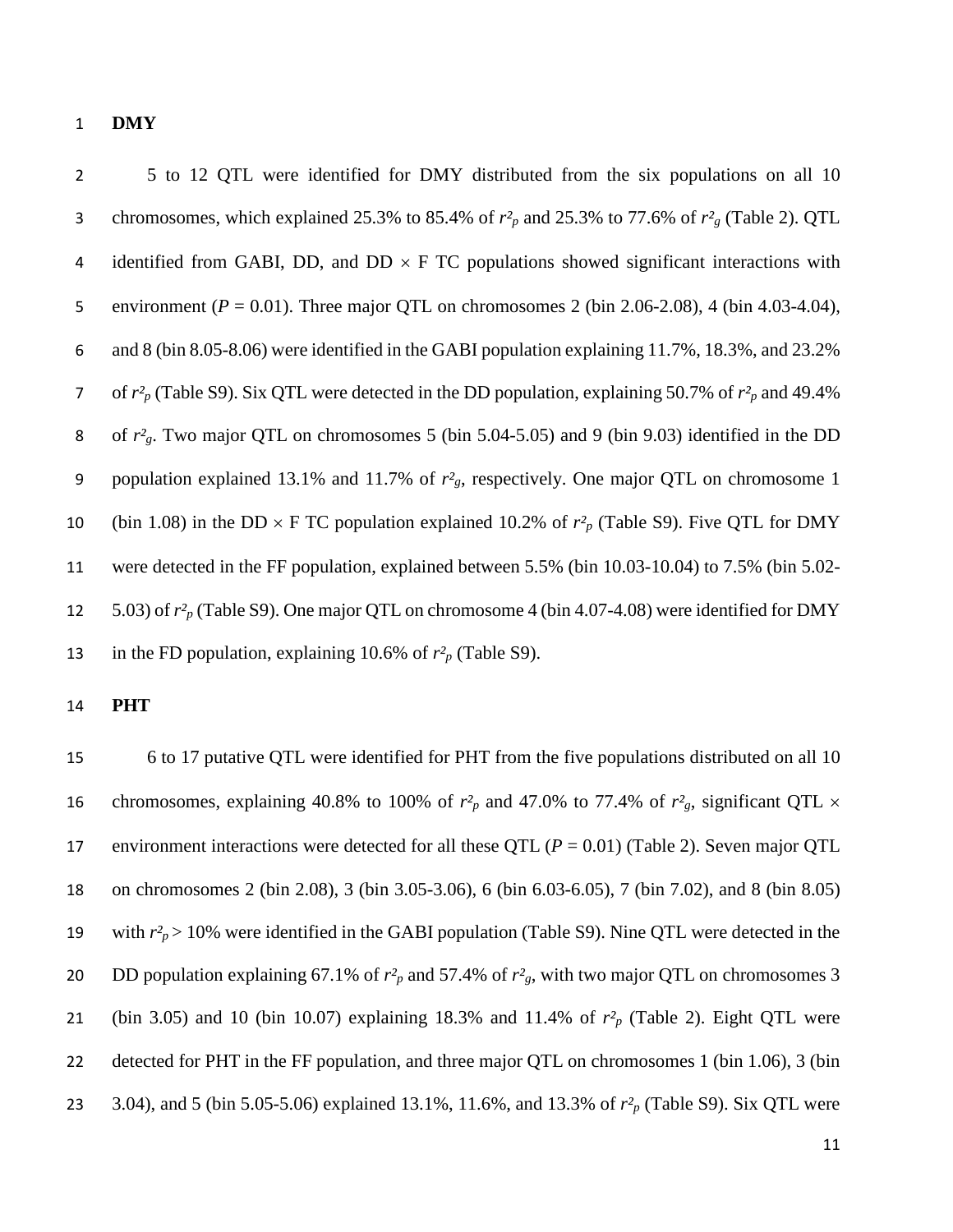1 identified in the FF  $\times$  D TC population, one major QTL on chromosome 1 (bin 1.06) explaining 17.3% of *r²p* (Table S9). Twelve QTL were identified for PHT in the FD population, explaining 3 100% of  $r^2$ <sub>p</sub> and 63.3% of  $r^2$ <sub>g</sub> (Table 2), three major QTL on chromosomes 3 (bin 3.06), 4 (bin 4.07-4.08), and 9 (bin 9.04) explained 13.2%, 21.4%, and 10.3% of *r²p* (Table S9).

**DPS**

 4 to 16 putative QTL were identified for DPS from the five populations distributed on 10 7 chromosomes, explaining 25.7% to 91.8% of  $r^2$ <sub>p</sub> and 37.8% to 60.3% of  $r^2$ <sub>g</sub>, significant QTL  $\times$ 8 environment interactions were detected for all these QTL  $(P = 0.05)$  (Table 2). The highest number 9 of 16 QTL detected in the GABI population explained 91.8% of  $r^2$ <sub>p</sub> and 54.6% of  $r^2$ <sub>g</sub> (Table 2), four major QTL were detected on chromosomes 2 (bin 2.06-2.08), 3 (bin 3.04), 6 (bin 6.06-6.07), and 8 (8.05), explained > 10% of *r²p* (Table S9). Seven QTL on were identified in the FF population, explaining 62.1% of *r²p* and 49.1% of *r²g* (Table 2), one major QTL on chromosome 5 (bin 5.03- 13 5.04) explaining 21.1% of  $r^2$ <sub>*p*</sub> (Table S9). Four QTL were detected in the FF  $\times$  D TC population (Table 2), one major QTL on chromosome 3 (bin 3.04) explained 10.1% of *r²p* (Table S9). Eleven QTL were identified for DPS in the FD population, explaining 77.9% of *r²p* and 60.3% of *r²g* (Table 2), three major QTL were detected on chromosomes 1 (bin 1.06), 2 (bin 2.08-2.09), and 8 (bin 17 8.05), explained > 10% of  $r^2$ <sub>*p*</sub> (Table S9).

## **Consistency of QTL between line per se and TC evaluation**

 The correlation between the line per se and testcross performance was significant for DMC 20 and DMY (Table 3), it was expected to find common QTL across the DD and DD  $\times$  F TC population. Two consistent QTL were found for DMC (bins 7.03 and 7.05-7.06) from the line per se and TC population (Table 3). Two consistent QTL were found for DMY (bins 3.04 and 5.07)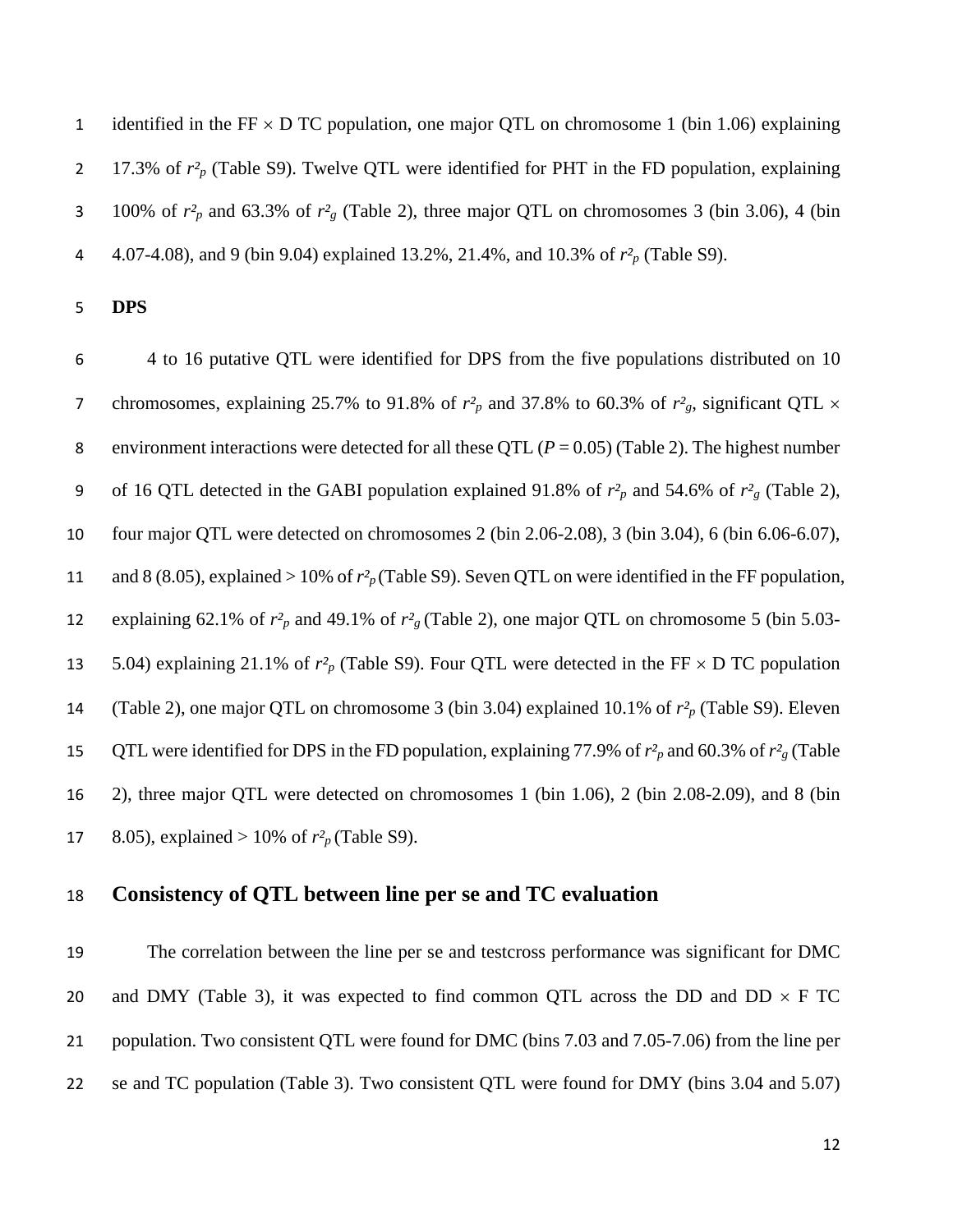from the line per se and TC population (Table 3). The correlations between the corresponding traits 2 were always significant in the  $FF \times D TC$  population (Table S8). Therefore, it is not surprising to detect consistent QTL corresponding to these agronomic traits across the line per se and TC. One common QTL for DMC (bin 2.04), two for DMY (bins 8.03, 10.04), three for PHT (bins 1.06, 1.07, 2.06), and three for DPS (bins 2.04, 3.04, 3.05-06) were identified in the lines per se and TC of FF population (Table 4). Especially the two hot spots bin 2.04 (for DMC, PHT and DPS) and bin 3.04-3.05 (for DMC, DMY, PHT, and DPS).

## **Correlations among forage agronomic traits and stover quality traits**

 We analyzed the correlations between forage maize agronomic/forage yield and stover quality 10 traits, which was conducted by our previous research (Leng et al., 2018). Negative  $r_p$  existed between DMC, DMY, and NDF (neutral detergent fiber), DNDF (digestibility of NDF) in all four populations (Table S1-S4, S6-S7). In addition, loose negative genotypic correlations were found 13 between DMY, DMC and IVDOM, NDF. PHT and DPS were significantly  $(P = 0.01)$  positive phenotypically and genetically correlated with stover quality traits like IVDOM and WSC (water soluble carbohydrates). DPS was negatively correlated with cell wall digestibility traits like NDF and DNDF. In this study, it seems there is negative correlation between plant height and cell wall digestibility (IVDOM, NDF, and DNDF), which indicates that taller plants possess poorer cell wall digestibility than shorter plants. However, no correlation was found among nutrient quality 19 traits, agronomic traits and yield traits. Negative  $r_p$  and  $r_g$  were found between NDF and all the four agronomic traits in the six populations (Table S1-S4, S6-S7), and also DNDF.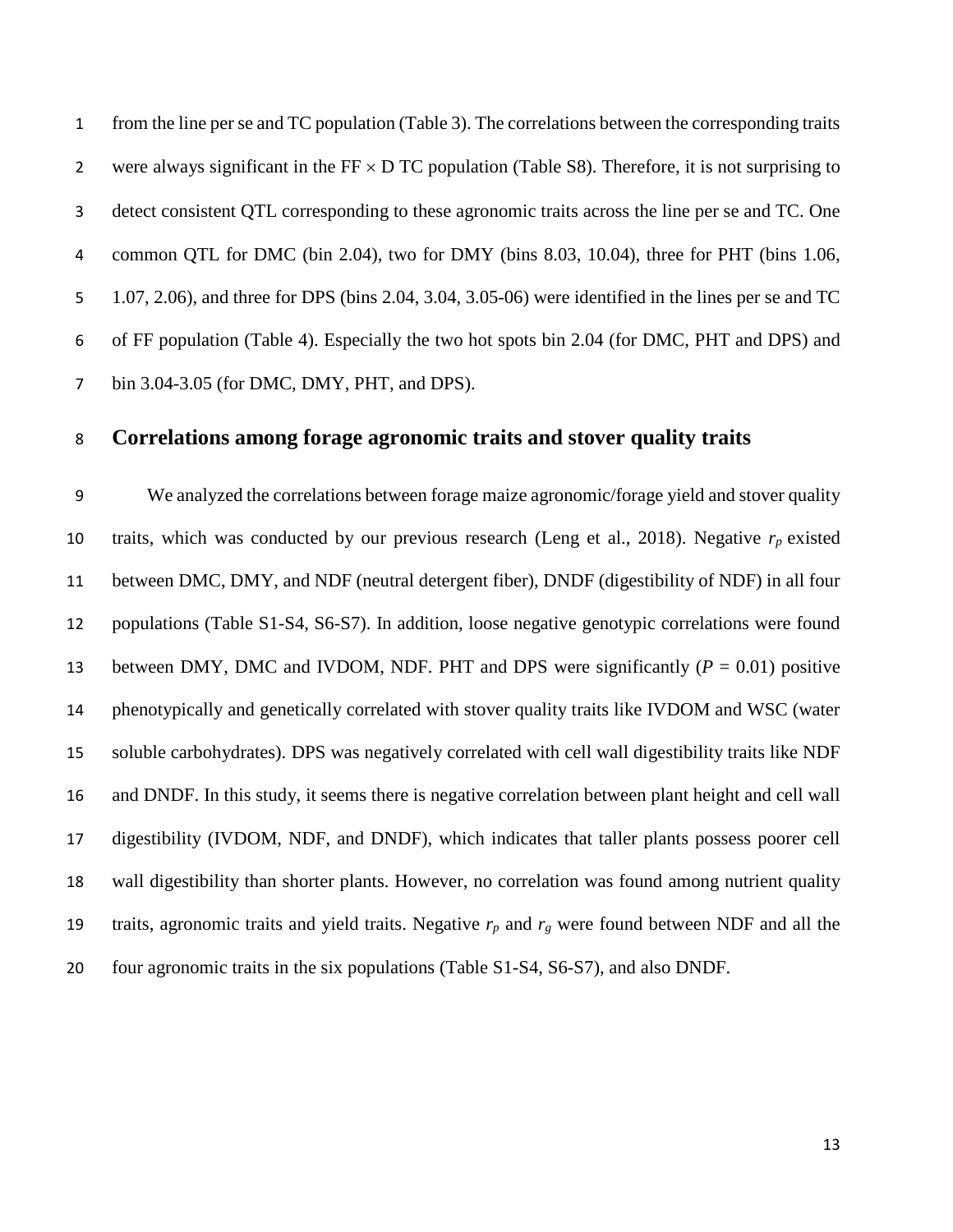## **Consistency of QTL for both agronomic and quality traits**

 In this study, a total of 42, 41, 54, 45 QTL were identified for DMC, DMY, PHT, and DPS, respectively (Table S9). Previously, 33, 23, 32, 38 QTL were identified for IVDOM, NDF, WSC, and DNDF by using the same six populations (Leng et al., 2018). Here, we summarized QTL shared between traits across populations for both agronomic and quality traits, and 5 (NDF and DPS) to 17 (PHT and DMC, DNDF and DMC) common QTL were identified totally (Table S10). The largest number of 9 to 17 common QTL were found between DMC and other traits, supported by significant correlations (Table S1-S4, S6-S7). Major QTL for agronomic and stover quality traits co-localized in the same chromosome regions, such as bins 2.08, 3.05, and 8.05. QTL for WSC, DMC, DMY, PHT, and DPS shared the same chromosome region in bin 2.08. A major QTL in bin 3.05 was associated with NDF, DNDF, and PHT. In bin 8.05, major QTL were identified for IVDOM, WSC, PHT, and DPS. In addition, there were also few consistent minor QTL such as in bins 1.06, 7.02, and 10.03-10.04, where both forage maize agronomic and quality traits colocalized.

# **Discussion**

### **Consistency of QTL across populations**

 One QTL for DMC located in bin 7.05-7.06 was detected in five populations except the FF  $18 \times D$  population, and bins 5.05 and 10.04-10.06 were detected in three populations, explaining more than 10% of phenotypic variation. A QTL in bin 5.05 was also identified in the RIL population by Mechin et al. (2001). One common QTL for DMY in bin 3.05-3.06 was found in three populations (Table S9). A major QTL in bin 1.06 was commonly identified for PHT explaining more than 10% phenotypic variation, was also reported by Lübberstedt et al. (1997a) and Schön et al. (1994)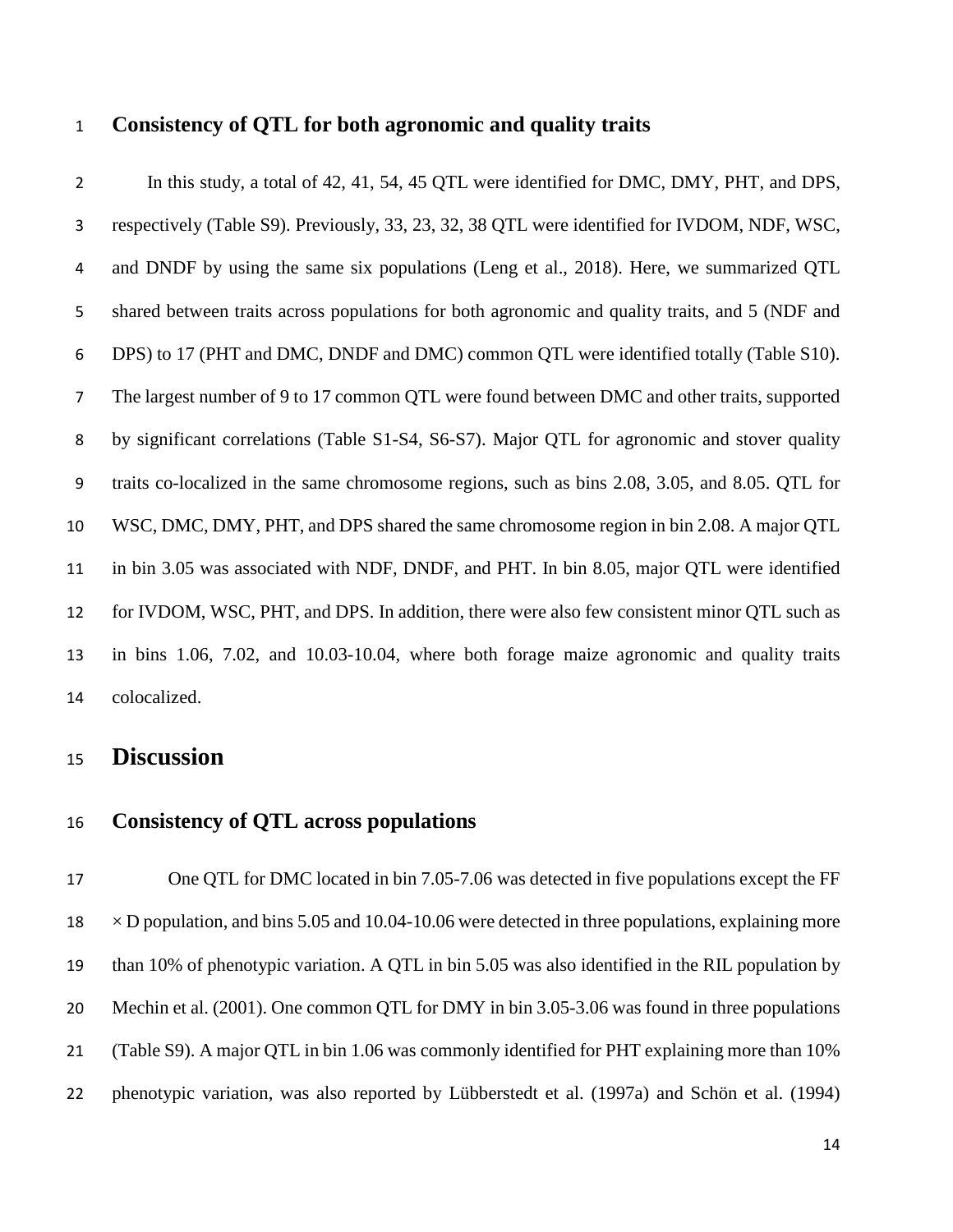although each with a minor effect. One major QTL in bin 5.03-5.04 was associated with DPS twice (Table S9). According to the report of QTL for flowering time traits was observed in bins 1.05, 7.02, and 9.02-9.03, and a QTL for days to silking was also observed in bin 7.02 (Hu et al., 2008; Zhang et al., 2004). Major QTL in bin 8.05 were detected for DPS by Frascaroli et al. (2009), and other bins 1.07, 2.02, 7.02, and 8.03 were found in our study. Hot spot regions for flowering time in chromosomal regions like 1.05-06, 3.04-06, 8.05, 10.04 and 10.05-06 were identified through meta-analysis (Xu et al., 2012). These common QTL indicate that there exist dominant genes controlling agronomic traits, which involved in controlling both inflorescence and vegetative development in maize (McSteen et al., 2007).

## **QTL hot spots associated with agronomic and forage quality traits**

 There are some common major QTL which were identified for different agronomic traits (Table S9), in agreement with higher correlations among these traits. It was not surprising to see that chromosome hot spots in bins 1.06, 2.08, 3.04-3.06, 7.02, and 8.05 contained QTL for PHT and DPS, as flowering time determines PHT (Irish & Nelson, 1991). Two important regions of the genome were bins 3.05-3.06 and 8.05, which contained QTL for DMY, PHT and DPS. Bin regions 1.06, 2.08, 3.04-06 and 8.05 were identified by different linkage mapping populations (Frascaroli et al., 2009; Lübberstedt et al., 1997a). QTL for NDF and DNDF also share the same chromosome region in bin 3.05 (Leng et al., 2018), containing QTL for PHT and DPS. QTL hotspots in bins 7.02 and 8.05 were exclusively found to be associated with flowering traits and DMC (Frascaroli et al., 2009; Hu et al., 2008; Méchin et al., 2001; Zhang et al., 2004). In addition, bin 8.05 was an 21 important region, where three major QTL for IVDOM, WSC, and DNDF clustered (Leng et al., 2018), consistent with QTL identified by Roussel et al. (2002). A number of consistent QTL in bins 4.08, 9.04, and 10.03-10.04 were identified for maize flowering by meta-QTL analysis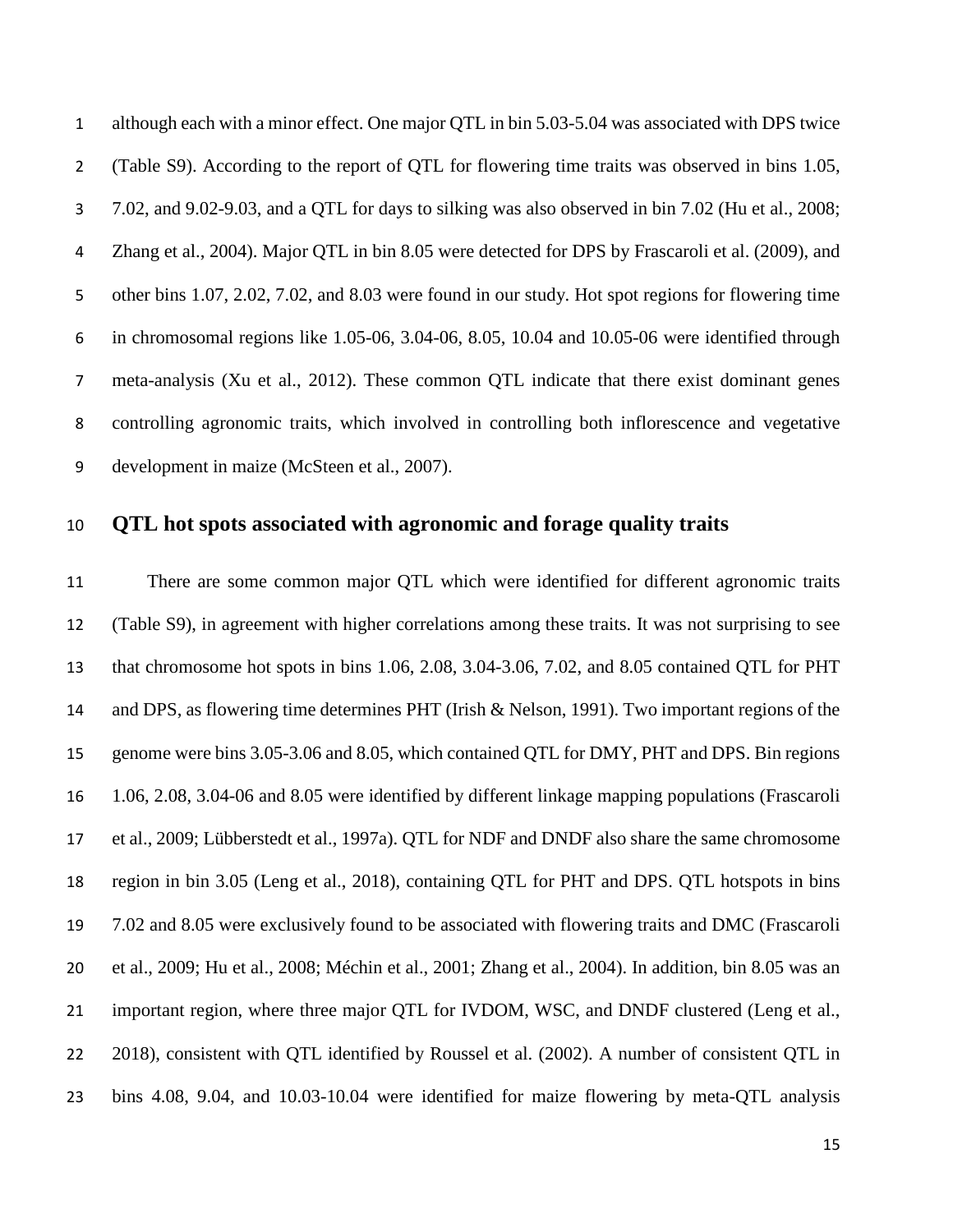(Chardon et al., 2004; Xu et al., 2012). A major QTL for DMY was also estimated in bin 10.03- 2 10.04 from the TC population (Méchin et al., 2001). Another hotspot was in bin 5.05-5.06, with three major QTL for DMC, DMY, and DPS clustering in this region, while this region was identified for PHT by Frascaroli et al. (2009) for and DMC by Méchin et al. (2001). DMY was usually higher for late maturing plants, while those earliest maturing had the highest NDFD. Generally, reduced lignin content resulted in higher stover digestibility, reduced grain yield, and delayed maturity (Pedersen et al., 2005). Cell wall lignification is not always negatively correlated with DMY and other agronomic traits, while no pleiotropic polymorphisms affecting both DNDF and PHT or DMY were detected (Chen et al., 2010). Thus, different gene/s may affect both agronomic and cell wall digestibility traits. Common QTL detected in this study might be caused by pleiotropy or closely linked QTL located in the same chromosomal region. These QTL hotspots show that agronomic and feeding values traits need to be addressed simultaneously.

## **Co-segregation of QTL with known genes**

 Most QTL identified in this study were co-localized with known genes associated with specific agronomic traits. A *dwarf plant10* gene co-localized in bin 2.08, the *D10* mutant is a dwarf with fair tassel and shortened internodes (Neuffer & England, 1995), in accordance with QTL for PHT and DPS in this region. Tassel development is tightly correlated PHT and DPS, and two well characterized genes associated with tassel development were found in bin 3.04. *Tasselseed4* (*ts4*) determines the sex and cell fate of meristems forming tassel (Mendes-Moreira et al., 2015) and *tassels replace upper ears1* (*tru1*) associated with shortened tassel length (Sheridan, 1988). A *ga20ox3* gene encoding gibberellin 20-oxidase3 is located in bin 3.06, which is another hot spot for DMY, PHT and DPS. Ga20ox family genes regulate GA levels, and are associated with internode elongation and stem node number, respectively (Rieu et al., 2008). *Vgt1* (*Vegetative to*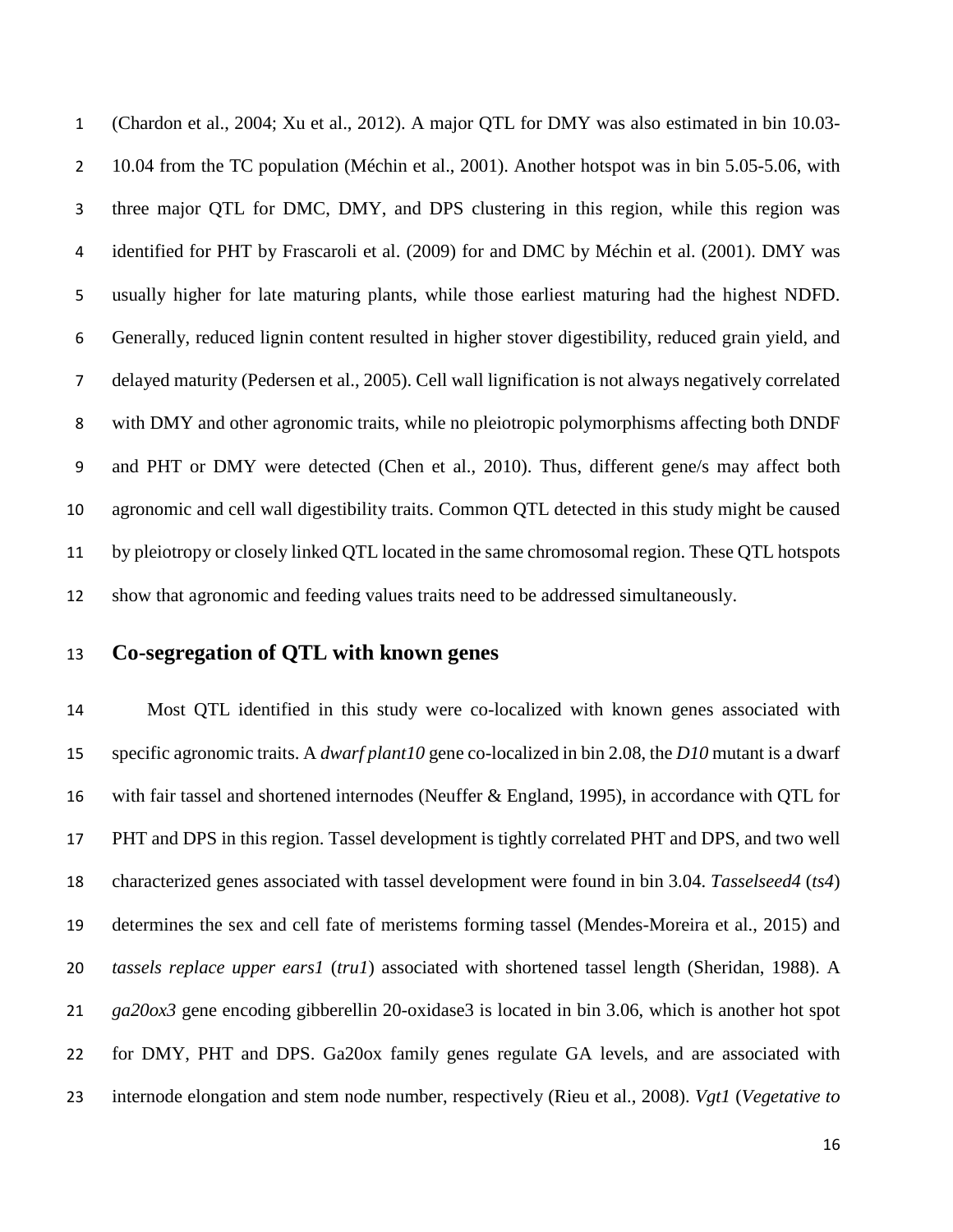*generative transition1*) in bin 8.05 is a cis-acting regulatory element for the *rap2* flowering time gene, which confers advanced timing of transition of the apical meristem from vegetative to generative state, reducing node number (Salvi et al., 2007). In addition, other well characterized genes associated with forage agronomic and stover quality traits, were co-localized with QTL detected in this study. Flowering time is a complex quantitative trait, controlled by a small number of major effect genes, but also a large number of minor effect genes. Consistent QTL together with the new QTL identified in this study may help to elucidate the genetic basis of maize agronomic traits and also to broaden the utilization of MAS in maize breeding programs.

# **Acknowledgement**

 The study was funded by the German Federal Ministry of Education and Research (grant number EUREKA E 2386 - promoted CEREQUAL).

# **Conflict of Interest**

The authors declare that they have no conflict of interest.

# **References**

 Adler, P. R., Rau, B. M., & Roth, G. W. (2015). Sustainability of corn stover harvest strategies in Pennsylvania. *BioEnergy Research*, *8*, 1310-1320.

 Barrière, Y., Argillier, O., Chabbert, B., Tollier, M. T., & Monties, B. (1994). Breeding silage maize with the brown-midrib genes. Feeding value and biochemical characteristics. *Agronomie*, *14*, 15-25.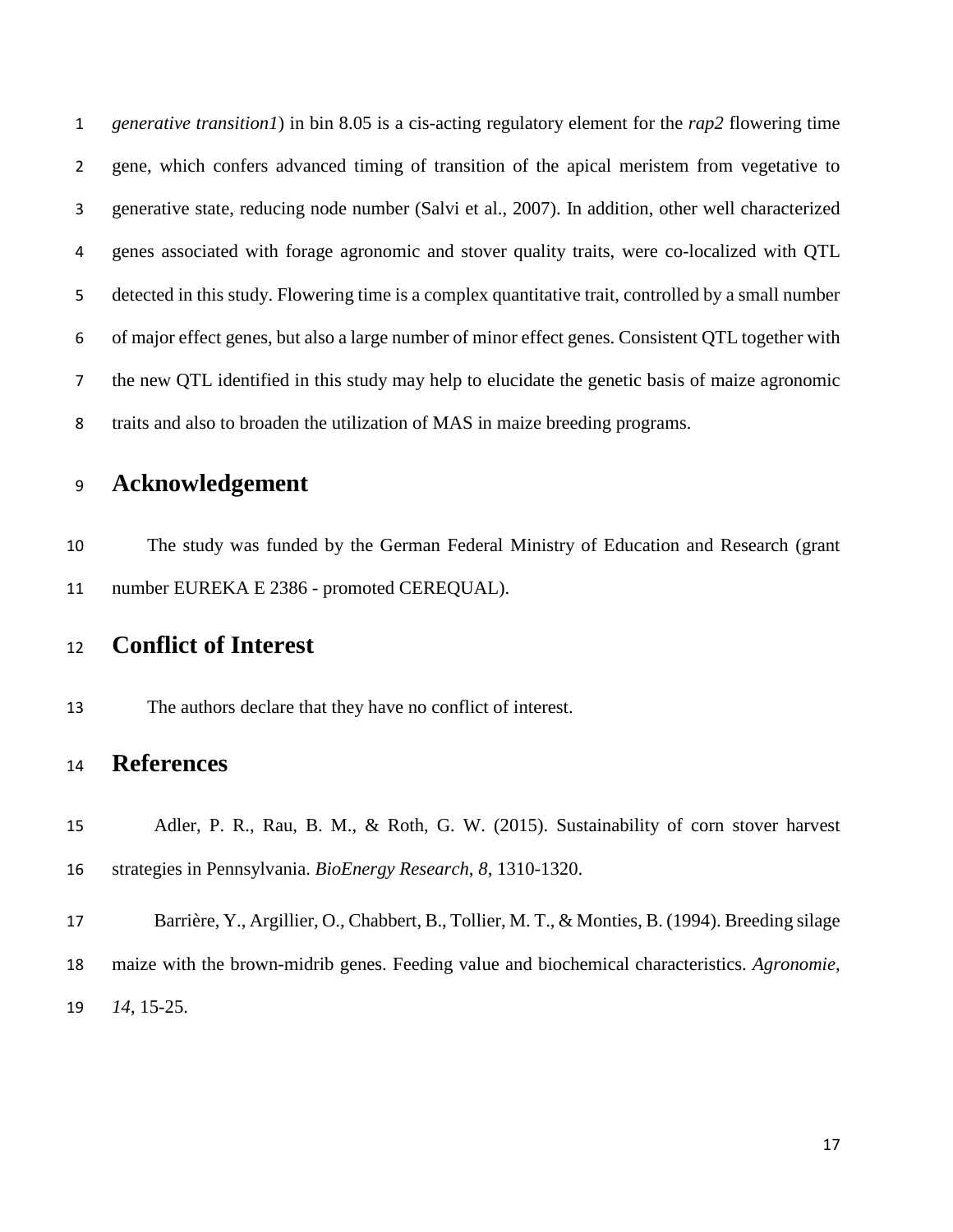Bertoia, L. M., Buark, R., & Torrecillas, M. (1994). Identifying inbred lines capable of improving ear and stover yield and quality of superior silage maize hybrids. *Crop Science*, *42*, 365-372. Chardon, F., Virlon, B., Moreau, L., Falque, M., Joets, J., Decousset, L., Murigneux, A., & Charcosset, A. (2004). Genetic architecture of flowering time in maize as inferred from quantitative trait loci meta-analysis and synteny conservation with the rice genome. *Genetics*, *168*, 2169-2185. Chen, Y., Zein, I., Brenner, E. A., Andersen, J. R., Landbeck, M., Ouzunova, M., & Lübberstedt, T. (2010). Polymorphisms in monolignol biosynthetic genes are associated with biomass yield and agronomic traits in European maize (*Zea mays* L.). *BMC plant biology*, *10*, 12. Cox, G. M., & Cochran, W. G. (1957). Experimental designs. Wiley. Frascaroli, E., Cane, M. A., Pè, M. E., Pea, G., Morgante, M., & Landi, P. (2009). QTL detection in maize testcross progenies as affected by related and unrelated testers. *Theoretical and* 

*Applied Genetics*, *118*, 993-1004.

 Giraud, H., Lehermeier, C., Bauer, E., Falque, M., Segura, V., Bauland, C., Camisan, C., Campo, L., Meyer, N., Ranc, N., Schipprack, W., Flament, P., Melchinger, A. E., Menz, M., Moreno-González, J., Ouzunova, M., Charcosset, A., Schön, C. C., & Moreau, L. (2014). Linkage disequilibrium with linkage analysis of multiline crosses reveals different multiallelic QTL for hybrid performance in the flint and dent heterotic groups of maize. *Genetics*, *198*, 1717-1734.

 Haley, C. S., & Knott, S. A. (1992). A simple regression method for mapping quantitative trait loci in line crosses using flanking markers. *Heredity*, *69*, 315-324.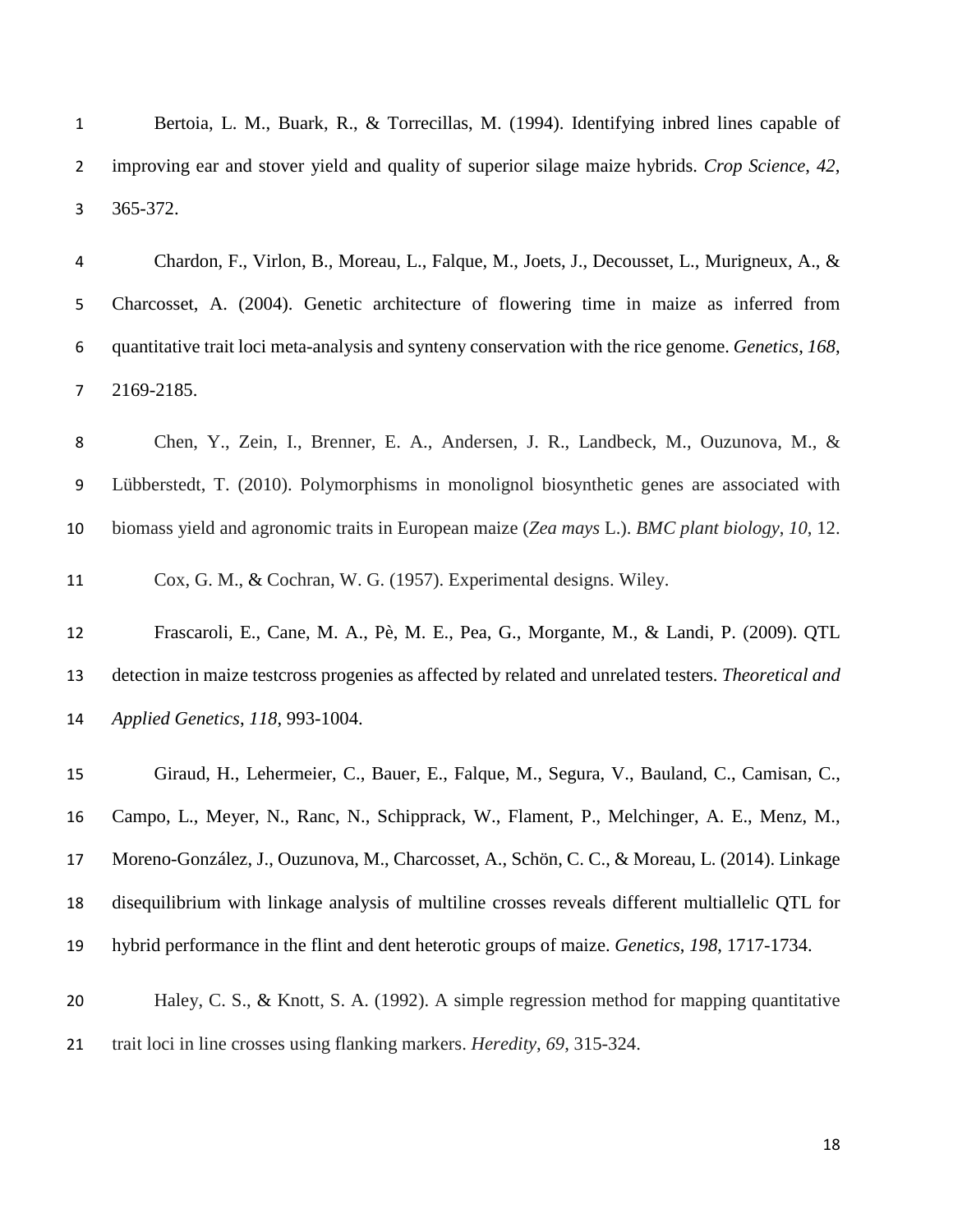| $\mathbf{1}$   | Hu, Y. M., Wu, X., Li, C. X., Fu, Z. Y., Liu, Z. H., & Tang, J. H. (2008). Genetic analysis          |
|----------------|------------------------------------------------------------------------------------------------------|
| $\overline{2}$ | on the related traits of florescence for hybrid seed production in maize. Journal of Nanjing         |
| 3              | Agricultural University, 31, 11-16.                                                                  |
| 4              | Irish, E. E., & Nelson, T. M. (1991). Identification of multiple stages in the conversion of         |
| 5              | vegetative to floral development. Development, 112, 891-898.                                         |
| 6              | Karlen, D. L., Birrell, S. J., Wirt, A., & Schock, N. (2012). Corn stover harvest strategy           |
| 7              | effects on grain yield and soil quality indicators. Agrociencia, 16, 51-55. Knapp, S. J., & Bridges, |
| 8              | W. C. (1987). Confidence interval estimators for heritability for several mating and experiment      |
| 9              | designs. Theoretical and Applied Genetics, 73, 759-763.                                              |
| $10\,$         | Kosambi, D. D. (1943). The estimation of map distances from recombination values. Annals             |
| 11             | of Human Genetics, 12, 172-175.                                                                      |
| 12             | Lander, E. S., & Botstein, D. (1989). Mapping Mendelian factors underlying quantitative              |
| 13             | traits using RFLP linkage maps. Genetics, 121, 185-199.                                              |
| 14             | Lübberstedt, T., Melchinger, A. E., Klein, D., Degenhardt, H., & Paul, C. (1997b). QTL               |
| 15             | mapping in testcrosses of European flint lines of maize: II. Comparison of different testers for     |
| 16             | forage quality traits. Crop Science, 37, 1913-1922.                                                  |
| 17             | Lübberstedt, T., Melchinger, A. E., Schön, C. C., Utz, H. F., & Klein, D. (1997a). QTL               |
| 18             | mapping in testcrosses of European flint lines of maize: I. Comparison of different testers for      |
| 19             | forage yield traits. Crop Science, 37, 921-931.                                                      |
| 20             | McSteen, P., Malcomber, S., Skirpan, A., Lunde, C., Wu, X., Kellogg, E., & Hake, S. (2007).          |
|                | Barren inflorescence2 encodes a co-ortholog of the PINOID serine/threonine kinase and is             |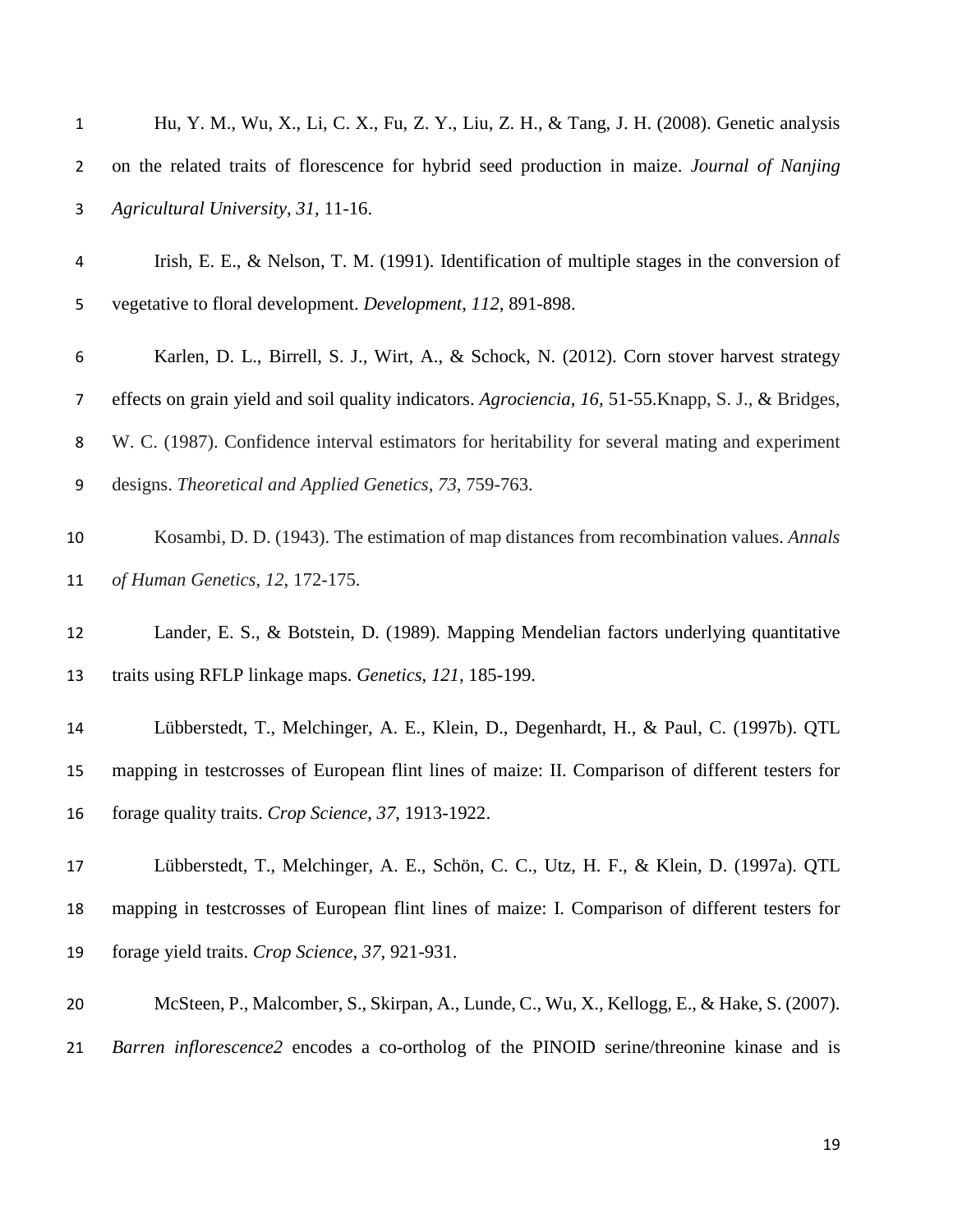|             | required for organogenesis during inflorescence and vegetative development in maize. Plant |  |  |  |  |
|-------------|--------------------------------------------------------------------------------------------|--|--|--|--|
| $2^{\circ}$ | <i>Physiology, 144, 1000-1011.</i>                                                         |  |  |  |  |

| 3              | Méchin, V., Argillier, O., Hébert, Y., Guingo, E., Moreau, L., Charcosset, A., & Barrière, Y.      |
|----------------|----------------------------------------------------------------------------------------------------|
| 4              | (2001). Genetic analysis and QTL mapping of cell wall digestibility and lignification in silage    |
| 5              | maize. Crop Science, 41, 690-697.                                                                  |
| 6              | Mendes-Moreira, P., Alves, M. L., Satovic, Z., Dos Santos, J. P., Santos, J. N., Souza, J. C.,     |
| $\overline{7}$ | Pêgo, S. E., Hallauer, A. R., & Vaz Patto, M. C. (2015). Genetic architecture of ear fasciation in |
| 8              | maize (Zea mays L.) under QTL scrutiny. PloS one, 10, e0124543.                                    |
| 9              | Mode, C. J., & Robinson, H. F. (1959). Pleiotropism and the genetic variance and covariance.       |
| 10             | Biometrics, 15, 518-537.                                                                           |
| 11             | Murray, M., & Thompson, W. (1980). Rapid isolation of high molecular weight plant DNA.             |
| 12             | Nucleic Acids Research, 8, 4321-4326.                                                              |
| 13             | Neuffer, M. G., & England, D. (1995). Induced mutations with confirmed locations. Maize            |
| 14             | Genetics Cooperation Newsletter, 69, 43.                                                           |
| 15             | Pedersen, J. F., Vogel, K. P., & Funnell, D. L. (2005). Impact of reduced lignin on plant          |
| 16             | fitness. Crop Science, 45, 812-819.                                                                |
| 17             | Peiffer, J. A., Flint-Garcia, S. A., De Leon, N., McMullen, M. D., Kaeppler, S. M., & Buckler,     |
| 18             | E. S. (2013). The genetic architecture of maize stalk strength. <i>Plos one</i> , 8, e67066.       |
| 19             | Presterl, T., Ouzunova, M., Schmidt, W., Möller, E. M., Röber, F. K., Knaake, C., Ernst,           |

- [K.](http://www.ncbi.nlm.nih.gov/pubmed/?term=Ernst%20K%5BAuthor%5D&cauthor=true&cauthor_uid=17340099), [Westhoff, P.](http://www.ncbi.nlm.nih.gov/pubmed/?term=Westhoff%20P%5BAuthor%5D&cauthor=true&cauthor_uid=17340099), & [Geiger, H. H.](http://www.ncbi.nlm.nih.gov/pubmed/?term=Geiger%20HH%5BAuthor%5D&cauthor=true&cauthor_uid=17340099) (2007). Quantitative trait loci for early plant vigour of maize
- grown in chilly environments. *Theoretical and Applied Genetics*, *114*, 1059-70.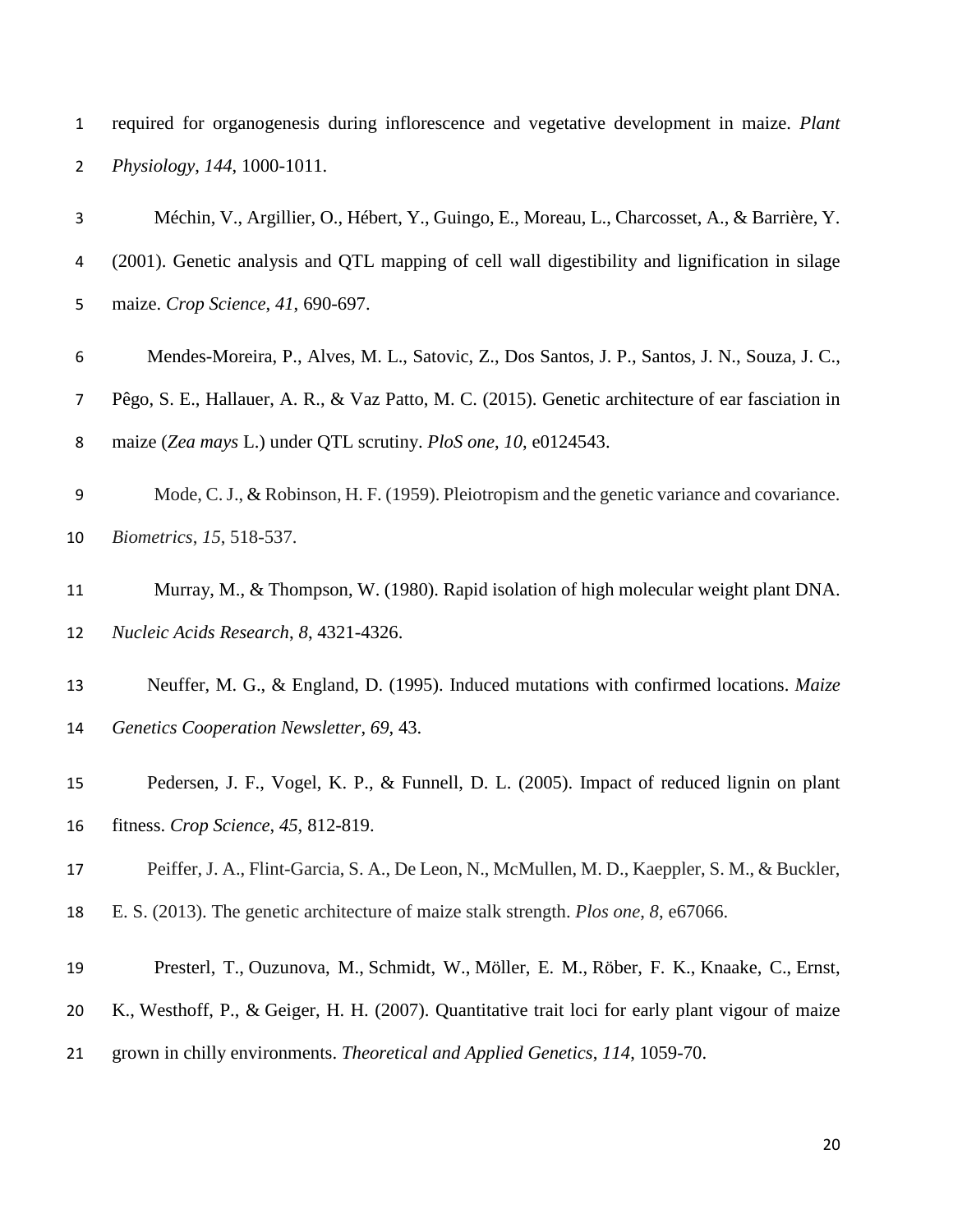| $\mathbf{1}$   | Rieu, I., Ruiz-Rivero, O., Fernandez-Garcia, N., Griffiths, J., Powers, S. J., Gong, F.,               |
|----------------|--------------------------------------------------------------------------------------------------------|
| $\overline{2}$ | Linhartova, T., Eriksson, S., Nilsson, O., Thomas, S. G., Phillips, A. L., & Hedden, P. (2008). The    |
| 3              | gibberellin biosynthetic genes $AtGA20ox1$ and $AtGA20ox2$ act, partially redundantly, to promote      |
| 4              | growth and development throughout the Arabidopsis life cycle. Plant Journal, 53, 488-504.              |
| 5              | Salvi, S., Sponza, G., Morgante, M., Tomes, D., Niu, X., Fengler, K. A., Meeley, R., Ananiev,          |
| 6              | E. V., Svitashev, S., Bruggemann, E., Li, B., Hainey, C. F., Radovic, S., Zaina, G., Rafalski, J. A.,  |
| 7              | Tingey, S. V., Miao, G. H., Phillips, R. L., & Tuberosa, R. (2007). Conserved noncoding genomic        |
| 8              | sequences associated with a flowering-time quantitative trait locus in maize. Proceedings of the       |
| 9              | National Academy of Sciences, USA, 104, 11376-11381.                                                   |
| 10             | Schön, C. C., Melchinger, A. E., Boppenmaier, J., Brunklaus-Jung, E., Herrmann, R. G., &               |
| 11             | Seitzer, J. F. (1994). RFLP mapping in maize: quantitative trait loci affecting testcross              |
| 12             | performance of elite European flint lines. Crop Science, 34, 378-389.                                  |
| 13             | Sheridan, W. F. (1988). Maize developmental genetics: genes of morphogenesis. Annual                   |
| 14             | Review of Genetics, 22, 353-385.                                                                       |
| 15             | Utz, H. F. (1993). PLABSTAT. Institute of Plant Breeding, Seed Science and Population                  |
| 16             | Genetics. University of Hohenheim, Stuttgart.                                                          |
| 17             | Utz, H. F., & Melchinger, A. E. (1996). PLABQTL: a program for composite interval                      |
| 18             | mapping of QTL. Journal of Agricultural Genomics, 2, 1-6.                                              |
| 19             | Van Ooijen, J. W., & Voorrips, R. E. (2001). JoinMap <sup>®</sup> 3.0, Software for the calculation of |
| 20             | genetic linkage maps. Plant Research International, Wageningen, The Netherland.                        |
| 21             | Wricke, G., & Weber, E. (1986). Quantitative genetics and selection in plant breeding.                 |
| 22             | Walter de Gruyter.                                                                                     |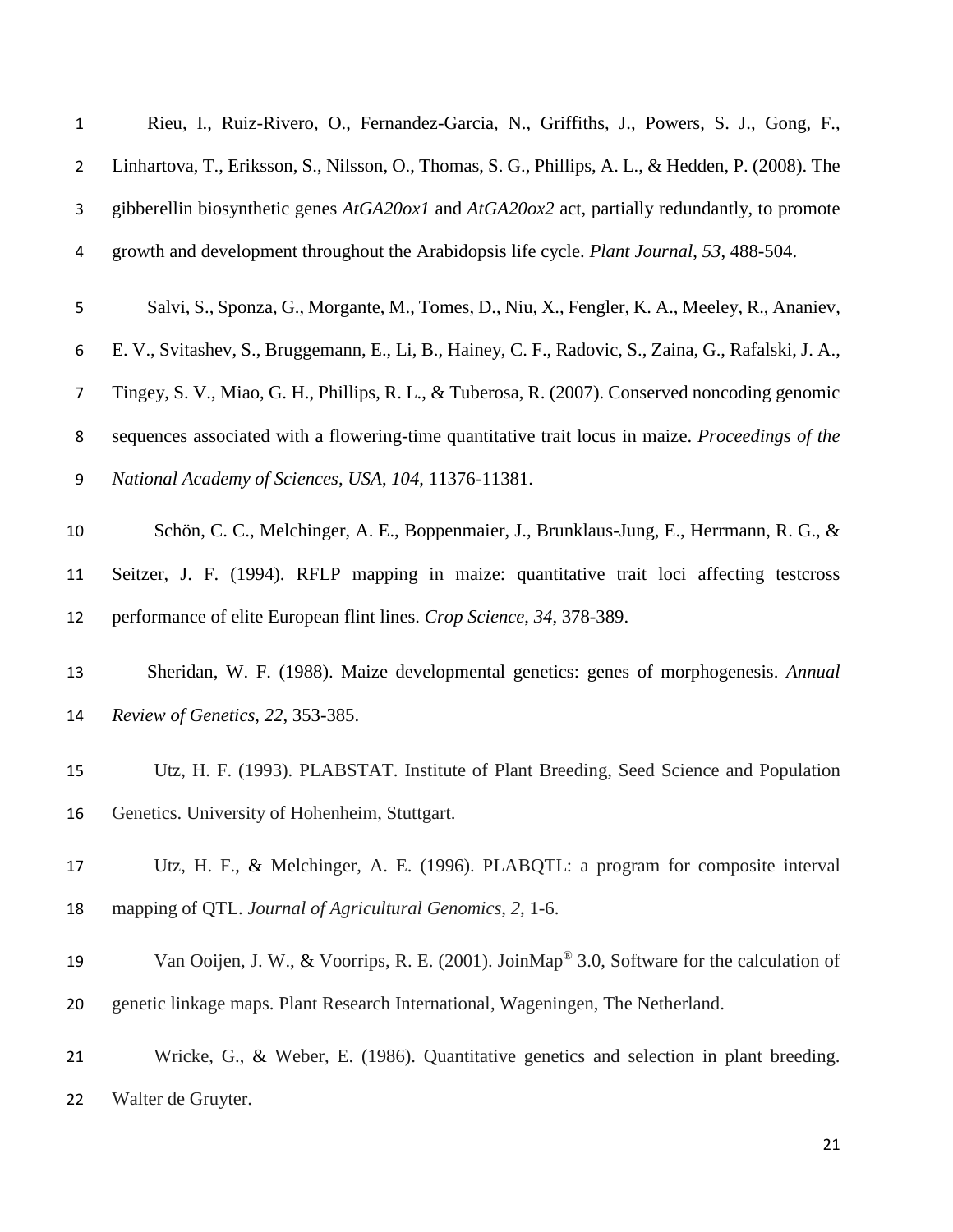| $\mathbf{1}$ | Xu, J., Liu, Y., Liu, J., Cao, M., Wang, J., Lan, H., Xu, Y., Lu, Y., Pan, G., & Rong, T.           |
|--------------|-----------------------------------------------------------------------------------------------------|
| 2            | (2012). The genetic architecture of flowering time and photoperiod sensitivity in maize as revealed |
|              | by QTL review and meta analysis. Journal of Integrative Plant Biology, 54, 358-73.                  |
| 4            | Zhang, J. M., Liu, C., Shi, S. Y., Song, Y. C., Bai, B. Z., Li, Y., & Wang, T. Y. (2004). QTL       |
| 5            | Analysis of Parameters Related to Flowering in Maize under Drought Stress and Normal Irrigation     |

Condition. *Journal of Plant Genetic Resource*, *2*, 161-165.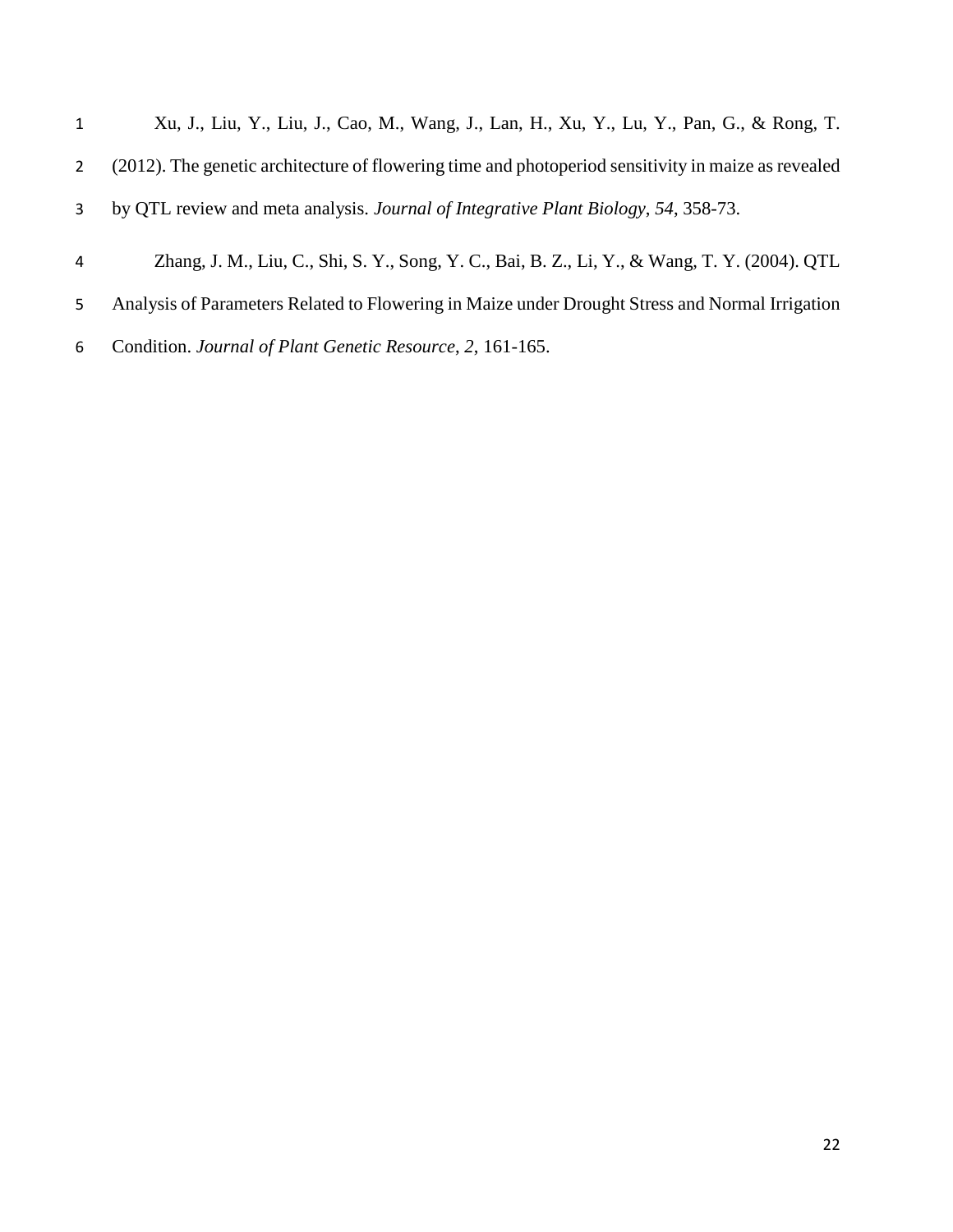**Table 1. Mean values, least significant differences (GD 5%), minimum and maximum values across two years, and estimates of variance components, heritabilities (h²), and 95% confidence intervals of heritabilities (CI) for quality traits.** 

|                          | <b>Traits</b> |             |          | Min. | Max. |              | <b>Source of variation</b> | h <sup>2</sup> | CI   |            |
|--------------------------|---------------|-------------|----------|------|------|--------------|----------------------------|----------------|------|------------|
| Populations <sup>#</sup> |               | <b>Mean</b> | GD $5\%$ |      |      | $\sigma^2_g$ | $\sigma^2_{ge}$            | $\sigma^2$     |      |            |
| <b>GABI</b>              | <b>IVDOM</b>  | 71.5        | 4.74     | 54.1 | 80.9 | $7.26**$     | $4.31**$                   | 1.52           | 71.4 | 66.8-75.4  |
|                          | <b>NDF</b>    | 55.8        | 5.69     | 43.5 | 76.2 | 10.94**      | $6.32**$                   | 2.09           | 72.3 | 67.8-76.1  |
|                          | <b>WSC</b>    | 19.2        | 5.56     | 0.6  | 30.8 | $12.41**$    | 5.48**                     | 2.55           | 75.6 | 71.6-79.0  |
| DD                       | <b>IVDOM</b>  | 75.8        | 3.79     | 70.4 | 81.2 | $1.72**$     | $1.92**$                   | 1.78           | 48.2 | 33.6-59.7  |
|                          | <b>NDF</b>    | 53.8        | 4.73     | 46.5 | 60.3 | $2.48**$     | $4.07**$                   | 1.70           | 46.2 | 31.0-58.1  |
|                          | <b>WSC</b>    | 23.0        | 5.33     | 15.9 | 31.4 | $3.83**$     | 5.33**                     | 2.00           | 51.1 | 37.3-61.9  |
|                          | <b>DNDF</b>   | 57.4        | 3.47     | 52.0 | 64.9 | $3.30**$     | $2.94**$                   | 0.15           | 68.1 | 59.15-75.1 |
| $DD \times FTC$          | <b>IVDOM</b>  | 64.9        | 2.84     | 60.4 | 69.5 | $2.04**$     | $0.65**$                   | 1.43           | 66.1 | 56.6-73.6  |
|                          | <b>NDF</b>    | 69.5        | 2.94     | 65.0 | 74.1 | $0.54**$     | $1.68**$                   | 1.68           | 62.0 | 51.3-70.4  |
|                          | <b>WSC</b>    | 8.6         | 2.50     | 4.8  | 12.1 | $0.67**$     | $0.67**$                   | 0.95           | 45.2 | 29.8-57.3  |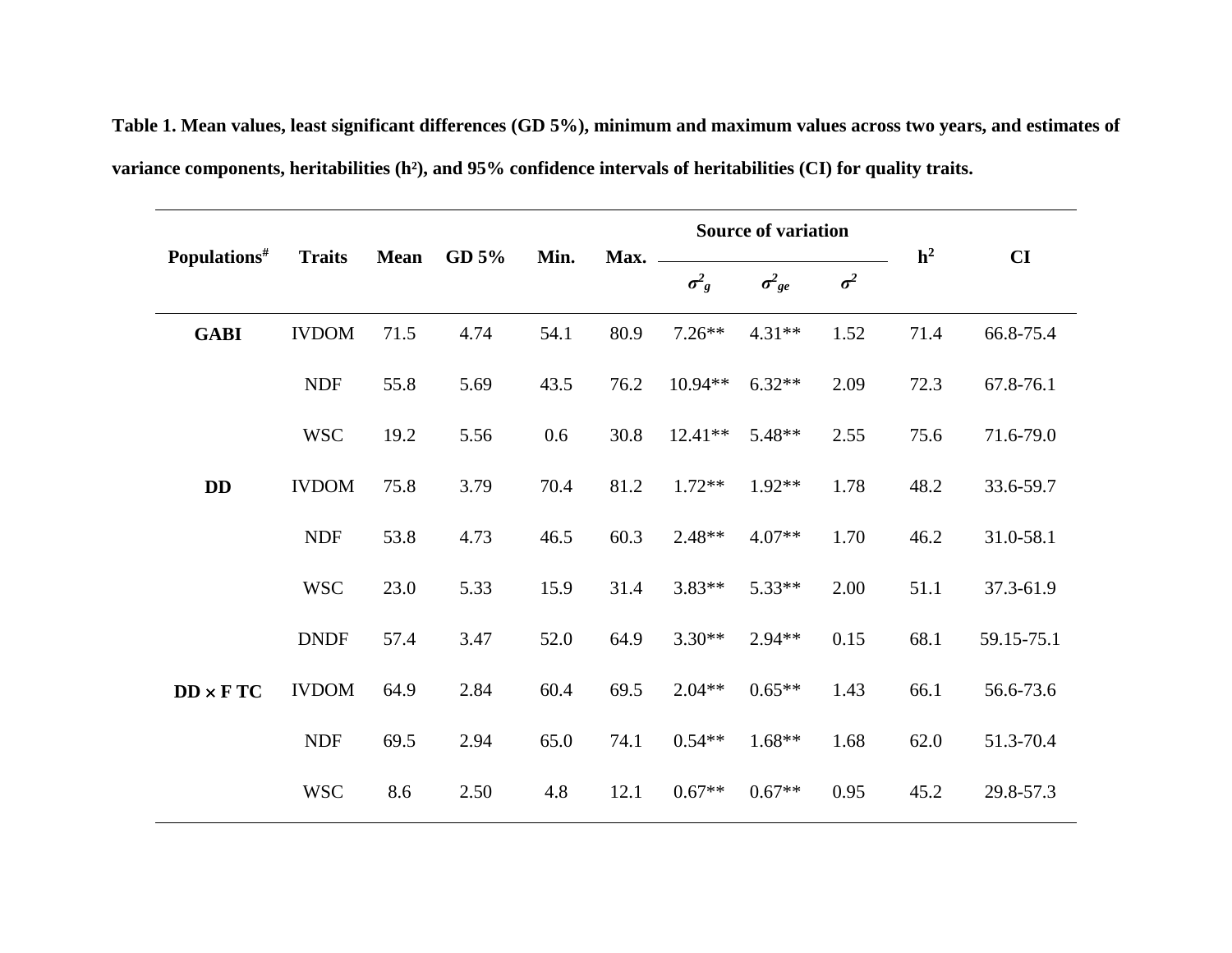|                  | <b>DNDF</b>  | 55.1 | 2.91 | 50.3 | 59.0 | $1.99**$ | $0.97**$ | 1.21 | 64.6 | 54.6-72.4    |
|------------------|--------------|------|------|------|------|----------|----------|------|------|--------------|
| FF               | <b>IVDOM</b> | 72.5 | 3.94 | 64.9 | 78.9 | $4.58**$ | $1.79**$ | 2.21 | 69.6 | 61.4-76.1    |
|                  | <b>NDF</b>   | 58.0 | 5.43 | 48.6 | 67.7 | 9.57**   | $3.58**$ | 4.02 | 71.6 | 63.9-77.6    |
|                  | <b>WSC</b>   | 14.6 | 5.42 | 5.8  | 23.2 | 8.76**   | $3.19**$ | 4.40 | 69.8 | 61.6-76.2    |
|                  | <b>DNDF</b>  | 57.4 | 4.00 | 45.2 | 65.2 | 4.88**   | $2.21**$ | 1.93 | 70.3 | 62.2-76.6    |
| $FF \times D TC$ | <b>IVDOM</b> | 69.6 | 2.43 | 64.8 | 73.4 | $1.67**$ | $0.44**$ | 1.08 | 68.6 | 60.2-75.3    |
|                  | <b>NDF</b>   | 63.3 | 3.64 | 58.1 | 68.1 | $2.15**$ | $1.72**$ | 1.70 | 55.7 | 43.7-65.2    |
|                  | <b>WSC</b>   | 14.9 | 4.03 | 10.3 | 20.7 | $1.78**$ | $2.11**$ | 2.09 | 45.9 | 31.3-57.4    |
|                  | <b>DNDF</b>  | 56.6 | 3.41 | 52.4 | 60.1 | $0.61**$ | $1.90**$ | 1.09 | 28.8 | $9.6 - 44.0$ |
| <b>FD</b>        | <b>IVDOM</b> | 74.1 | 3.96 | 67.3 | 81.2 | $3.57**$ | $2.77**$ | 1.29 | 63.8 | 54.7-71.0    |
|                  | <b>NDF</b>   | 56.4 | 4.91 | 48.6 | 64.9 | $6.90**$ | 4.39**   | 1.84 | 68.9 | 61.2-75.1    |
|                  | <b>WSC</b>   | 20.7 | 5.50 | 11.7 | 30.0 | $8.12**$ | $5.52**$ | 2.29 | 67.5 | 59.4-74.0    |
|                  | <b>DNDF</b>  | 56.4 | 4.74 | 48.5 | 66.4 | $4.30**$ | $4.15**$ | 1.64 | 59.7 | 49.7-67.8    |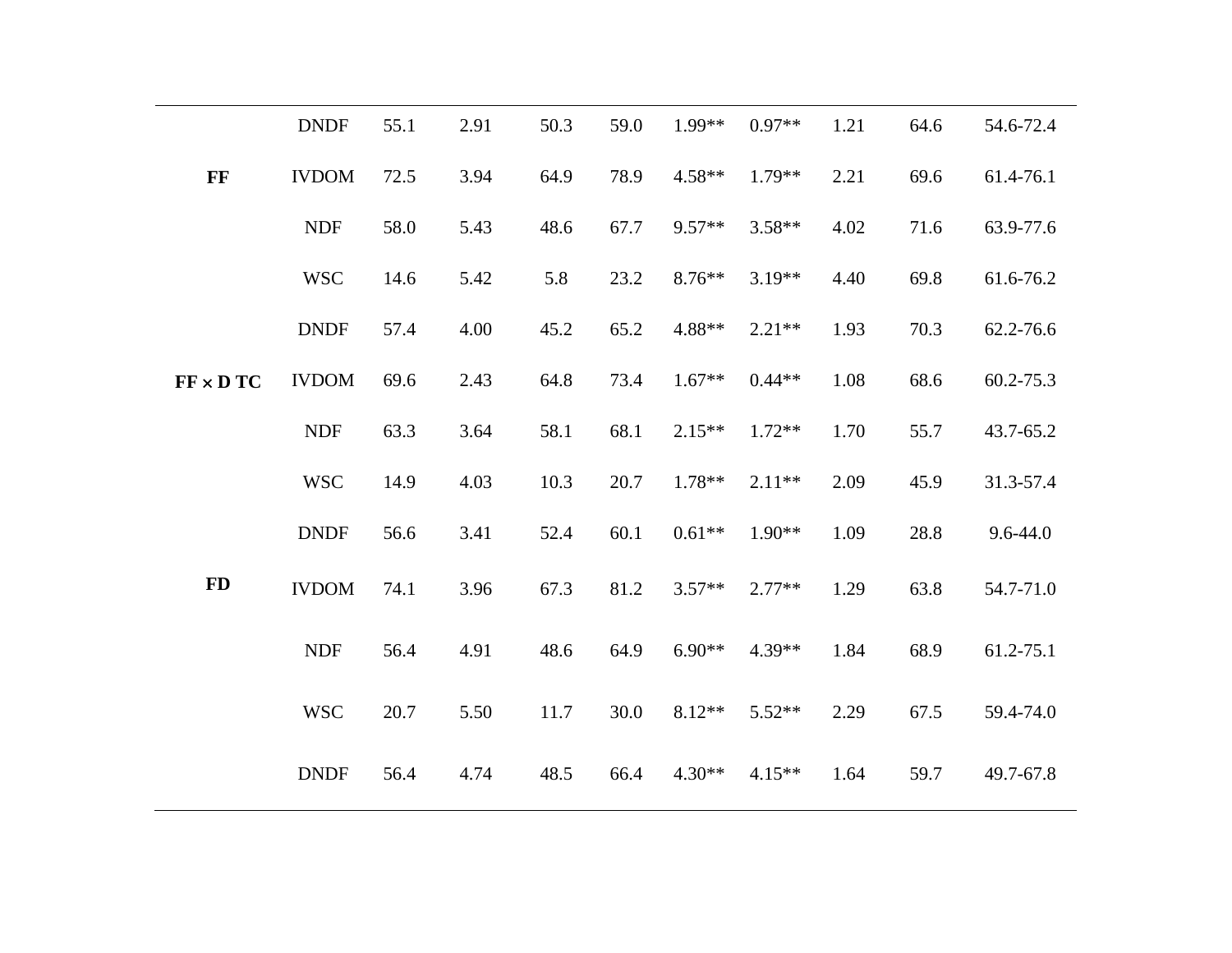# GABI: The German Plant Genome Research Program population; DD: Dent × Dent Double Haploid Lines; DD × F TC: (Dent × Dent) × Flint Test cross; FF: Flint × Flint-RIL; FF × D TC: (Flint × Flint) × Dent Test Cross; FD: Flint × Dent Double Haploid Lines.

\*, \*\* significant at *P* = 0.05, 0.01 (F-Test).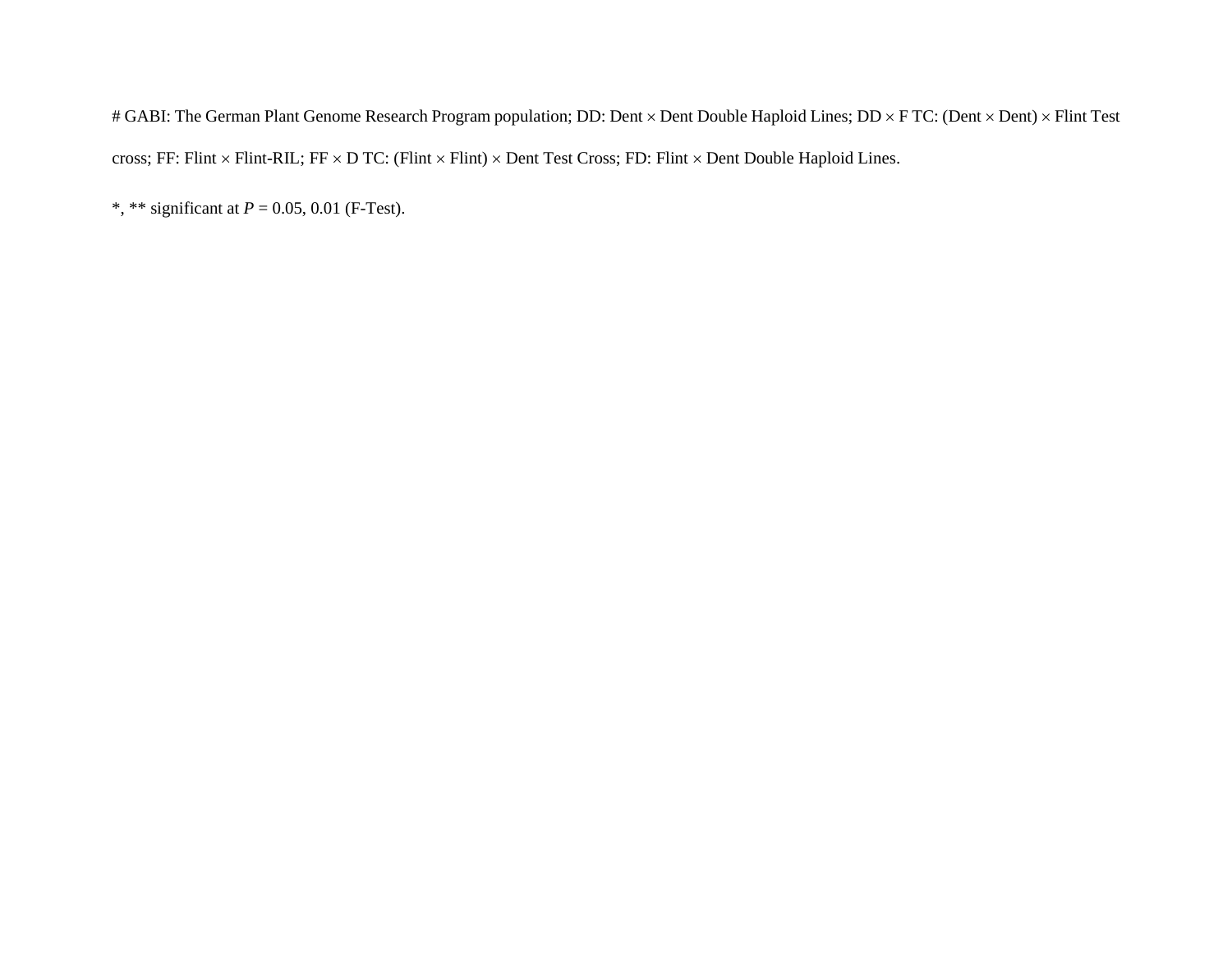| <b>Traits</b> |                                       | <b>Populations</b> Number of QTL | $\mathbf{F}$ | $QTL \times E$ | $r^2$ | $r^2$ |
|---------------|---------------------------------------|----------------------------------|--------------|----------------|-------|-------|
| <b>IVDOM</b>  | <b>GABI</b>                           | 16                               | $7.21**$     | $0.63**$       | 77.3  | 74.6  |
|               | DD                                    | $\overline{4}$                   | $1.72**$     | $0.16**$       | 31.7  | 54.3  |
|               | $DD \times FTC$                       | $\mathbf 1$                      | $2.04**$     | $0.08**$       | 5.0   | 4.9   |
|               | FF                                    | 3                                | $4.58**$     | $-0.02$        | 22.6  | 33.8  |
|               | $FF \times D TC$                      | $\mathbf{2}$                     | $1.67**$     | $0.05*$        | 11.4  | 21.9  |
|               | <b>FD</b>                             | $\boldsymbol{7}$                 | $3.54**$     | $0.45**$       | 46.7  | 48.9  |
| <b>NDF</b>    | <b>GABI</b>                           | 8                                | 10.97**      | $1.34**$       | 35.3  | 55.3  |
|               | <b>DD</b>                             | $\mathfrak{Z}$                   | $2.48**$     | 0.08           | 36.3  | 57.2  |
|               | $DD \times FTC$                       | $\mathbf{1}$                     | $1.82**$     | $0.11**$       | 5.7   | 5.6   |
|               | $\rm FF$                              | 3                                | $9.57**$     | $0.21*$        | 17.7  | 20.4  |
|               | $\text{FF} \times \text{D} \text{TC}$ | $\mathfrak{Z}$                   | $2.15**$     | $0.09*$        | 14.9  | 18.1  |

**Table 2. Number of QTL, variance components, percentages of phenotypic (***r² <sup>p</sup>***) and genotypic variation (***r² <sup>g</sup>***), explained by all QTL for forage quality traits IVDOM, NDF, WSC, and DNDF in six populations.**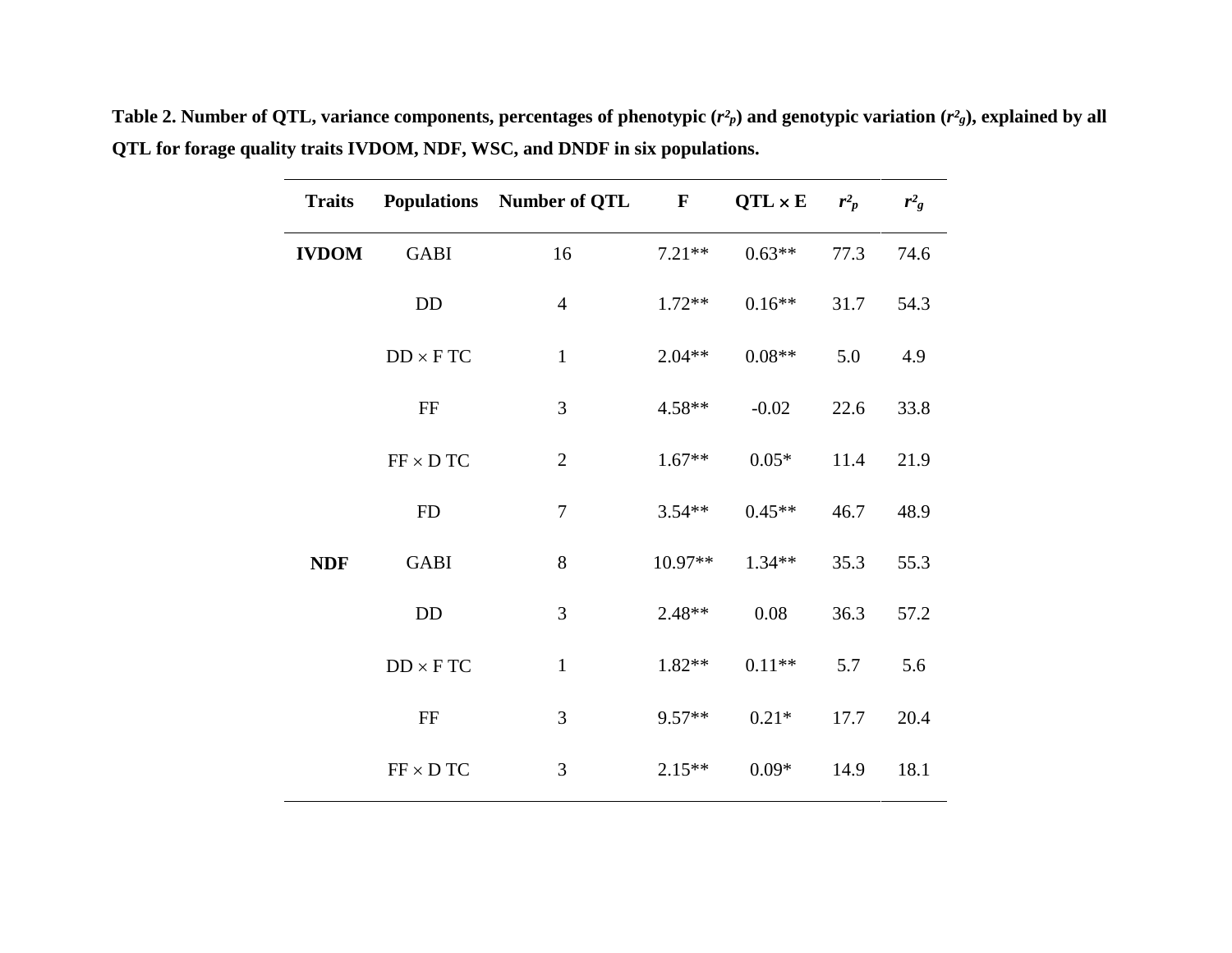|  |             | <b>FD</b>        | 5                | $6.88**$ | $1.19**$ | 46.1 | 45.5 |
|--|-------------|------------------|------------------|----------|----------|------|------|
|  | <b>WSC</b>  | <b>GABI</b>      | 15               | 12.38**  | $1.33**$ | 86   | 69.0 |
|  |             | DD               | $\mathbf{2}$     | $3.84**$ | 0.05     | 12   | 26.7 |
|  |             | $DD \times FTC$  | $\mathfrak{Z}$   | $0.67**$ | 0.01     | 19.8 | 43.4 |
|  |             | FF               | $\mathfrak{Z}$   | $8.67**$ | 0.06     | 20.4 | 28.0 |
|  |             | $FF \times D TC$ | $\mathfrak{Z}$   | $1.78**$ | 0.02     | 13   | 29.4 |
|  |             | ${\rm FD}$       | 6                | $8.13**$ | $1.27**$ | 62.3 | 45.6 |
|  | <b>DNDF</b> | DD               | $\overline{4}$   | $3.30**$ | 0.04     | 28.9 | 36.2 |
|  |             | $DD \times FTC$  | $\mathbf{1}$     | 1.99**   | 0.02     | 7.7  | 10.8 |
|  |             | $\rm FF$         | 6                | 4.88**   | $0.16\%$ | 49.9 | 49.1 |
|  |             | $FF \times DTC$  | $\boldsymbol{7}$ | $0.61**$ | $0.17**$ | 49.9 | 97.6 |
|  |             | ${\rm FD}$       | $\tau$           | $4.36**$ | 0.11     | 47.5 | 53.6 |
|  |             |                  |                  |          |          |      |      |

\*, \*\* significant at *P* = 0.05, 0.01 (F-Test).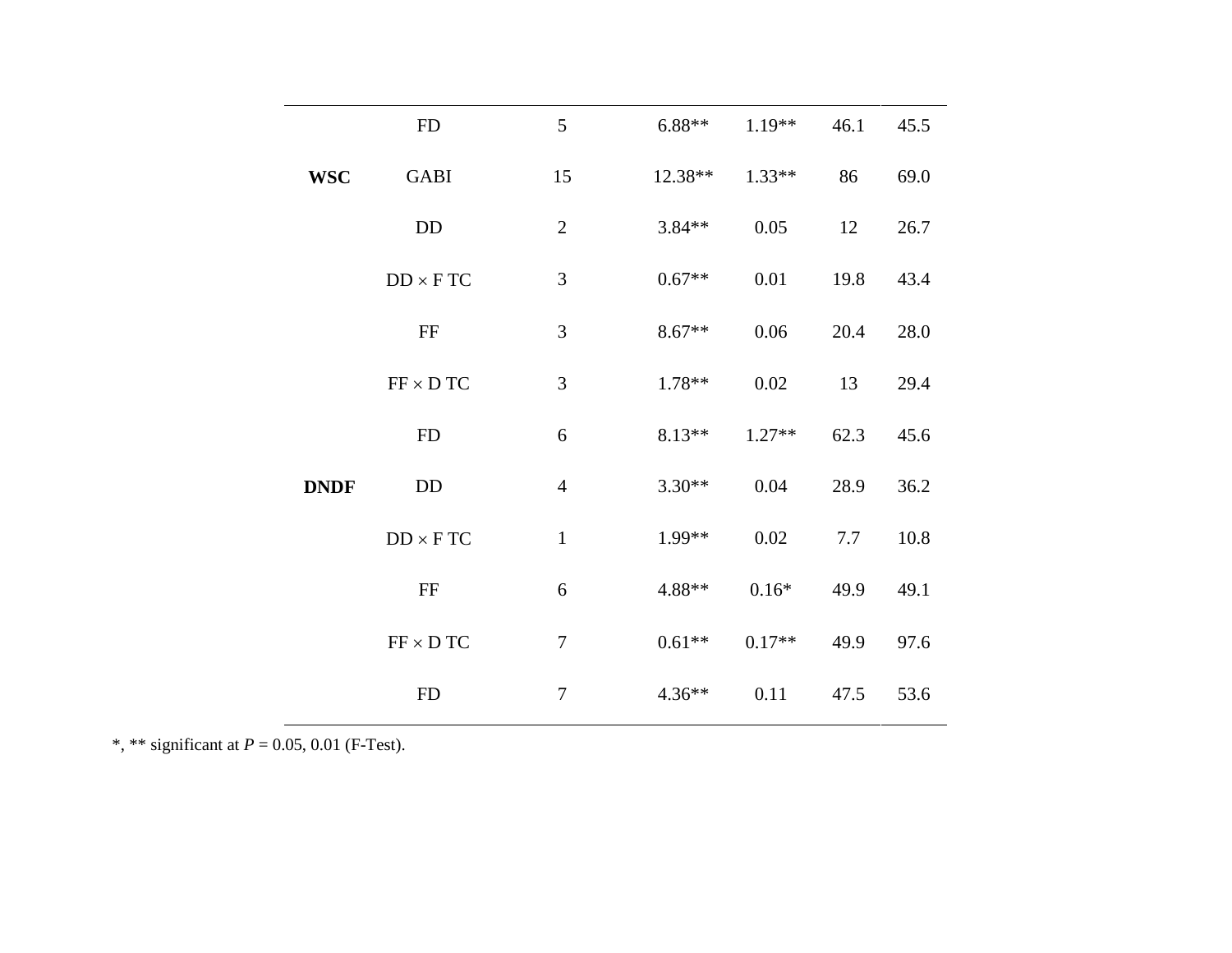| Table 3. Overview over consistent QTL positions in the DD and the DD $\times$ F TC populations. |  |  |  |  |  |  |
|-------------------------------------------------------------------------------------------------|--|--|--|--|--|--|
|-------------------------------------------------------------------------------------------------|--|--|--|--|--|--|

| <b>Traits</b> | bin         |    |             | <b>DD</b>                         |                          |    |      | $DD \times FTC$    |                          |
|---------------|-------------|----|-------------|-----------------------------------|--------------------------|----|------|--------------------|--------------------------|
|               |             |    | $Pos.*$ LOD | $R^2p^{\dagger}$ Effect Pos.# LOD |                          |    |      | $R^2$ p $\ddagger$ | Effect                   |
| <b>IVDOM</b>  | $9.02 - 03$ | 50 | 9.93        | 14.3                              | $+$                      | 34 | 3.21 | 5.0                | $+$                      |
| <b>NDF</b>    | $9.02 - 03$ | 54 | 4.67        | 17.0                              | <b>Contract Contract</b> | 34 | 3.65 | 5.7                | $\overline{\phantom{a}}$ |
| <b>DNDF</b>   | 3.04        | 2  | 2.13        | 3.2                               | $+$                      | 12 | 4.09 | 7.7                | $+$                      |
|               | $9.02 - 03$ | 48 | 3.68        | 7.6                               | $+$                      | 10 | 2.20 | 2.9                | $+$                      |

# Position on the chromosome in cM in distance from the first marker.

‡ Proportion of phenotypic variance that is explained by the QTL.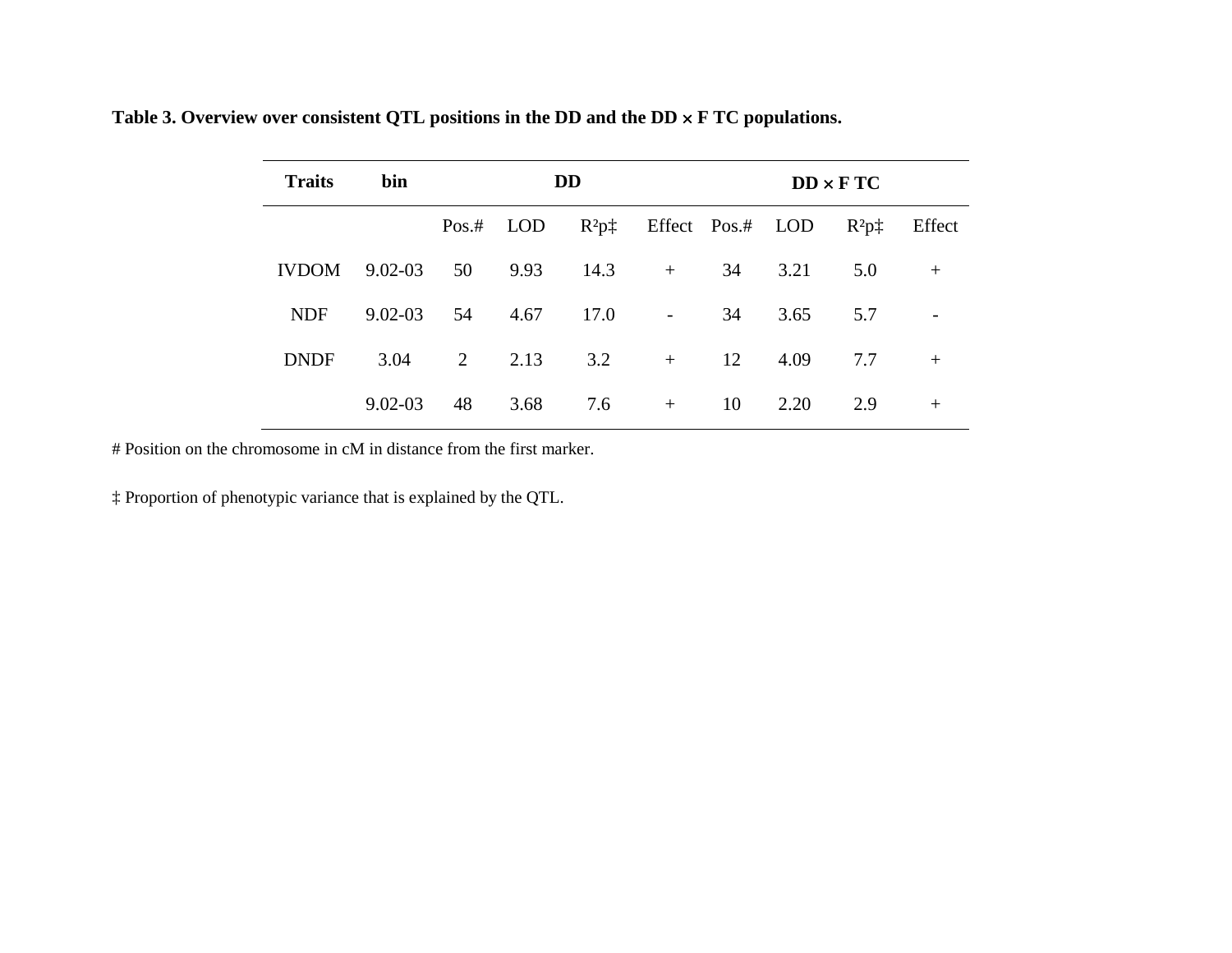| <b>Traits</b> | bin     |         | FF         |                                |                          |                      |            | $FF \times D TC$               |                          |
|---------------|---------|---------|------------|--------------------------------|--------------------------|----------------------|------------|--------------------------------|--------------------------|
|               |         | $Pos.*$ | <b>LOD</b> | $\mathbf{R}^2 \mathbf{p}^{\S}$ | <b>Effect</b>            | $\mathbf{Pos.}^{\#}$ | <b>LOD</b> | $\mathbf{R}^2 \mathbf{p}^{\S}$ | <b>Effect</b>            |
| <b>IVDOM</b>  | 3.05    | 68      | 6.12       | 7.5                            | $\overline{\phantom{a}}$ | 68                   | 2.89       | 5.9                            |                          |
| <b>WSC</b>    | 10.04   | 16      | 4.29       | 6.8                            | $\overline{\phantom{a}}$ | 18                   | 4.91       | 6.1                            |                          |
| <b>DNDF</b>   | 3.05    | 66      | 10.25      | 17.4                           | $\overline{\phantom{a}}$ | 70                   | 2.99       | 4.4                            |                          |
|               | 5.03-04 | 94      | 6.72       | 9.6                            | $\overline{\phantom{a}}$ | 86                   | 3.67       | 6.2                            | $\overline{\phantom{a}}$ |
|               | 6.02    | 64      | 3.47       | 3.3                            | $\overline{\phantom{a}}$ | 66                   | 4.90       | 9.2                            | $\overline{\phantom{a}}$ |
|               | 6.05    | 108     | 5.43       | 7.2                            | $\overline{\phantom{a}}$ | 104                  | 2.06       | 3.5                            |                          |
|               | 10.06   | 66      | 4.42       | 5.9                            | $+$                      | 64                   | 5.53       | 7.4                            | $+$                      |

# **Table 4. Overview of consistent QTL positions in the FF and FF** × **D TC populations.**

# Position on the in cM in distance from the first marker.

**§** Proportion of phenotypic variance that is explained by the QTL.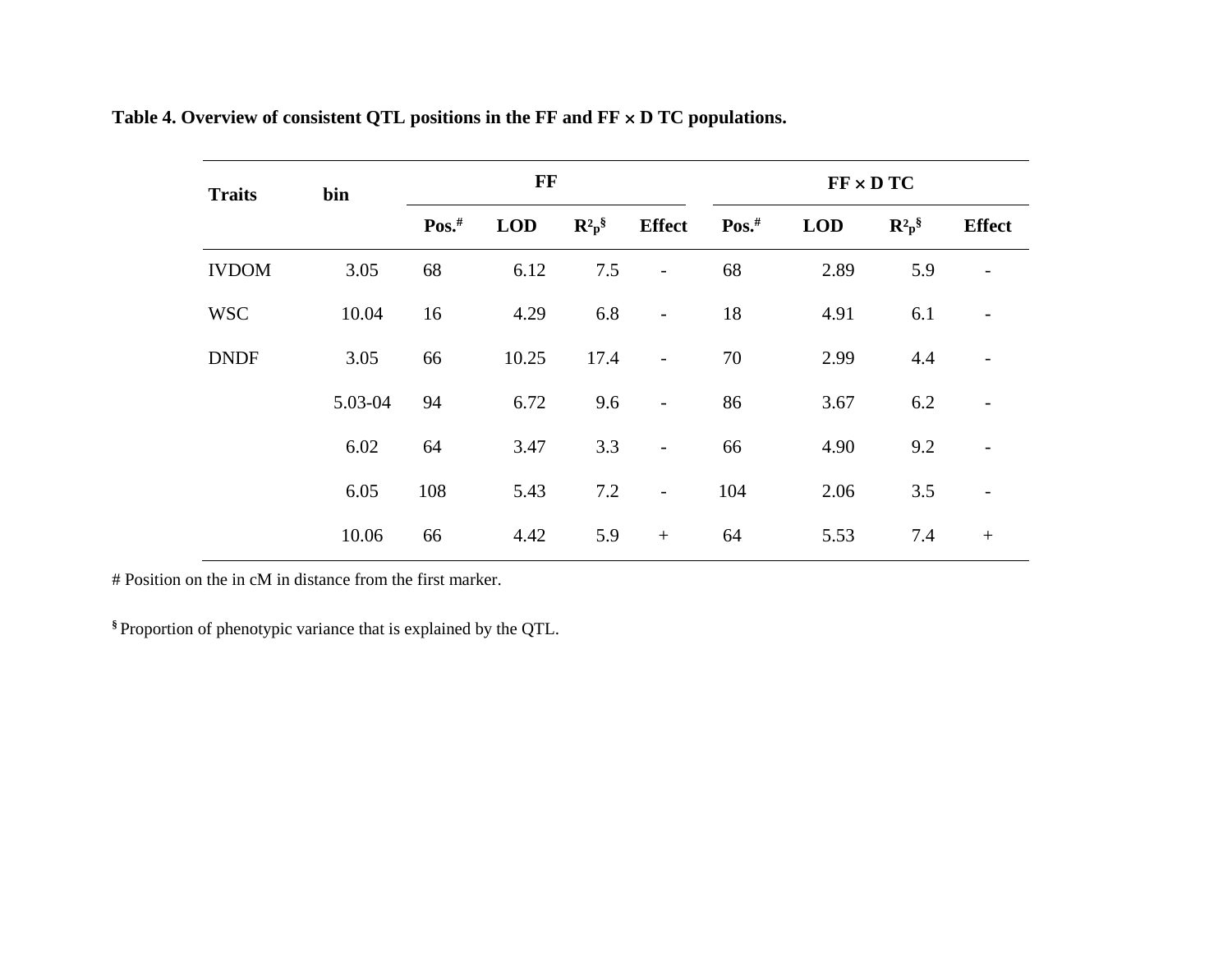| Populations QTL |                 | Max.       | $\mathbf{R}^2 \mathbf{p}^{\dagger}$ | $\mathbf{R}^2 \mathbf{g}^{\ddagger}$ |       |       |             |    | bin region $3$ |    |    |       |    |       |
|-----------------|-----------------|------------|-------------------------------------|--------------------------------------|-------|-------|-------------|----|----------------|----|----|-------|----|-------|
|                 |                 | <b>LOD</b> |                                     |                                      | 1.    | 2.    | 3.          | 4. | 5.             | 6. | 7. | 8.    | 9. | 10.   |
| <b>DD</b>       | 2               | 8.3        | 8.3                                 | 35.0                                 | 05    |       |             |    | $04-05$        |    |    | $05*$ |    | 06    |
| FF              | $5\overline{)}$ | 10.3       | 17.4                                | 48.6                                 | $09*$ | 03-04 | 05          |    | 04             | 05 |    |       |    | 06    |
| <b>FD</b>       | 7               | 7.9        | 12.8                                | 52.7                                 | 09    |       | 04-05 05-06 |    | 06             | 05 |    |       |    | $06*$ |

**Table 5. Results of QTL analyses for DNDF and overview of QTL found in more than one population.**

† Proportion of phenotypic variance explained by a QTL.

‡ Proportion of phenotypic variance explained by all QTL.

3 Bin region of nearest SSR markers, based on MaizeGDB.

\* Peak,  $LOD < 3.5$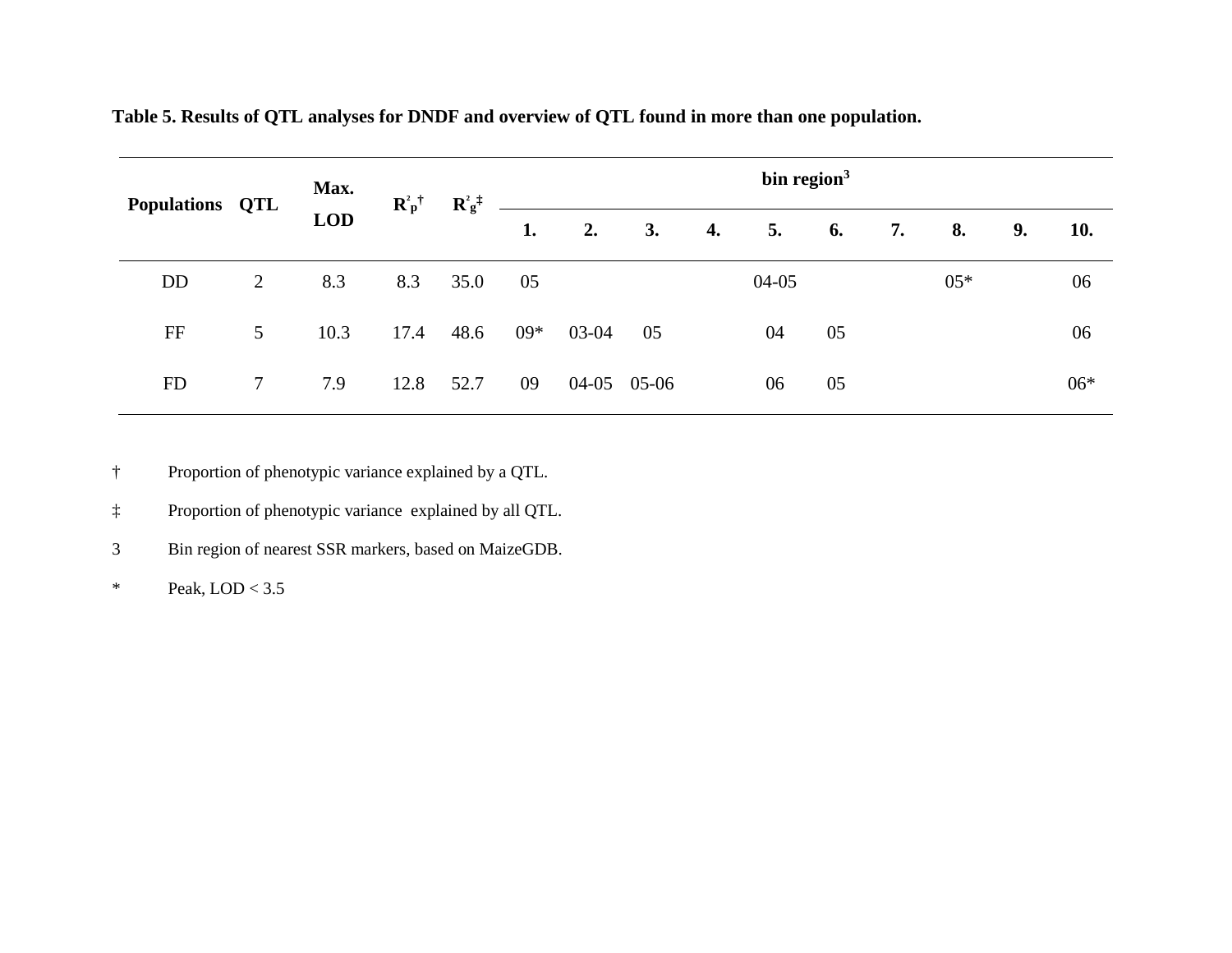| <b>Traits</b> | <b>DMC</b> | <b>DMY</b> | <b>IVDOM</b> | <b>NDF</b> | <b>WSC</b> | <b>DNDF</b> | <b>PHT</b> | <b>DPS</b> |
|---------------|------------|------------|--------------|------------|------------|-------------|------------|------------|
| <b>DMC</b>    |            | $0.14**$   | 0.00         | $-0.01$    | $0.09*$    | $-0.03$     | $0.10**$   | $0.09*$    |
| <b>DMY</b>    | $0.13++$   |            | $0.46**$     | $-0.49**$  | $0.60**$   | $0.21**$    | $0.68**$   | $0.50**$   |
| <b>IVDOM</b>  | $-0.05$    | $0.54++$   |              | $-0.90**$  | $0.86**$   | $0.89**$    | $0.14**$   | $0.45**$   |
| <b>NDF</b>    | $-0.02$    | $-0.56++$  | $-1.00++$    |            | $-0.92**$  | $-0.63**$   | $-0.15**$  | $-0.48**$  |
| <b>WSC</b>    | $0.07+$    | $0.69++$   | $0.93++$     | $-0.92++$  |            | $0.58**$    | $0.33**$   | $0.47**$   |
| <b>DNDF</b>   | $-0.13+$   | $0.34++$   | $0.97++$     | $-1.00++$  | $0.83++$   |             | $-0.05$    | $0.29**$   |
| <b>PHT</b>    | $0.18++$   | $0.75++$   | $0.16++$     | $-0.16++$  | $0.38++$   | $-0.08+$    |            | $0.31**$   |
| <b>DPS</b>    | 0.05       | $0.54++$   | $0.53++$     | $-0.53++$  | $0.51++$   | $0.47++$    | $0.34++$   |            |

**Table S1** Coefficient of phenotypic (above the diagonal) and genotyic correlation (below the diagonal) for agronomic and stover quality related traits of the GABI population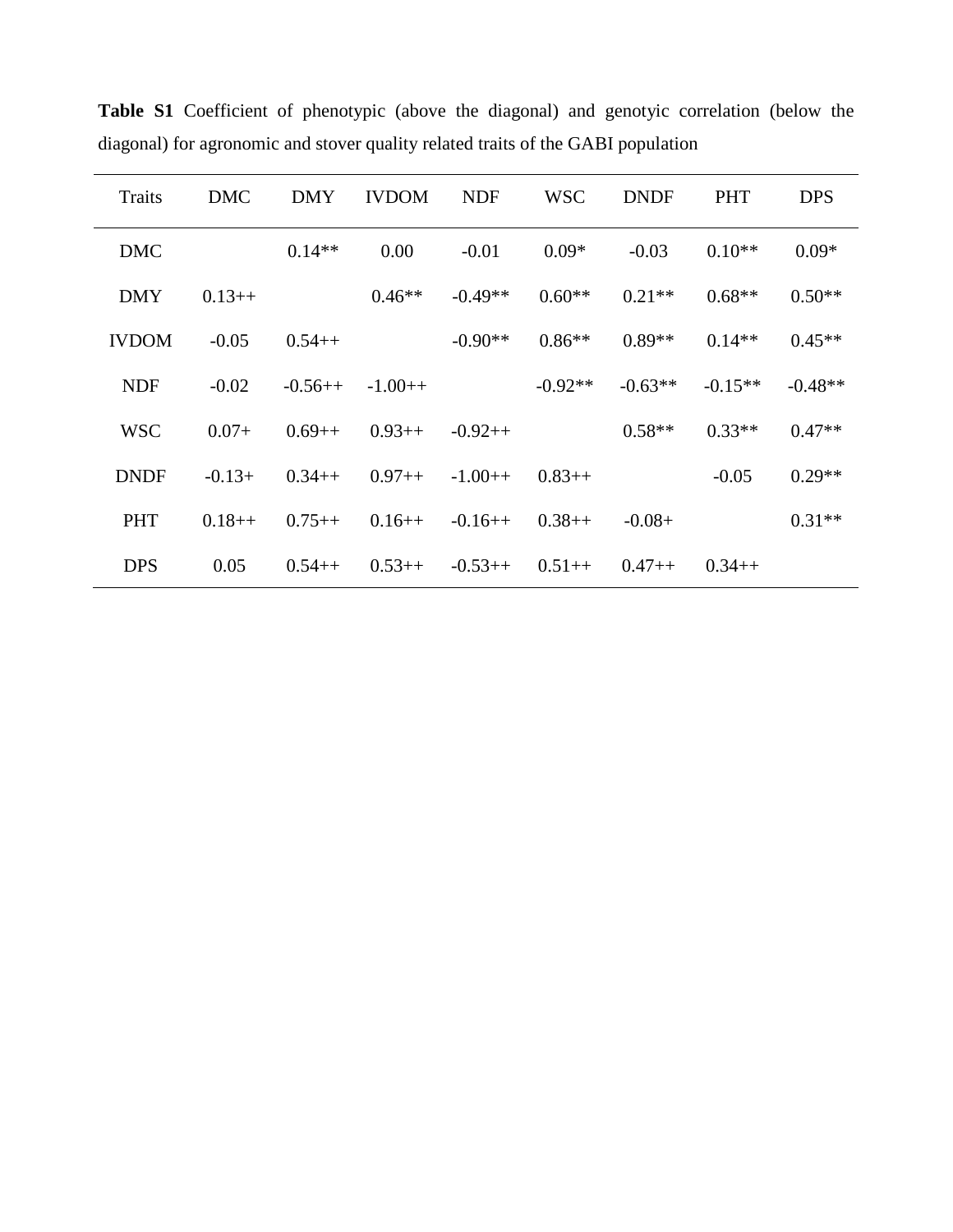| <b>Traits</b> | <b>DMC</b> | <b>DMY</b> | <b>IVDOM</b> | <b>NDF</b> | <b>WSC</b> | <b>DNDF</b> | <b>PHT</b> | <b>DPS</b> |
|---------------|------------|------------|--------------|------------|------------|-------------|------------|------------|
| <b>DMC</b>    |            | $-0.27**$  | $-0.06$      | 0.10       | $-0.10$    | $-0.21**$   | $-0.22**$  | $-0.17**$  |
| <b>DMY</b>    | $-0.32++$  |            | 0.09         | $-0.21**$  | $0.38**$   | $-0.01$     | $0.52**$   | $0.24**$   |
| <b>IVDOM</b>  | $-0.05$    | 0.05       |              | $-0.76**$  | $0.70**$   | $0.74**$    | $-0.13*$   | $0.28**$   |
| <b>NDF</b>    | $0.13+$    | $-0.17++$  | $-0.74++$    |            | $-0.90**$  | $-0.23**$   | $-0.14*$   | $-0.28**$  |
| <b>WSC</b>    | $-0.07$    | $0.35++$   | $0.72++$     | $-0.93++$  |            | $0.20**$    | $0.27**$   | $0.37**$   |
| <b>DNDF</b>   | $-0.27++$  | $-0.01$    | $0.72++$     | $-0.18++$  | $0.20++$   |             | $-0.20**$  | $0.15**$   |
| <b>PHT</b>    | $-0.25++$  | $0.56++$   | $-0.19++$    | $-0.14+$   | $0.31++$   | $-0.27++$   |            | $0.34**$   |
| <b>DPS</b>    | $-0.20++$  | $0.26++$   | $0.31++$     | $-0.29++$  | $0.42++$   | $0.20++$    | $0.40++$   |            |

**Table S2** Coefficient of phenotypic (above the diagonal) and genotypic correlation (below the diagonal) for agronomic and stover quality related traits of the FD population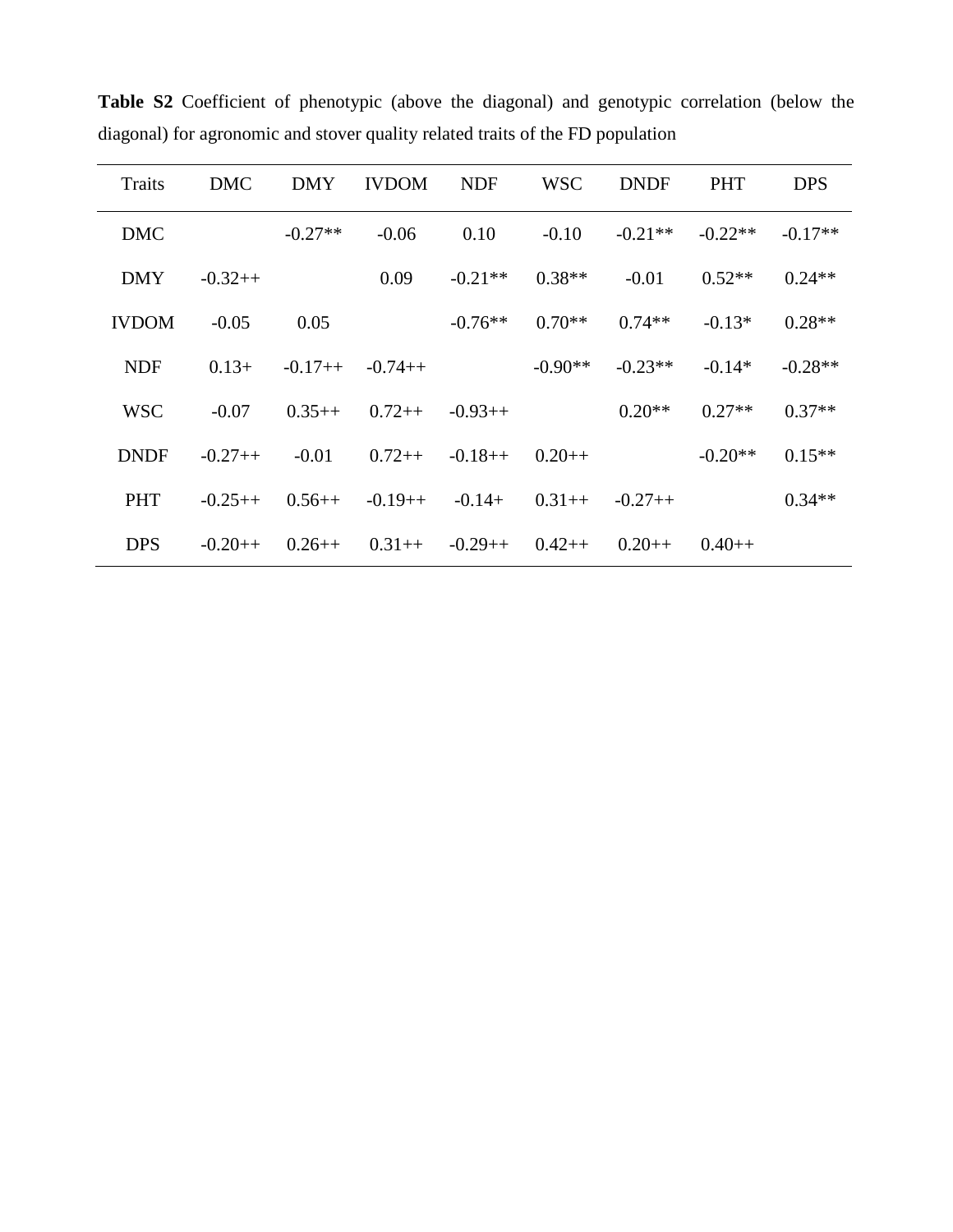| <b>Traits</b> | <b>DMC</b> | <b>DMY</b> | <b>IVDOM</b> | <b>NDF</b> | <b>WSC</b> | <b>DNDF</b> | <b>PHT</b> | <b>DPS</b> |
|---------------|------------|------------|--------------|------------|------------|-------------|------------|------------|
| <b>DMC</b>    |            | $0.19**$   | 0.07         | $-0.03$    | $-0.23**$  | $-0.37**$   | $0.14*$    | $0.50**$   |
| <b>DMY</b>    | $0.21++$   |            | $-0.04$      | $-0.04$    | $0.28**$   | $-0.21**$   | $0.69**$   | $0.42**$   |
| <b>IVDOM</b>  | 0.04       | $-0.23+$   |              | $-0.73**$  | $0.47**$   | $0.70**$    | $-0.36**$  | 0.08       |
| <b>NDF</b>    | 0.00       | $0.15+$    | $-0.55++$    |            | $-0.75**$  | $-0.22**$   | $0.26**$   | $-0.04$    |
| <b>WSC</b>    | $-0.40++$  | $0.20+$    | $0.29++$     | $-0.74++$  |            | $0.16**$    | 0.12       | 0.04       |
| <b>DNDF</b>   | $-0.47++$  | $-0.35++$  | $0.63++$     | 0.07       | 0.09       |             | $-0.37**$  | $-0.22**$  |
| <b>PHT</b>    | $0.14++$   | $0.79++$   | $-0.54++$    | $0.42++$   | $0.12+$    | $-0.46++$   |            | $0.41**$   |
| <b>DPS</b>    | $0.57++$   | $0.50++$   | 0.07         | 0.03       | $-0.03$    | $-0.29++$   | $0.47++$   |            |

**Table S3** Coefficient of phenotypic (above the diagonal) and genotypic correlation (below the diagonal) for agronomic and stover quality related traits of the DD population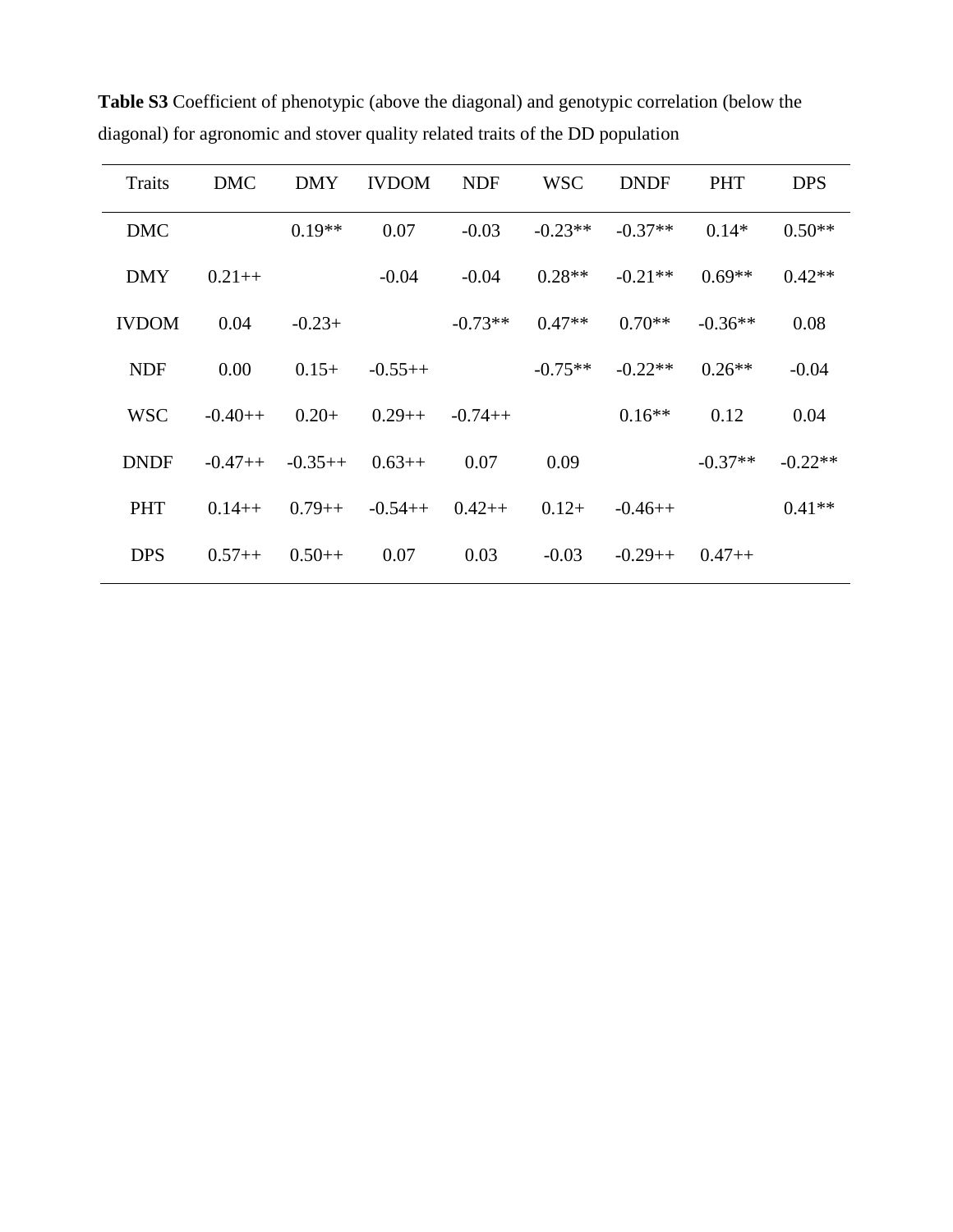| <b>Traits</b> | <b>DMC</b> | <b>DMY</b> | <b>IVDOM</b> | <b>NDF</b> | <b>WSC</b> | <b>DNDF</b> |
|---------------|------------|------------|--------------|------------|------------|-------------|
| <b>DMC</b>    |            | $-0.28**$  | $-0.11$      | $0.25**$   | $-0.34**$  | 0.02        |
| <b>DMY</b>    | $-1.00++$  |            | $0.28**$     | $-0.33**$  | $0.35**$   | $0.23**$    |
| <b>IVDOM</b>  | 0.14       | $0.62++$   |              | $-0.88**$  | $0.67**$   | $0.91**$    |
| <b>NDF</b>    | $0.46++$   | $-0.48++$  | $-0.93++$    |            | $-0.86**$  | $-0.66**$   |
| <b>WSC</b>    | $-0.46++$  | $0.70++$   | $0.67++$     | $-0.95++$  |            | $0.39**$    |
| <b>DNDF</b>   | $0.58++$   | $0.71++$   | $0.97++$     | $-0.84++$  | $0.44++$   |             |

**Table S4** Coefficient of phenotypic (above the diagonal) and genotypic correlation (below the diagonal) for agronomic and stover quality related traits of the  $DD \times FTC$  population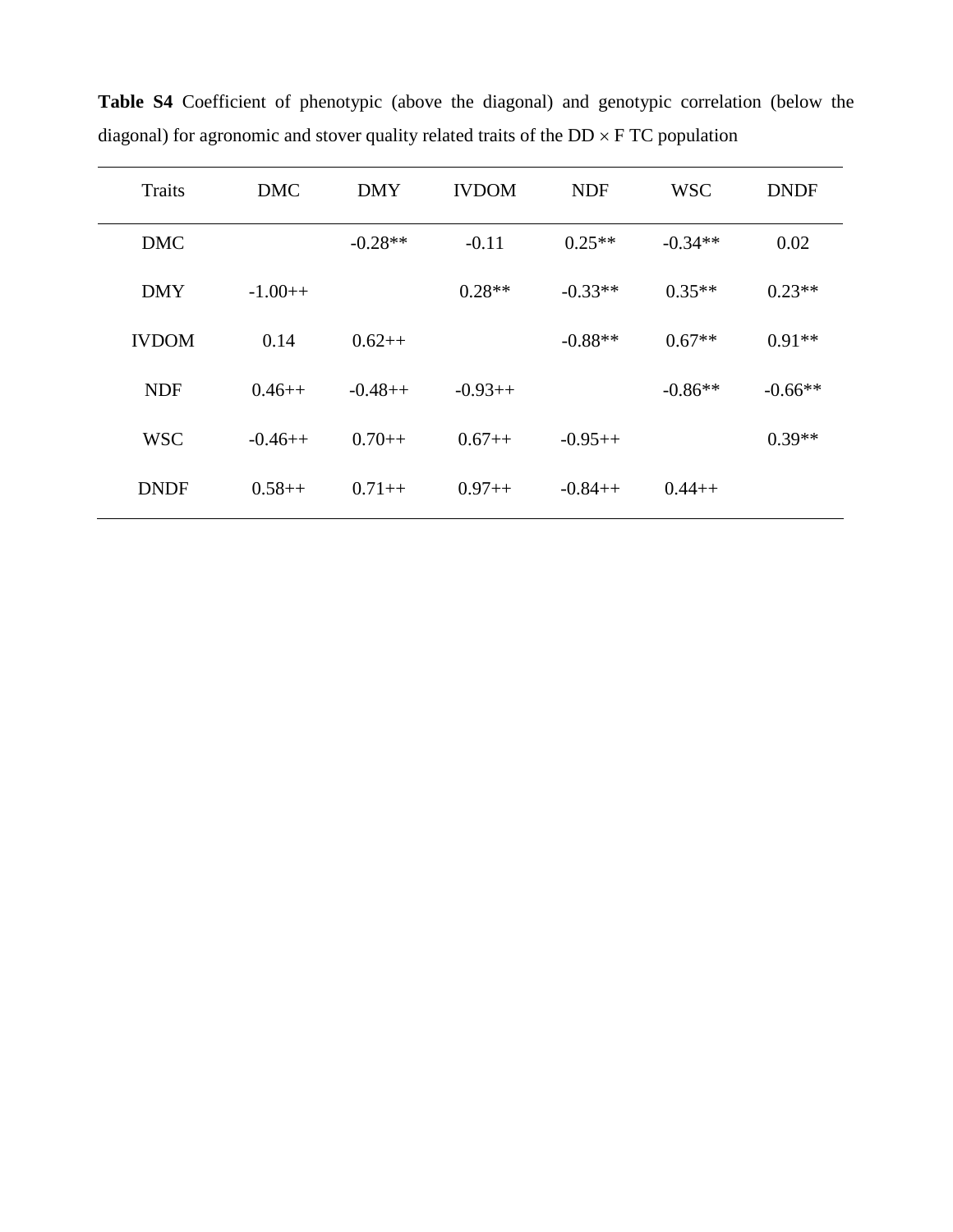**Table S5** Coefficient of phenotypic  $(r_p)$  and genotypic correlation  $(r_g)$  between the intrinsic power of 250 lines of DD population and the performance of the 250 test crosses the  $DD \times F$  TC population for agronomic traits

| Trait            | $r_p$    | $r_{g}$  |
|------------------|----------|----------|
| $DMC \times DMC$ | $0.15*$  | $0.46++$ |
| $DMY \times DMY$ | $0.36**$ | $0.46++$ |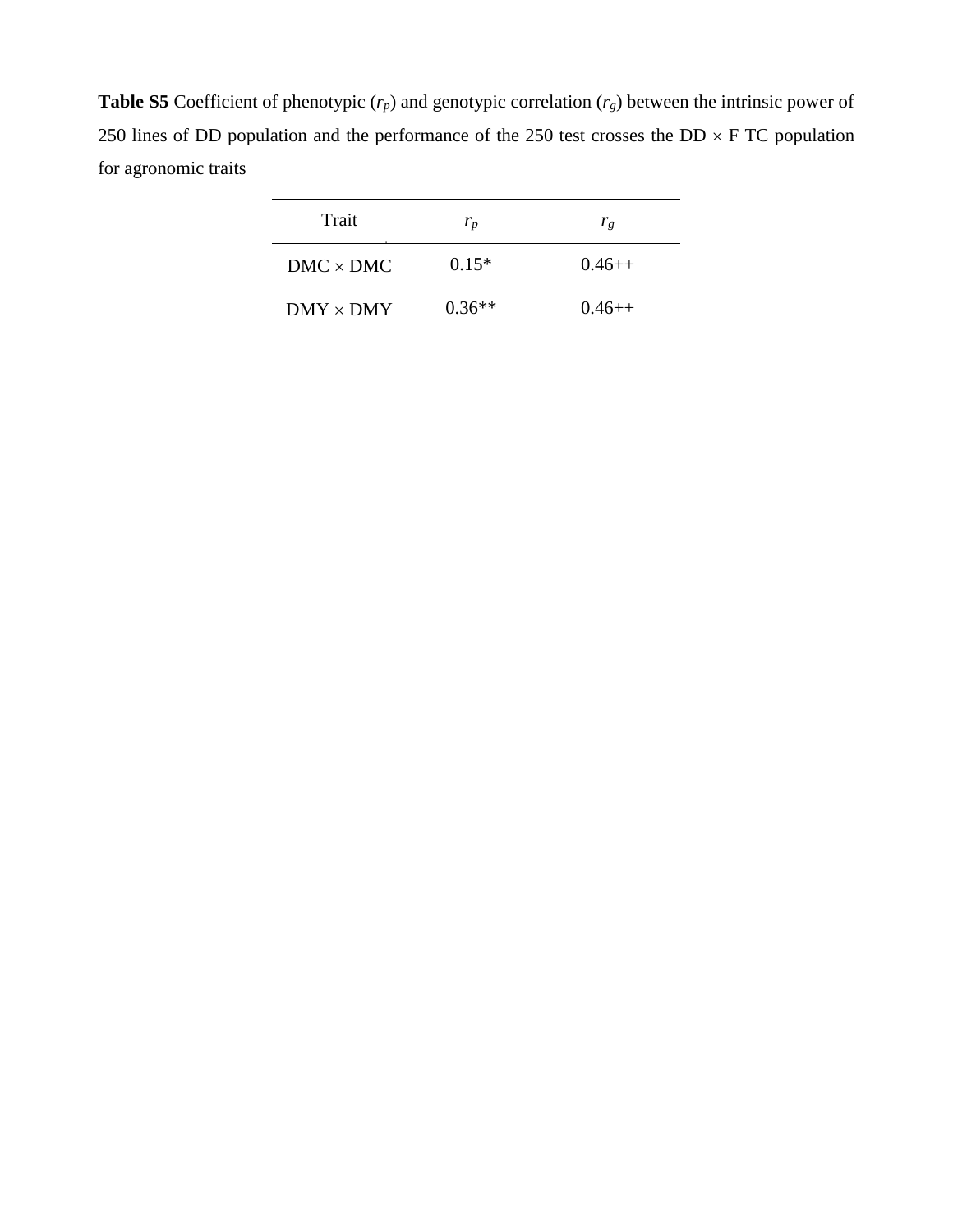| <b>Traits</b> | <b>DMC</b> | <b>DMY</b> | <b>IVDOM</b>      | <b>NDF</b>       | <b>WSC</b> | <b>DNDF</b>      | <b>PHT</b> | <b>DPS</b> |
|---------------|------------|------------|-------------------|------------------|------------|------------------|------------|------------|
| <b>DMC</b>    |            | $-0.19**$  | $-0.28**$         | $0.32**$         | $-0.32**$  | $-0.08$          | $-0.16*$   | $-0.36**$  |
| <b>DMY</b>    | $-0.26++$  |            | 0.01              | $-0.20**$        | $0.33**$   | $-0.22**$        | $0.55**$   | $0.32**$   |
| <b>IVDOM</b>  | $-0.39++$  | $-0.06$    |                   | $-0.80**$        | $0.69**$   | $0.56**$         | $-0.21**$  | 0.11       |
| <b>NDF</b>    | $0.45++$   |            | $-0.18++ -0.81++$ |                  | $-0.93**$  | $-0.03$          | 0.04       | $-0.28**$  |
| <b>WSC</b>    | $-0.46++$  | $0.36++$   |                   | $0.69++ -0.94++$ |            | $-0.23**$        | $0.23**$   | $0.37**$   |
| <b>DNDF</b>   | $-0.14+$   | $-0.30++$  | $0.58++$          | $-0.05$          | $-0.29++$  |                  | $-0.35**$  | $-0.28**$  |
| <b>PHT</b>    | $-0.17++$  |            | $0.60++ -0.23++$  | 0.04             |            | $0.30++ -0.44++$ |            | $0.27**$   |
| <b>DPS</b>    | $-0.42++$  | $0.39++$   |                   | $0.16++ -0.35++$ | $0.49++$   | $-0.32++$        | $0.31++$   |            |

**Table S6** Coefficient of phenotypic (above the diagonal) and genotypic correlation (below the diagonal) for agronomic and stover quality related traits of the FF population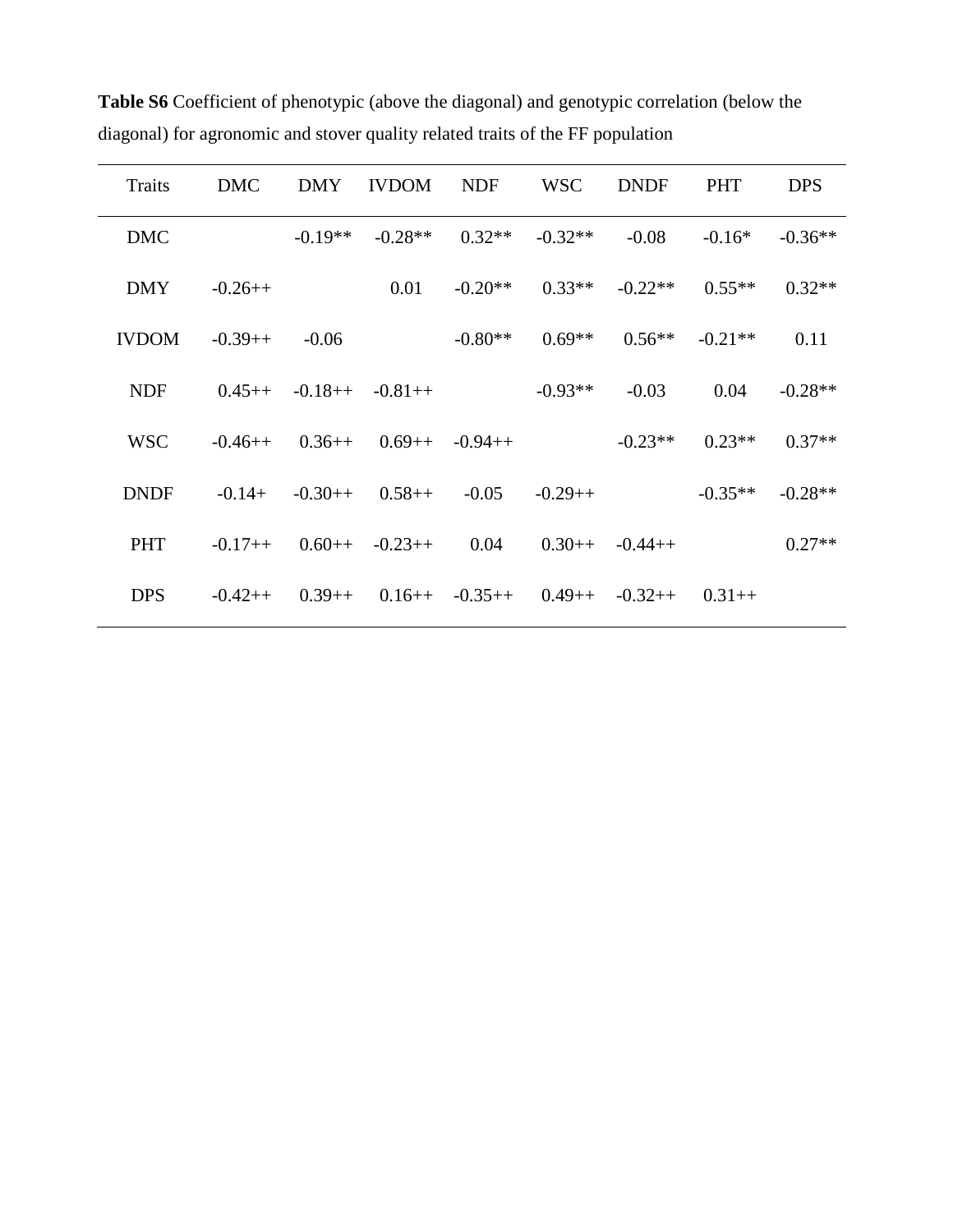| <b>Traits</b> | <b>DMC</b> | <b>DMY</b> | <b>IVDOM</b> | <b>NDF</b> | <b>WSC</b> | <b>DNDF</b> | <b>PHT</b> | <b>DPS</b> |
|---------------|------------|------------|--------------|------------|------------|-------------|------------|------------|
| <b>DMC</b>    |            | $-0.15*$   | $-0.17**$    | $0.20**$   | $-0.07$    | $-0.13*$    | 0.02       | $-0.26**$  |
| <b>DMY</b>    | $-0.33++$  |            | $0.28**$     | $-0.45**$  | $0.57**$   | $-0.01$     | $0.64**$   | $0.59**$   |
| <b>IVDOM</b>  | $-0.40++$  | $0.27++$   |              | $-0.84**$  | $0.71**$   | $0.76**$    | $-0.03$    | 0.06       |
| <b>NDF</b>    | $0.83++$   | $-0.56++$  | $-1.00++$    |            | $-0.92**$  | $-0.32**$   | $-0.17**$  | $-0.19**$  |
| <b>WSC</b>    | $-0.75++$  | $0.78++$   | $0.93++$     | $-0.91++$  |            | $0.15*$     | $0.36**$   | $0.26**$   |
| <b>DNDF</b>   | 0.14       | $-0.14+$   | $1.00++$     | $-1.00++$  | $0.93++$   |             | $-0.27**$  | $-0.10$    |
| PHT           | 0.06       | $0.74++$   | $-0.03$      | $-0.28++$  | $0.61++$   | $-0.59++$   |            |            |
| <b>DPS</b>    | $-0.58++$  | $0.80++$   | $0.16+$      | $-0.24++$  | $0.37++$   | 0.09        | $0.72++$   |            |

Table S7 Coefficient of phenotypic (above the diagonal) and genotypic correlation (below the diagonal) for agronomic and stover quality related traits of the  $FF \times DTC$  population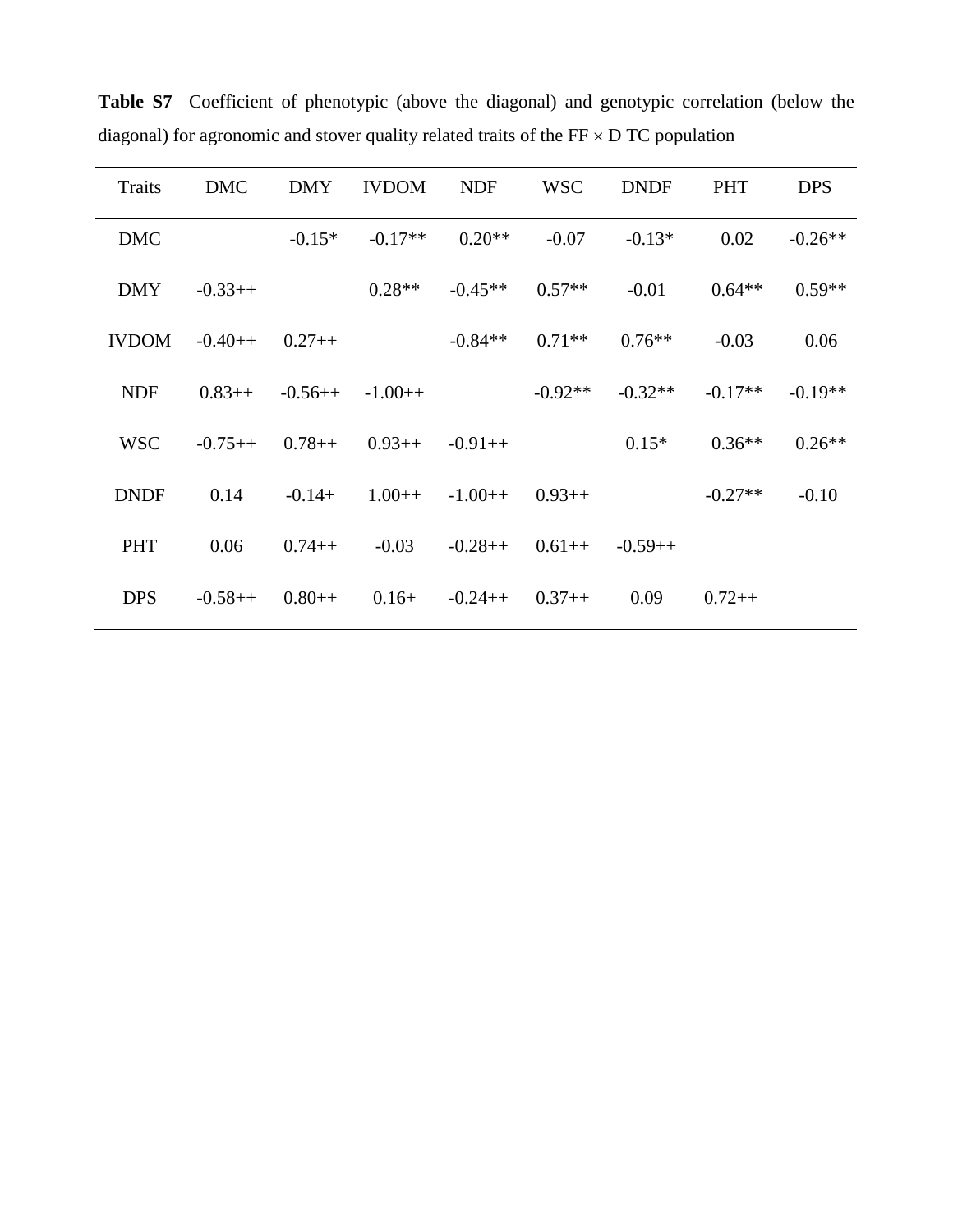**Table S8** Coefficient of phenotypic (*rp*) and genotypic correlation (*rg*) between the intrinsic performance of the lines of the FF-pop and performance of test crosses of  $FF \times D TC$  for agronomic traits

| Trait combination | $r_p$    | $r_g$    |
|-------------------|----------|----------|
| $DMC \times DMC$  | $0.41**$ | $0.58++$ |
| $DMY \times DMY$  | $0.53**$ | $0.63++$ |
| $PHT \times PHT$  | $0.74**$ | $0.81++$ |
| $DPS \times DPS$  | $0.62**$ | $0.78++$ |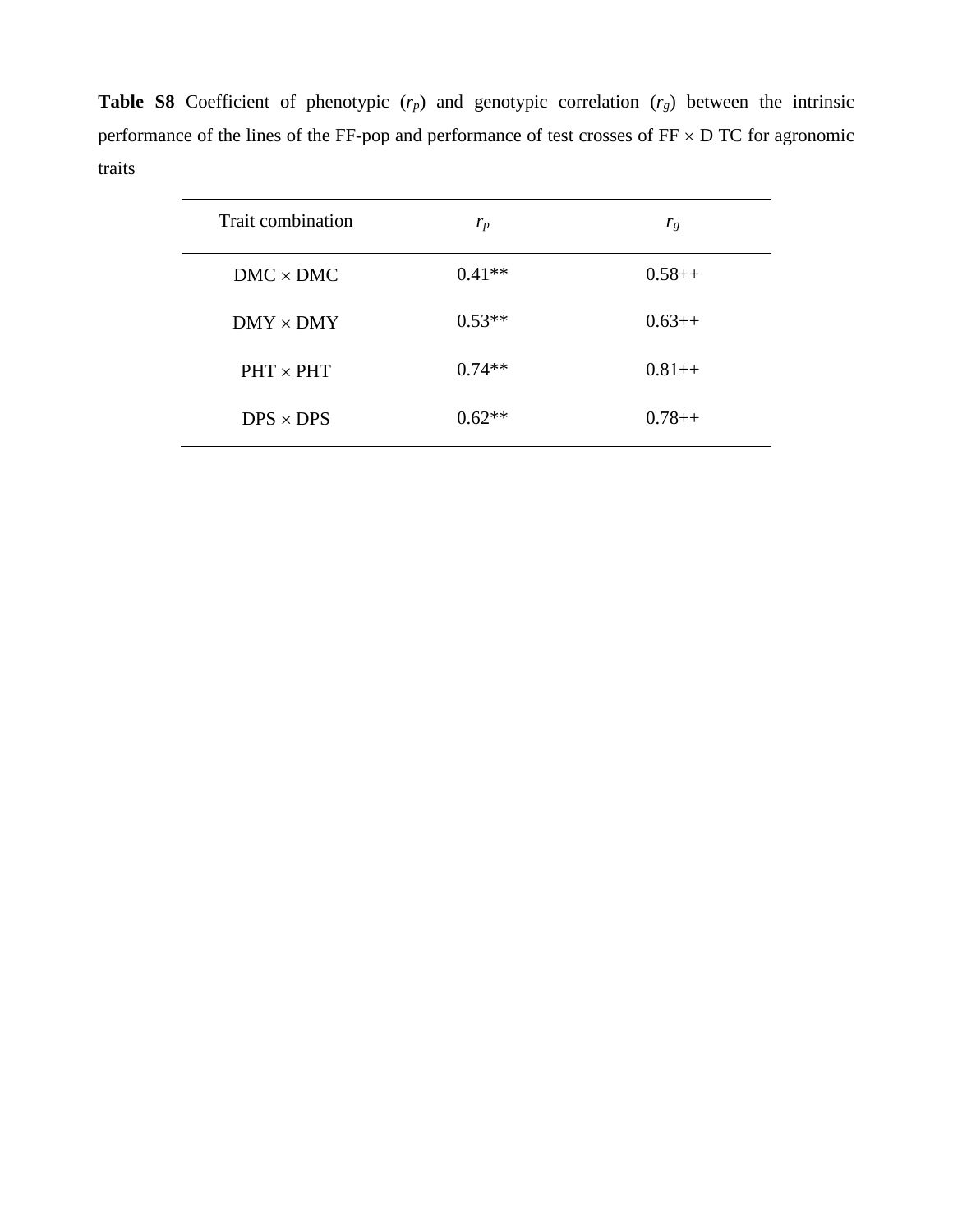**Table S9** Statistical parameters that are associated with the QTL of six populations for agronomic

traits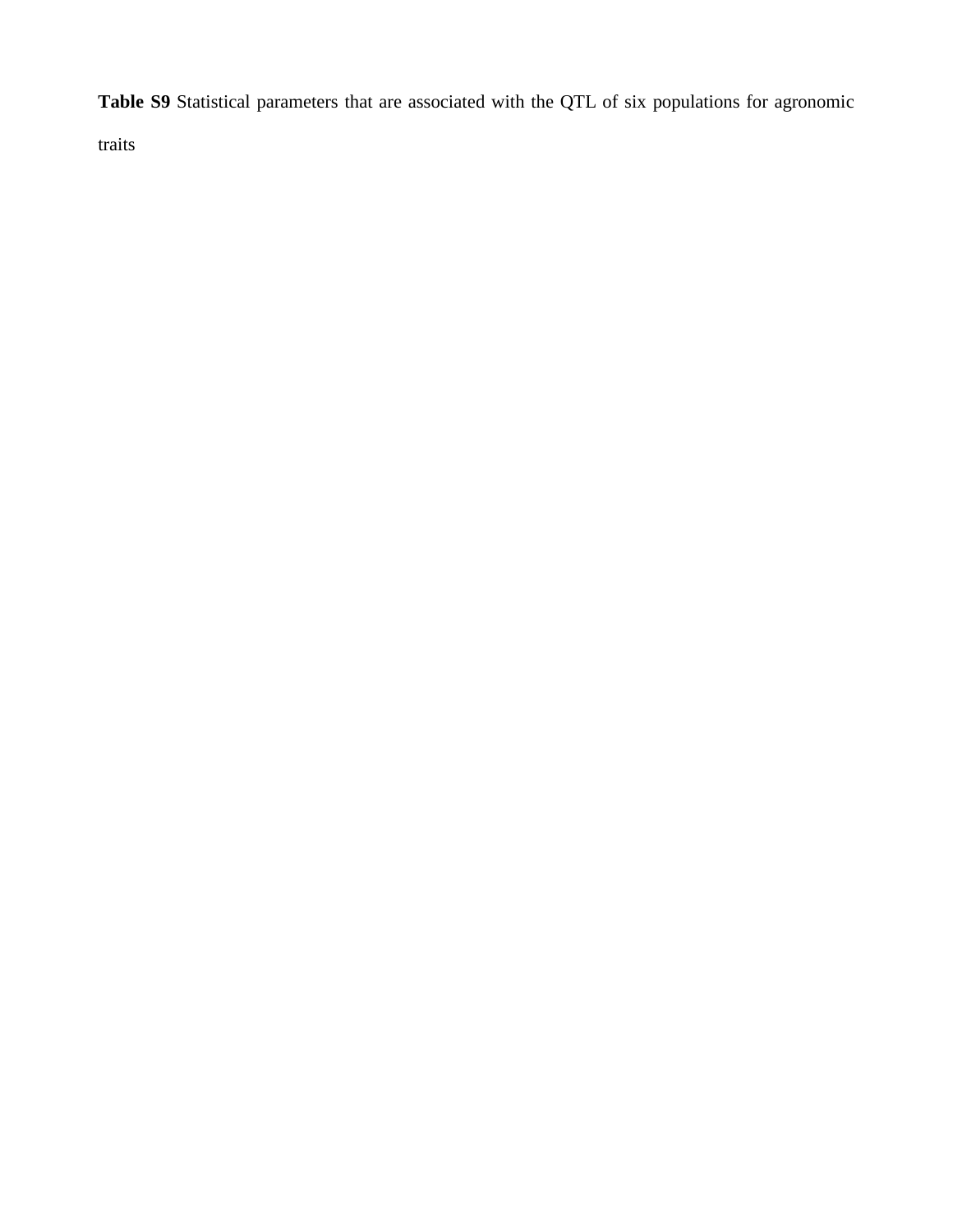| Chr.                     | Position <sup>#</sup>    | <b>Support</b>  | Left          | bin   | <b>Right</b>  | bin   | <b>LOD</b> |           | Effect <sup>#</sup> | <b>Effect</b> | <b>Effect</b> |
|--------------------------|--------------------------|-----------------|---------------|-------|---------------|-------|------------|-----------|---------------------|---------------|---------------|
|                          |                          | <b>Interval</b> | <b>Marker</b> |       | <b>Marker</b> |       |            | $R^2 p^8$ |                     | (2000)        | (2001)        |
| <b>DMC</b>               |                          |                 |               |       |               |       |            |           |                     |               |               |
| <b>GABI</b>              |                          |                 |               |       |               |       |            |           |                     | Bernburg      | Grucking      |
| $\mathbf{2}$             | 86                       | 82-92           | phi00092      | 2.05  | bnlg1138      | 2.06  | 5.26       | 2.9       | $-0.279$            | $-0.165$      | $-0.398$      |
| $\overline{c}$           | 138                      | 126-144         | bnlg1233      | 2.08  | bnlg1520      | 2.09  | 3.99       | 2.4       | 0.283               | 0.411         | 0.160         |
| 3                        | 160                      | 156-168         | bnlg1257      | 3.09  | bnlg1754      | 3.09  | 6.96       | 4.5       | 0.344               | 0.240         | 0.444         |
| 4                        | 24                       | 16-30           | phi00096      | 4.04  | bnlg2291      | 4.06  | 10.76      | 13.0      | 0.656               | 0.435         | 0.880         |
| $\overline{\mathcal{L}}$ | 66                       | 54-78           | bnlg1189      | 4.07  | dupssr28      | 4.08  | 3.74       | 2.3       | $-0.278$            | $-0.176$      | $-0.378$      |
| 5                        | $\overline{\mathcal{A}}$ | $0 - 14$        | bnlg1879      | 5.03  | bnlg1046      | 5.03  | 3.65       | 2.2       | 0.280               | 0.147         | 0.409         |
| 5                        | 36                       | 32-44           | bnlg0150      | 5.04  | bnlg2323      | 5.04  | 3.06       | 1.1       | $-0.205$            | $-0.263$      | $-0.148$      |
| 5                        | 92                       | 72-114          | phi00085      | 5.07  | bnlg1885      | 5.07  | 4.15       | 11.3      | 0.762               | 0.482         | 1.038         |
| 6                        | $\boldsymbol{0}$         | $0 - 10$        | bnlg1043      | 6.00  | bnlg2243      | 6.01  | 5.12       | 2.8       | $-0.265$            | $-0.196$      | $-0.331$      |
| 6                        | $70\,$                   | 66-76           | umc01413      | 6.05  | phi00025      | 6.05  | 12.57      | 10.5      | $-0.551$            | $-0.401$      | $-0.639$      |
| 7                        | 46                       | 40-52           | bnlg1808      | 7.02  | bnlg1305      | 7.03  | 5.95       | 3.8       | 0.308               | 0.207         | 0.408         |
| $8\,$                    | 36                       | 32-44           | bnlg1067      | 8.03  | bnlg1834      | 8.03  | 3.81       | 2.5       | $-0.249$            | $-0.542$      | 0.039         |
| 10                       | 52                       | 48-60           | bnlg1655      | 10.04 | phi00035      | 10.06 | 10.38      | 6.0       | $-0.397$            | $-0.315$      | $-0.476$      |
| DD                       |                          |                 |               |       |               |       |            |           |                     | Bernburg      | Grucking      |
| $\mathbf{1}$             | 8                        | $2 - 12$        | umc01071      | 1.01  | umc01948      | 1.01  | 4.49       | 7.7       | 0.691               | 0.639         | 0.743         |
|                          | 72                       | 68-88           | bnlg2086      | 1.05  | bnlg1884      | 1.05  | 3.14       | 14.9      | $-1.018$            | $-0.824$      | $-1.213$      |
| $\mathfrak s$            | 6                        | $0 - 10$        | bnlg1006      | 5.00  | MA003663      | 5.00  | 4.51       | 5.7       | 0.573               | 0.505         | 0.641         |
| 6                        | $\overline{\mathbf{4}}$  | $0 - 10$        | phi00126      | 6.00  | bnlg0249      | 6.01  | 6.58       | 11.9      | $-0.862$            | $-0.741$      | $-0.983$      |
| $\overline{7}$           | 76                       | 64-84           | bnlg2203      | 7.02  | bnlg1305      | 7.03  | 3.71       | 5.4       | $-0.581$            | $-0.566$      | $-0.596$      |
| $\tau$                   | 186                      | 180-188         | phi00082      | 7.05  | phi00116      | 7.06  | 4.25       | 5.3       | $-0.561$            | $-0.435$      | $-0.688$      |
| 8                        | 34                       | 32-42           | bnlg1067      | 8.03  | umc01807      | 8.03  | 10.56      | 18.9      | $-1.111$            | $-1.290$      | $-0.933$      |
| $DD \times FTC$          |                          |                 |               |       |               |       |            |           |                     | Bernburg      | Grucking      |
| 3                        | 32                       | 18-44           | $b$ nlg1456   | 3.05  | umc01539      | 3.05  | 5.51       | 6.8       | $-0.494$            | $-0.486$      | $-0.502$      |
| $\mathfrak s$            | 86                       | 74-94           | bnlg1208      | 5.04  | umc02111      | 5.05  | 3.50       | 3.2       | 0.284               | 0.203         | 0.365         |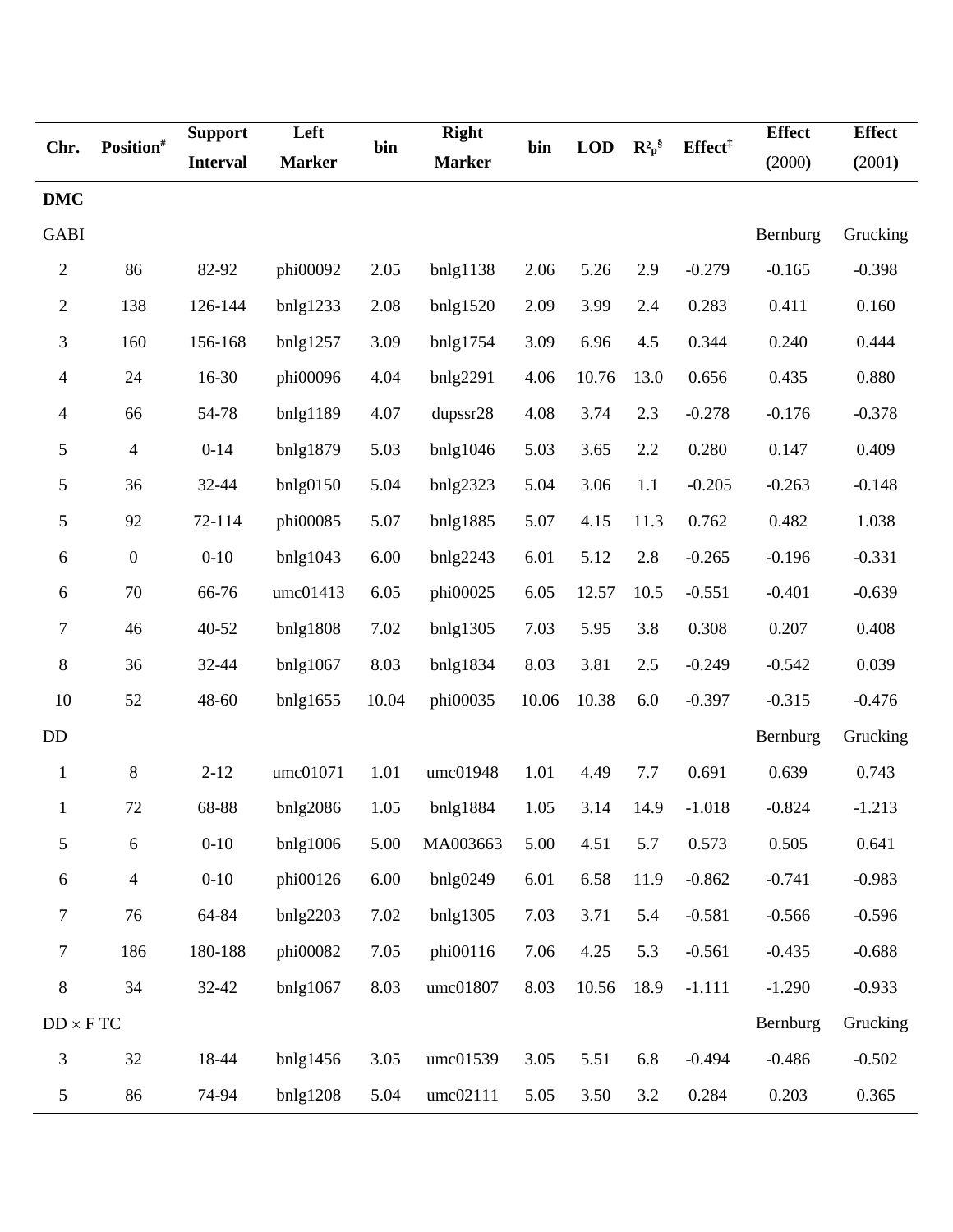| $\boldsymbol{6}$ | 24  | 18-30     | umc01006 | 6.02  | umc01572       | 6.03  | 11.15 | 16.3 | $-0.700$  | $-0.397$  | $-1.003$  |
|------------------|-----|-----------|----------|-------|----------------|-------|-------|------|-----------|-----------|-----------|
| $\boldsymbol{6}$ | 172 | 164-172   | dupss15  | 6.06  | phi00089       | 6.08  | 3.14  | 4.0  | $-0.331$  | $-0.388$  | $-0.274$  |
| $\tau$           | 86  | 80-98     | bnlg1070 | 7.03  | umc01324       | 7.03  | 6.25  | 6.2  | $-0.414$  | $-0.355$  | $-0.473$  |
| $\boldsymbol{7}$ | 188 | 184-188   | phi00082 | 7.05  | phi00116       | 7.06  | 4.65  | 5.6  | $-0.370$  | $-0.488$  | $-0.251$  |
| $\rm FF$         |     |           |          |       |                |       |       |      |           | Bernburg  | Grucking  |
| $\,1\,$          | 144 | 140-146   | bnlg1057 | 1.06  | umc01035       | 1.06  | 3.71  | 6.5  | 0.785     | 0.877     | 0.692     |
| $\mathbf{1}$     | 164 | 160-170   | bnlg1556 | 1.06  | bnlg1025       | 1.07  | 4.04  | 2.9  | $-0.522$  | $-0.665$  | $-0.378$  |
| $\overline{2}$   | 46  | $34 - 50$ | umc01448 | 2.04  | bnlg1018       | 2.04  | 7.09  | 6.9  | 0.695     | 0.671     | 0.718     |
| $\overline{2}$   | 134 | 128-138   | bnlg1233 | 2.08  | bnlg1940       | 2.08  | 10.70 | 13.7 | 1.012     | 0.842     | 1.182     |
| 5                | 168 | 164-170   | umc01822 | 5.05  | umc01941       | 5.06  | 5.68  | 2.1  | $0.350*$  | 0.364     | 0.336     |
| $\boldsymbol{7}$ | 164 | 150-170   | bnlg2259 | 7.04  | phi00082       | 7.05  | 3.35  | 3.4  | 0.554     | 0.673     | 0.434     |
| $FF \times DTC$  |     |           |          |       |                |       |       |      |           | Bernburg  | Grucking  |
| $\,1$            | 32  | 20-44     | bnlg1429 | 1.02  | $b$ nlg $0176$ | 1.03  | 3.75  | 6.1  | 0.263     | 0.356     | 0.169     |
| $\mathbf{1}$     | 248 | 244-254   | bnlg1055 | 1.11  | umc01325       | 1.11  | 6.36  | 7.9  | 0.248     | 0.286     | 0.211     |
| $\overline{2}$   | 42  | 32-50     | bnlg1017 | 2.02  | umc01448       | 2.04  | 5.22  | 7.6  | 0.246     | 0.257     | 0.234     |
| 10               | 62  | 50-70     | umc01407 | 10.04 | bnlg2190       | 10.06 | 3.02  | 4.1  | $-0.179$  | $-0.183$  | $-0.176$  |
| FD               |     |           |          |       |                |       |       |      |           | Bernburg  | Grucking  |
| $\mathbf{1}$     | 104 | 400-114   | MA003701 | 1.05  | bnlg1057       | 1.06  | 3.31  | 4.7  | $-0.499$  | $-0.456$  | $-0.523$  |
| $\overline{2}$   | 48  | 32-62     | bnlg1017 | 2.02  | bnlg1537       | 2.03  | 5.63  | 6.1  | 0.693     | 0.291     | 1.084     |
| 5                | 110 | 100-112   | bnlg0278 | 5.06  | bnlg0609       | 5.06  | 4.00  | 6.4  | 0.654     | 0.480     | 0.770     |
| $\tau$           | 124 | 108-128   | phi00082 | 7.05  | phi00116       | 7.06  | 8.72  | 10.8 | 0.793     | 0.906     | 0.702     |
| 9                | 42  | 38-48     | phi00065 | 9.03  | MA003325       | 9.03  | 4.05  | 5.5  | $-0.561$  | $-0.795$  | $-0.367$  |
| 10               | 56  | 50-62     | bnlg1074 | 10.04 | phi00035       | 10.06 | 8.47  | 10.9 | $-0.846$  | $-1.020$  | $-0.682$  |
| <b>DMY</b>       |     |           |          |       |                |       |       |      |           |           |           |
| <b>GABI</b>      |     |           |          |       |                |       |       |      |           | 2000      | 2001      |
| $\mathbf{1}$     | 190 | 174-200   | bnlg1643 | 1.08  | phi00011       | 1.09  | 5.64  | 3.6  | $-19.855$ | $-21.092$ | $-18.618$ |
| $\overline{c}$   | 94  | 90-108    | bnlg1138 | 2.06  | bnlg1329       | 2.08  | 19.63 | 11.7 | 35.500    | 41.333    | 29.667    |
| 3                | 80  | 74-88     | bnlg0420 | 3.05  | bnlg1449       | 3.06  | 8.35  | 4.6  | $-21.810$ | $-28.022$ | $-15.597$ |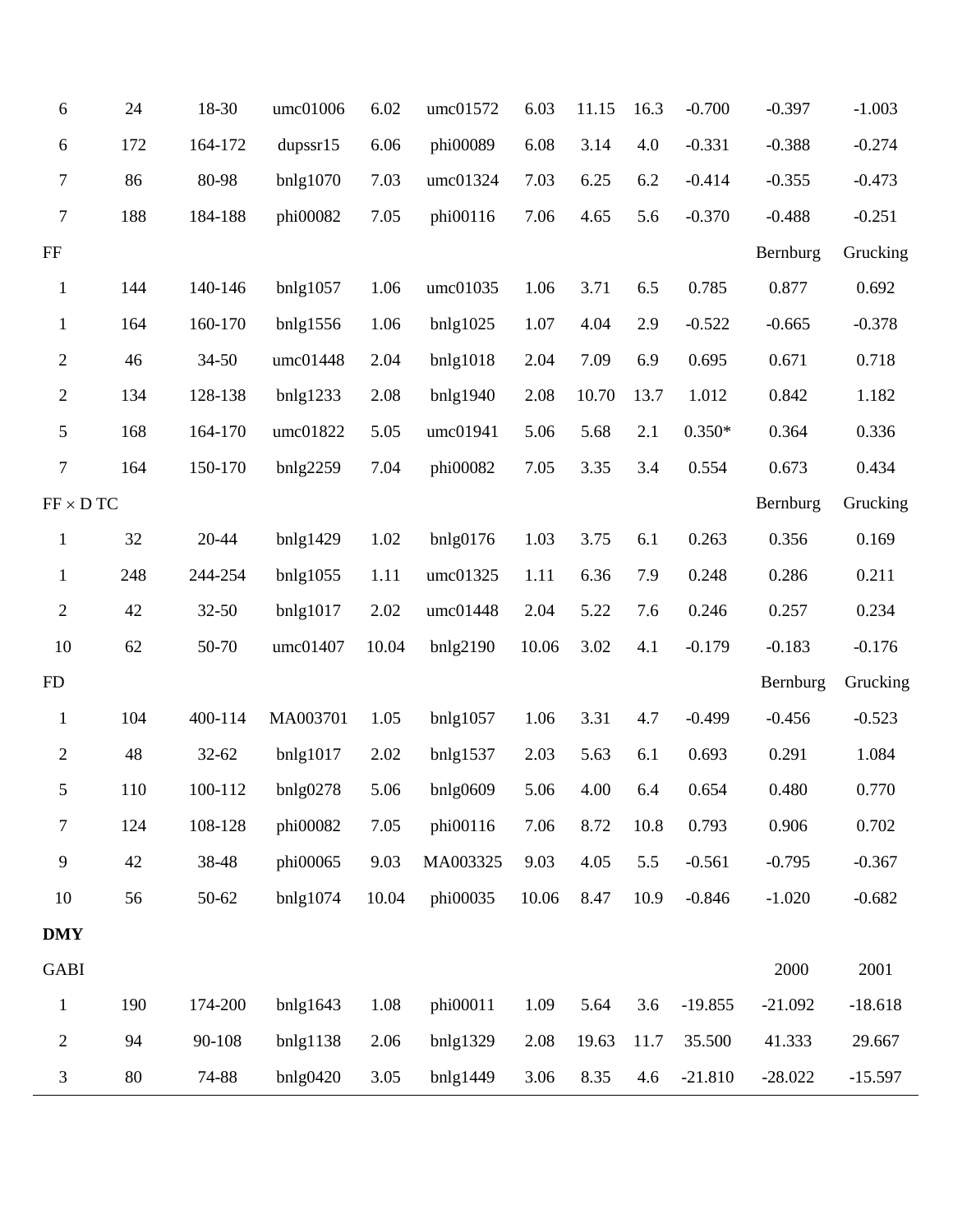| $\overline{4}$   | 18             | 14-24     | $b$ nlg1126    | 4.03 | phi00096 | 4.04 | 29.68 | 18.3 | 48.841    | 51.524    | 46.158    |
|------------------|----------------|-----------|----------------|------|----------|------|-------|------|-----------|-----------|-----------|
| $\overline{4}$   | 100            | 86-112    | bnlg0292       | 4.08 | umc01101 | 4.09 | 4.19  | 2.5  | 17.259    | 25.434    | 9.084     |
| 5                | 46             | $42 - 60$ | mmc00081       | 5.05 | umc01502 | 5.05 | 3.07  | 1.8  | $-13.385$ | $-18.554$ | $-8.217$  |
| $\boldsymbol{6}$ | $\overline{4}$ | $0 - 10$  | bnlg2243       | 6.01 | umc01006 | 6.02 | 7.27  | 4.9  | 22.084    | 26.385    | 17.783    |
| 6                | 88             | 76-102    | nc000013       | 6.05 | dupser15 | 6.06 | 4.99  | 3.2  | $-20.365$ | $-21.722$ | $-19.007$ |
| 7                | 24             | 18-34     | bnlg1292       | 7.01 | phi00112 | 7.01 | 11.33 | 6.5  | $-27.396$ | $-32.509$ | $-22.282$ |
| 8                | $\overline{4}$ | $0 - 16$  | bnlg1194       | 8.01 | bnlg2235 | 8.02 | 4.92  | 3.3  | $-19.643$ | $-21.807$ | $-17.480$ |
| $8\,$            | 56             | 52-58     | bnlg0666       | 8.05 | bnlg1812 | 8.06 | 14.21 | 23.2 | $-54.413$ | $-53.107$ | $-55.718$ |
| 9                | 34             | $20 - 50$ | bnlg1583       | 9.01 | dupssr06 | 9.02 | 3.74  | 1.8  | $-13.955$ | $-14.596$ | $-13.314$ |
| <b>DD</b>        |                |           |                |      |          |      |       |      |           | Bernburg  | Grucking  |
| $\mathfrak{Z}$   | $\,8\,$        | $6 - 14$  | bnlg1904       | 3.04 | bnlg1601 | 3.04 | 3.16  | 5.7  | 0.027     | 0.022     | 0.033     |
| 5                | 86             | 80-94     | bnlg1208       | 5.04 | umc02111 | 5.05 | 6.93  | 13.1 | $-0.043$  | $-0.033$  | $-0.053$  |
| 5                | 142            | 136-150   | phi00085       | 5.07 | MA003713 | 5.07 | 4.96  | 6.9  | $-0.030$  | $-0.009$  | $-0.051$  |
| 6                | 26             | 18-34     | umc01006       | 6.02 | umc01572 | 6.03 | 6.14  | 8.6  | 0.033     | 0.029     | 0.039     |
| 8                | 76             | 68-82     | bnlg0240       | 8.06 | bnlg1065 | 8.07 | 4.33  | 4.7  | $-0.024$  | $-0.021$  | $-0.028$  |
| 9                | 46             | 40-52     | phi00061       | 9.03 | MA003415 | 9.03 | 8.41  | 11.7 | $-0.040$  | $-0.026$  | $-0.054$  |
| $DD \times F$ TC |                |           |                |      |          |      |       |      |           | Bernburg  | Grucking  |
| $\mathbf{1}$     | 102            | 94-112    | umc01972       | 1.06 | bnlg1057 | 1.06 | 6.93  | 8.4  | 0.159     | 0.107     | 0.211     |
| $\mathbf{1}$     | 162            | 156-170   | umc01446       | 1.08 | bnlg1643 | 1.08 | 6.59  | 10.2 | $-0.173$  | $-0.132$  | $-0.213$  |
| 3                | $\overline{0}$ | $0 - 6$   | bnlg1647       | 3.04 | bnlg1904 | 3.04 | 3.11  | 4.5  | 0.101     | 0.076     | 0.126     |
| 4                | 76             | 66-84     | mmc00471       | 4.04 | umc01329 | 4.06 | 4.80  | 2.8  | 0.081     | 0.009     | 0.152     |
| 5                | 82             | 74-90     | bnlg1046       | 5.03 | bnlg1208 | 5.04 | 7.23  | 8.4  | $-0.160$  | $-0.117$  | $-0.204$  |
| $\mathfrak{S}$   | 136            | 130-140   | bnlg0278       | 5.06 | phi00085 | 5.07 | 4.68  | 6.9  | $-0.135$  | $-0.080$  | $-0.190$  |
| 6                | 16             | $8 - 20$  | bnlg0249       | 6.01 | MA003444 | 6.01 | 4.50  | 7.9  | 0.138     | 0.082     | 0.195     |
| $\boldsymbol{6}$ | 92             | 86-96     | umc01413       | 6.05 | umc01314 | 6.05 | 7.36  | 9.3  | 0.156     | 0.113     | 0.199     |
| $FF \times D TC$ |                |           |                |      |          |      |       |      |           | Bernburg  | Grucking  |
| $\mathbf{1}$     | 44             | $34 - 50$ | $b$ nlg $0176$ | 1.03 | bnlg1484 | 1.03 | 3.07  | 2.0  | $-0.116*$ | $-0.075$  | $-0.157$  |
| 3                | 50             | 44-56     | phi00029       | 3.04 | dupssr05 | 3.04 | 5.28  | 4.5  | 0.200     | 0.204     | 0.197     |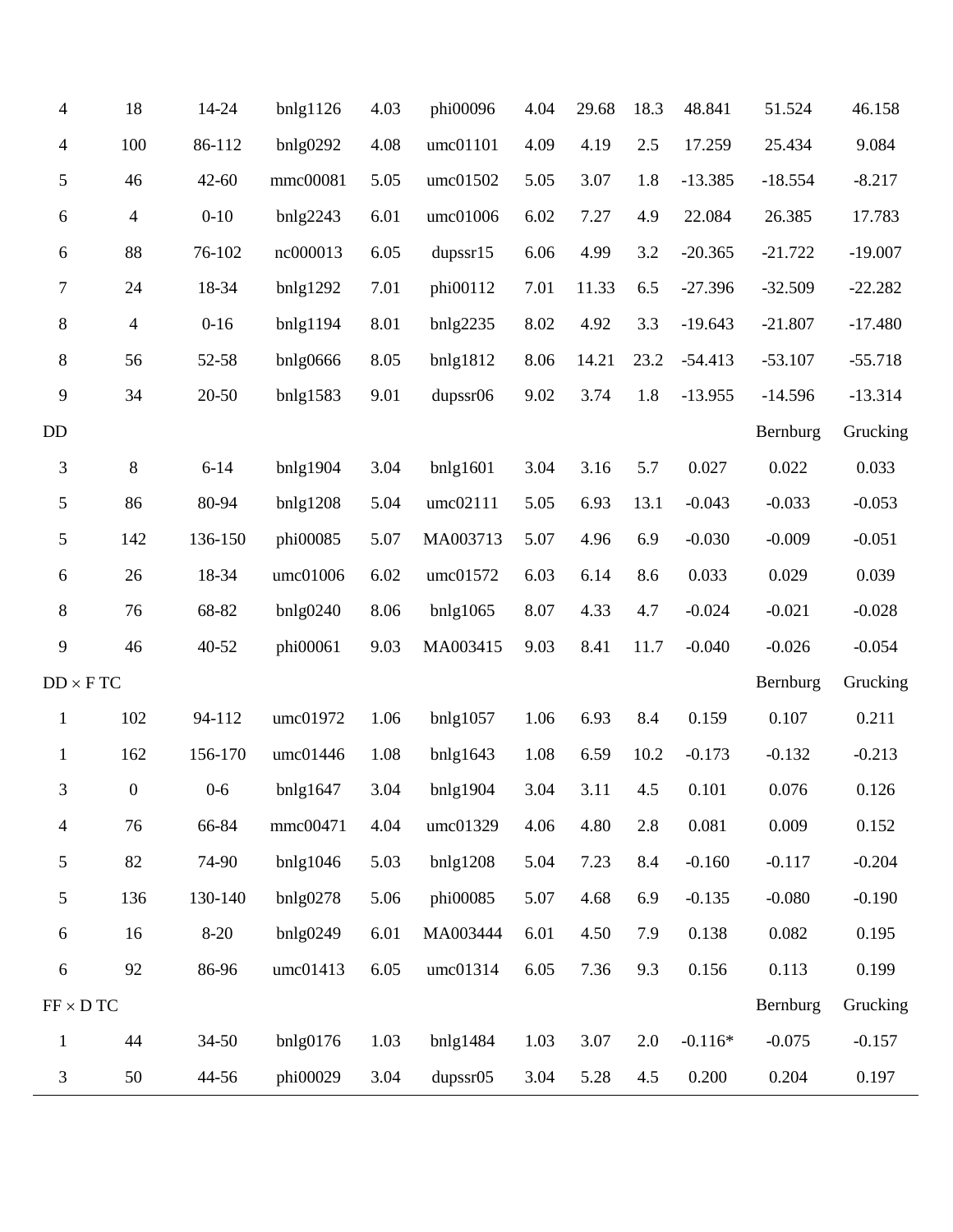| 3              | 88    | 80-100   | $b$ nlg1456 | 3.05  | bnlg1063 | 3.06  | 5.93       | 4.3  | 0.201     | 0.196     | 0.205     |
|----------------|-------|----------|-------------|-------|----------|-------|------------|------|-----------|-----------|-----------|
| 8              | 40    | 30-48    | bnlg1834    | 8.03  | phi00081 | 8.03  | 4.18       | 7.4  | 0.263     | 0.265     | 0.262     |
| 10             | 18    | 12-22    | umc01246    | 10.04 | bnlg1526 | 10.04 | 6.10       | 7.1  | $-0.224$  | $-0.187$  | $-0.261$  |
| FF             |       |          |             |       |          |       |            |      |           | Bernburg  | Grucking  |
| $\mathbf{1}$   | 178   | 170-188  | umc01147    | 1.07  | bnlg1331 | 1.10  | 4.81       | 5.8  | 0.295     | 0.301     | 0.278     |
| 5              | 62    | 54-72    | bnlg1879    | 5.02  | bnlg1700 | 5.03  | 3.33       | 7.5  | 0.322     | 0.247     | 0.402     |
| 8              | 40    | 30-48    | bnlg1834    | 8.03  | phi00081 | 8.03  | 5.11       | 7.1  | 0.352     | 0.316     | 0.401     |
| 9              | 76    | 72-84    | umc01492    | 9.04  | umc01657 | 9.05  | 4.71       | 5.8  | $-0.271$  | $-0.196$  | $-0.338$  |
| 10             | 16    | 12-22    | bnlg1655    | 10.03 | umc01246 | 10.04 | 4.38       | 5.5  | $-0.269$  | $-0.252$  | $-0.294$  |
| FD             |       |          |             |       |          |       |            |      |           | Bernburg  | Grucking  |
| $\mathbf{1}$   | 114   | 106-124  | MA003701    | 1.05  | bnlg1057 | 1.06  | 6.25       | 5.4  | 31.166    | 28.059    | 31.511    |
| 3              | 104   | 90-120   | MA003699    | 3.06  | umc01674 | 3.06  | 5.07       | 4.5  | $-30.977$ | $-30.996$ | $-30.643$ |
| $\overline{4}$ | 48    | 40-68    | bnlg1189    | 4.07  | dupssr28 | 4.08  | 9.74       | 10.6 | $-46.320$ | $-42.107$ | $-50.935$ |
| 9              | $8\,$ | $0 - 18$ | bnlg1583    | 9.01  | dupssr06 | 9.02  | 3.10       | 1.4  | 17.679    | $-12.099$ | $-26.229$ |
| 9              | 100   | 92-104   | dupssr29    | 9.08  | bnlg0619 | 9.08  | 3.36       | 5.1  | 29.553    | 20.465    | 38.063    |
| PH             |       |          |             |       |          |       |            |      |           |           |           |
| <b>GABI</b>    |       |          |             |       |          |       |            |      |           | 2000      | 2001      |
| $\mathbf{1}$   | 126   | 122-130  | bnlg2086    | 1.05  | bnlg1884 | 1.05  | 4.23       | 1.4  | 1.293     | 0.996     | 1.473     |
| $\mathbf{2}$   | 56    | 48-66    | bnlg2277    | 2.02  | bnlg1537 | 2.03  | 5.85       | 3.9  | 2.635     | 2.606     | 2.714     |
| 2              | 96    | 92-102   | bnlg1329    | 2.08  | dupssr24 | 2.08  | 16.43 11.3 |      | 4.470     | 4.108     | 4.917     |
| 3              | 60    | 52-64    | bnlg1904    | 3.04  | umc01012 | 3.04  | 3.52       | 2.1  | $-2.257$  | $-1.548$  | $-3.090$  |
| 3              | 84    | 80-88    | bnlg0420    | 3.05  | bnlg1449 | 3.06  | 32.01      | 15.9 | $-6.933$  | $-6.829$  | $-7.047$  |
| $\overline{4}$ | 22    | 18-28    | bnlg1126    | 4.03  | phi00096 | 4.04  | 25.80      | 23.4 | 7.467     | 6.652     | 8.321     |
| 4              | 54    | 48-64    | bnlg1189    | 4.07  | dupssr28 | 4.08  | 4.09       | 2.3  | 2.433     | 1.956     | 2.852     |
| $\overline{4}$ | 84    | 80-88    | phi00093    | 4.08  | bnlg0292 | 4.08  | 18.10      | 10.6 | 4.764     | 4.837     | 4.665     |
| 5              | 26    | 20-32    | bnlg1700    | 5.03  | bnlg0150 | 5.04  | 3.02       | 0.8  | $-1.474*$ | $-0.865$  | $-1.810$  |
| 5              | 42    | 38-50    | bnlg2323    | 5.04  | mmc00081 | 5.05  | 6.66       | 4.8  | $-3.749$  | $-3.931$  | $-3.695$  |
| $\mathfrak{S}$ | 150   | 116-150  | phi00085    | 5.07  | bnlg1885 | 5.07  | 3.28       | 1.7  | $-1.490$  | $-1.389$  | $-1.572$  |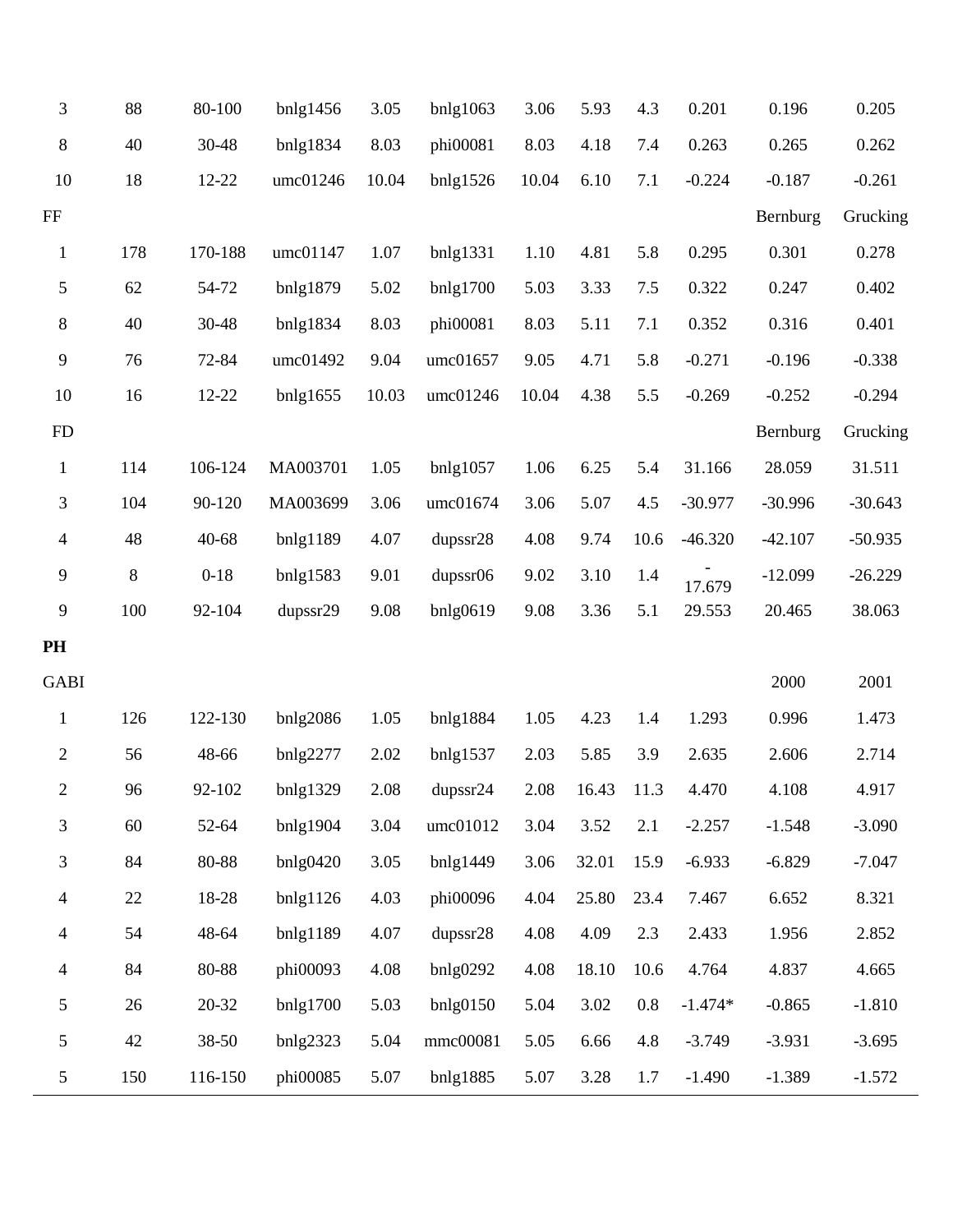| 6                | 24     | 12-42    | umc01572       | 6.03  | umc01413 | 6.05  | 4.18  | 10.3 | 4.476     | 4.077    | 4.775    |
|------------------|--------|----------|----------------|-------|----------|-------|-------|------|-----------|----------|----------|
| 6                | 92     | 80-102   | nc000013       | 6.05  | dupser15 | 6.05  | 18.31 | 12.8 | $-5.400$  | $-5.469$ | $-5.518$ |
| 7                | 36     | 30-38    | bnlg1200       | 7.02  | bnlg1792 | 7.02  | 7.26  | 11.9 | $-4.022$  | $-4.082$ | $-3.923$ |
| $\,8\,$          | 56     | 50-58    | bnlg0666       | 8.05  | bnlg1812 | 8.05  | 3.84  | 10.1 | $-3.734$  | $-1.721$ | $-5.687$ |
| $8\,$            | 132    | 128-140  | dupsstr14      | 8.09  | umc01069 | 8.09  | 10.76 | 9.2  | $-3.548$  | $-3.086$ | $-4.189$ |
| 10               | 30     | 22-40    | umc01152       | 10.01 | bnlg1079 | 10.03 | 9.85  | 5.2  | $-2.822$  | $-2.268$ | $-3.326$ |
| DD               |        |          |                |       |          |       |       |      |           | Bernburg | Grucking |
| $\mathbf{2}$     | 104    | 96-110   | bnlg1831       | 2.06  | bnlg1138 | 2.06  | 8.00  | 7.9  | $-5.178$  | $-4.582$ | $-5.775$ |
| 3                | 22     | 18-32    | bnlg1456       | 3.05  | umc01539 | 3.05  | 14.37 | 18.3 | 6.106     | 7.111    | 5.101    |
| 3                | 116    | 98-140   | bnlg0197       | 3.09  | bnlg1257 | 3.09  | 3.30  | 6.8  | $-3.958$  | $-4.364$ | $-3.551$ |
| $\sqrt{5}$       | $10\,$ | $4 - 14$ | $b$ nlg $1006$ | 5.00  | MA003663 | 5.00  | 4.62  | 3.3  | 2.317     | 2.435    | 2.198    |
| 6                | 30     | 20-42    | umc01006       | 6.02  | umc1572  | 6.03  | 4.10  | 6.3  | 3.339     | 3.848    | 2.829    |
| 9                | 26     | $8 - 34$ | dupssr06       | 9.02  | bnlg0244 | 9.02  | 3.04  | 1.5  | $-2.145n$ | $-2.565$ | $-1.725$ |
| 9                | 48     | 44-52    | phi00061       | 9.03  | MA003415 | 9.03  | 6.48  | 7.9  | $-6.355$  | $-5.977$ | $-6.734$ |
| $\mathbf{9}$     | 68     | 64-76    | umc01357       | 9.05  | bnlg1191 | 9.06  | 4.54  | 5.2  | $-4.041$  | $-3.450$ | $-4.630$ |
| 10               | 92     | 86-92    | bnlg1450       | 10.07 | MA003685 | 10.07 | 5.90  | 11.4 | $-4.520$  | $-4.376$ | $-4.664$ |
| $\rm FF$         |        |          |                |       |          |       |       |      |           | Bernburg | Grucking |
| $\mathbf{1}$     | 132    | 128-136  | umc01972       | 1.06  | bnlg1057 | 1.06  | 11.25 | 13.1 | 6.402     | 5.133    | 7.672    |
| $\mathbf{1}$     | 166    | 162-170  | bnlg1556       | 1.06  | bnlg1025 | 1.07  | 8.15  | 9.0  | 5.041     | 4.762    | 5.320    |
| 2                | 72     | 64-78    | bnlg1138       | 2.06  | umc01946 | 2.07  | 5.19  | 6.4  | $-3.991$  | $-2.948$ | $-5.035$ |
| 3                | 58     | 50-68    | phi00029       | 3.04  | dupssr05 | 3.04  | 5.62  | 11.6 | 5.406     | 5.094    | 5.719    |
| $\overline{4}$   | 110    | 92-124   | dupssr34       | 4.07  | dupssr28 | 4.08  | 3.36  | 3.1  | 3.275     | 2.751    | 3.798    |
| $\mathfrak{S}$   | 168    | 160-170  | umc01822       | 5.05  | umc01941 | 5.06  | 12.02 | 13.3 | $-5.397$  | $-5.228$ | $-5.565$ |
| 6                | 64     | 54-70    | umc01133       | 6.01  | umc01796 | 6.02  | 3.80  | 5.8  | 3.649     | 3.447    | 3.852    |
| $\,8\,$          | 90     | 88-102   | bnlg1607       | 8.06  | bnlg1065 | 8.06  | 2.82  | 2.6  | 2.519     | 1.946    | 3.093    |
| $FF \times D-TC$ |        |          |                |       |          |       |       |      |           | Bernburg | Grucking |
| $\mathbf{1}$     | 132    | 126-138  | umc01972       | 1.06  | bnlg1057 | 1.06  | 6.92  | 17.3 | 5.361     | 3.981    | 6.742    |
| $\mathbf{1}$     | 172    | 166-176  | bnlg1025       | 1.07  | umc01147 | 1.07  | 3.74  | 3.9  | 2.184     | 2.512    | 1.857    |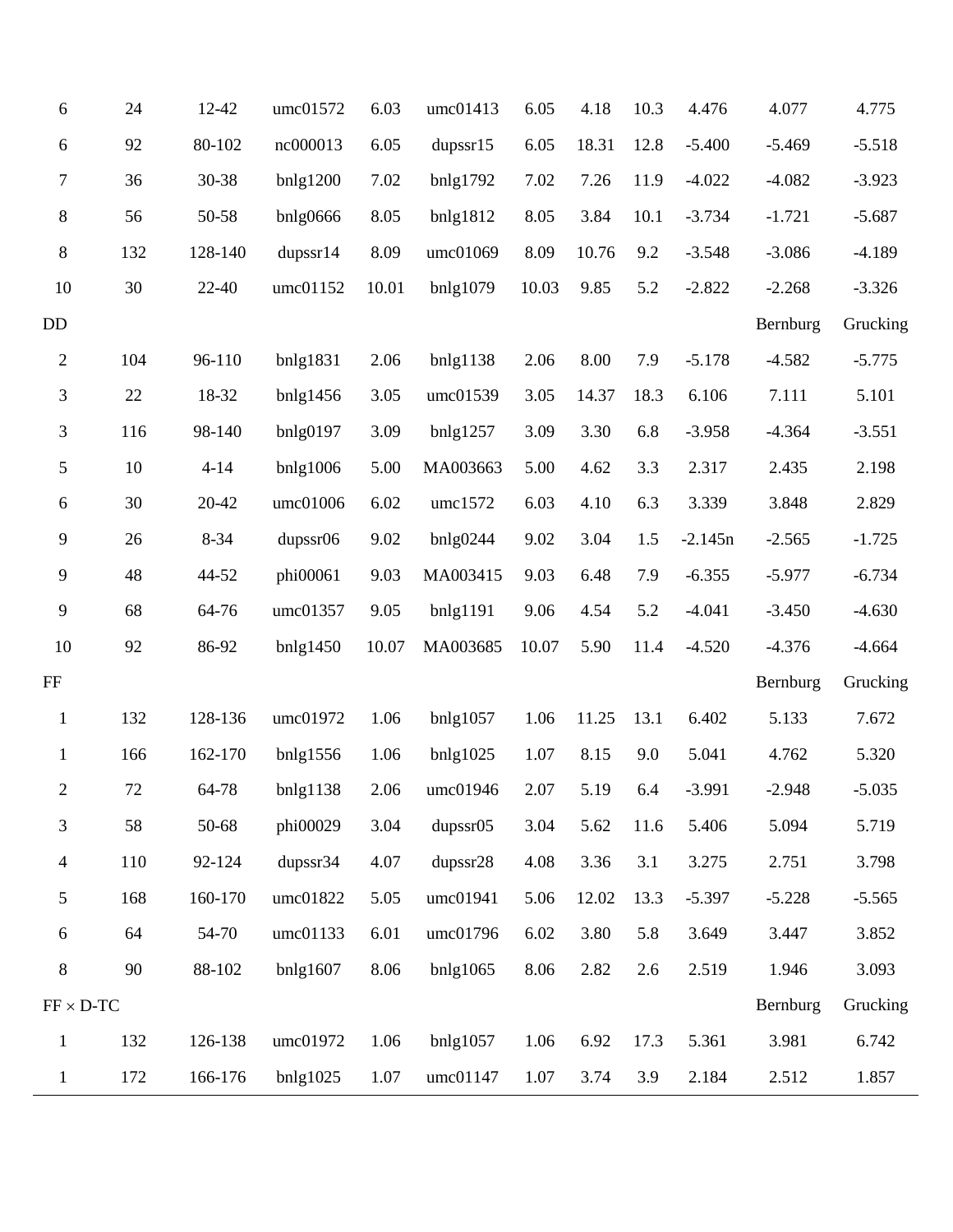| $\sqrt{2}$       | 68             | 64-74     | bnlg1831 | 2.05  | bnlg1138       | 2.06  | 5.45  | 5.1  | 2.391    | 2.265    | 2.518    |
|------------------|----------------|-----------|----------|-------|----------------|-------|-------|------|----------|----------|----------|
| 3                | 48             | 42-56     | phi00029 | 3.04  | dupssr05       | 3.04  | 3.01  | 5.4  | 2.869    | 2.551    | 3.188    |
| 3                | 76             | 64-84     | bnlg1456 | 3.05  | $b$ nlg $1063$ | 3.06  | 5.16  | 2.8  | 2.810    | 2.347    | 3.273    |
| $\boldsymbol{7}$ | 58             | 48-66     | bnlg2203 | 7.02  | bnlg1022       | 7.02  | 4.02  | 6.3  | 2.957    | 1.946    | 3.967    |
| FD               |                |           |          |       |                |       |       |      |          | Bernburg | Grucking |
| $\mathbf{1}$     | 32             | 24-36     | bnlg1014 | 1.01  | MA003666       | 1.01  | 6.29  | 8.8  | 3.987    | 4.252    | 3.918    |
| $\mathbf{1}$     | 116            | 112-118   | MA003701 | 1.05  | bnlg1057       | 1.06  | 5.87  | 9.2  | 6.002    | 5.768    | 6.460    |
| $\overline{c}$   | 72             | 62-84     | MA003398 | 2.03  | bnlg1175       | 2.04  | 5.58  | 8.4  | 4.401    | 4.104    | 4.897    |
| 3                | 68             | 66-76     | phi00029 | 3.04  | MA003693       | 3.04  | 3.16  | 7.1  | $-3.954$ | $-3.282$ | $-4.759$ |
| 3                | 116            | 108-122   | umc01674 | 3.06  | MA003430       | 3.06  | 3.82  | 13.2 | $-5.594$ | $-4.848$ | $-6.518$ |
| $\overline{4}$   | 6              | $2 - 8$   | comtghs1 | 4.05  | bnlg1265       | 4.05  | 3.28  | 5.0  | $-3.203$ | $-3.685$ | $-2.931$ |
| 4                | 46             | 42-52     | bnlg1189 | 4.07  | dupssr28       | 4.08  | 15.97 | 21.4 | $-7.905$ | $-6.918$ | $-9.095$ |
| 7                | 20             | $8 - 24$  | bnlg1292 | 7.01  | bnlg1200       | 7.01  | 3.27  | 3.7  | 2.769    | 3.325    | 2.049    |
| $\boldsymbol{7}$ | 60             | 58-62     | umc01134 | 7.03  | umc01251       | 7.04  | 3.76  | 4.5  | 2.981    | 3.221    | 2.670    |
| 9                | 54             | 48-66     | phi00032 | 9.04  | umc01733       | 9.04  | 9.89  | 10.3 | 4.352    | 3.914    | 4.639    |
| $\mathbf{9}$     | 120            | 106-128   | bnlg0128 | 9.07  | bnlg1129       | 9.08  | 4.04  | 5.6  | 3.485    | 3.371    | 3.373    |
| 10               | 108            | 98-114    | MA003416 | 10.07 | MA003685       | 10.07 | 4.55  | 6.2  | 3.328    | 3.936    | 2.473    |
| <b>DPS</b>       |                |           |          |       |                |       |       |      |          |          |          |
| <b>GABI</b>      |                |           |          |       |                |       |       |      |          | Bernburg | Grucking |
| 1                | $\overline{0}$ | $0 - 36$  | phi00056 | 1.01  | bnlg0176       | 1.03  | 4.06  | 3.1  | $-0.356$ | $-0.391$ | $-0.313$ |
| $\mathbf{1}$     | 102            | 96-106    | phi00001 | 1.03  | umc01849       | 1.04  | 7.46  | 3.6  | $-0.515$ | $-0.629$ | $-0.408$ |
| $\mathbf{1}$     | 126            | 122-128   | bnlg2086 | 1.05  | bnlg1884       | 1.05  | 3.22  | 1.3  | 0.303    | 0.536    | 0.074    |
| $\mathbf{2}$     | 44             | $40 - 52$ | bnlg2277 | 2.02  | bnlg1537       | 2.03  | 6.52  | 3.4  | $-0.420$ | $-0.428$ | $-0.415$ |
| $\mathbf{2}$     | 100            | 92-108    | bnlg1329 | 2.06  | dupssr24       | 2.08  | 17.78 | 13.2 | 0.910    | 1.051    | 0.764    |
| 3                | 62             | 56-68     | bnlg1904 | 3.04  | umc01012       | 3.04  | 4.59  | 11.9 | $-0.756$ | $-0.840$ | $-0.678$ |
| $\overline{4}$   | 76             | 66-82     | dupssr28 | 4.08  | phi00093       | 4.08  | 5.55  | 2.6  | $-0.350$ | $-0.181$ | $-0.510$ |
| 5                | 70             | 68-74     | bnlg0278 | 5.06  | bnlg0609       | 5.06  | 5.40  | 4.6  | $-0.439$ | $-0.741$ | $-0.139$ |
| 6                | 132            | 106-138   | dupss15  | 6.06  | bnlg1740       | 6.07  | 18.03 | 10.0 | $-0.681$ | $-0.630$ | $-0.732$ |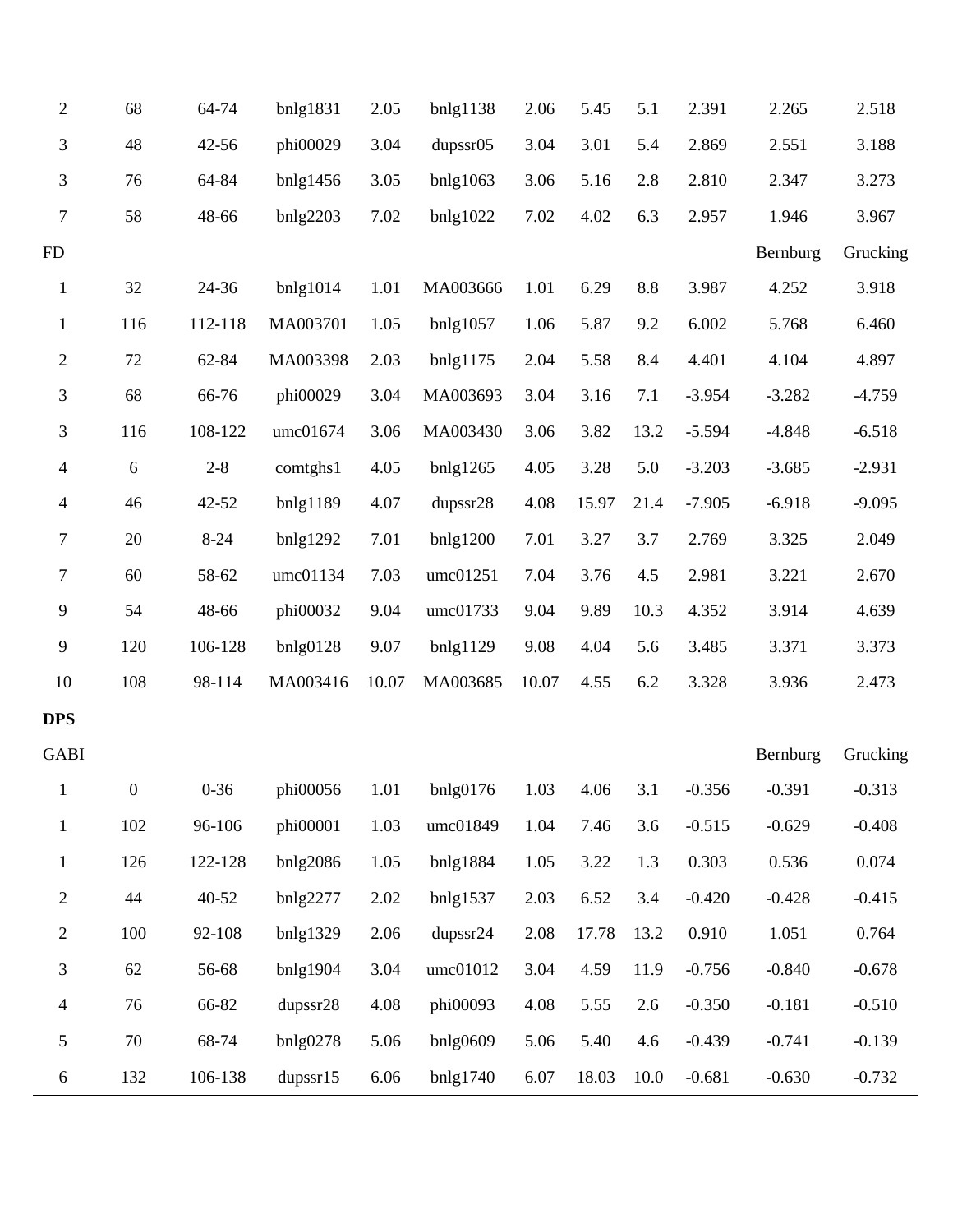| 7                | 38  | 34-44     | bnlg1792 | 7.02  | bnlg1808       | 7.02  | 3.71  | 5.3  | $-0.609$  | $-0.716$ | $-0.506$ |
|------------------|-----|-----------|----------|-------|----------------|-------|-------|------|-----------|----------|----------|
| 7                | 70  | 68-72     | umc01134 | 7.03  | bnlg2271       | 7.04  | 3.16  | 1.4  | 0.269     | 0.195    | 0.344    |
| $\,8$            | 54  | 52-56     | phi00081 | 8.04  | bnlg0666       | 8.05  | 30.49 | 19.9 | $-1.035$  | $-0.895$ | $-1.166$ |
| 9                | 22  | 10-34     | bnlg1583 | 9.01  | dupssr06       | 9.02  | 5.21  | 2.1  | $-0.314$  | $-0.266$ | $-0.362$ |
| 9                | 144 | 130-144   | bnlg0128 | 9.07  | bnlg1129       | 9.08  | 6.08  | 3.5  | 0.394     | 0.450    | 0.339    |
| 10               | 16  | $0 - 40$  | phi00118 | 10.00 | umc01152       | 10.01 | 3.18  | 1.7  | 0.338     | 0.322    | 0.348    |
| 10               | 52  | 48-62     | bnlg1655 | 10.03 | phi00035       | 10.06 | 4.78  | 4.2  | 0.514     | 0.590    | 0.446    |
| DD               |     |           |          |       |                |       |       |      |           | Bernburg | Grucking |
| $\boldsymbol{2}$ | 64  | 52-66     | umc01024 | 2.04  | umc01448       | 2.04  | 4.44  | 3.5  | 0.426     | 0.228    | 0.596    |
| $\mathbf{2}$     | 130 | 126-134   | bnlg1329 | 2.08  | umc01108       | 2.08  | 3.98  | 0.6  | $-0.163n$ | $-0.140$ | $-0.155$ |
| 3                | 20  | 12-38     | phi00029 | 3.05  | bnlg1456       | 3.05  | 3.51  | 2.5  | 0.336     | 0.254    | 0.435    |
| $\boldsymbol{6}$ | 106 | 90-132    | umc01314 | 6.05  | MA003671       | 6.06  | 3.75  | 3.5  | 0.503     | 0.439    | 0.603    |
| 8                | 34  | 32-40     | bnlg1067 | 8.03  | umc01807       | 8.03  | 3.33  | 6.9  | $-0.583$  | $-0.591$ | $-0.554$ |
| 9                | 66  | 56-68     | umc01107 | 9.04  | umc01357       | 9.05  | 4.96  | 6.5  | $-0.560$  | $-0.174$ | $-0.931$ |
| 10               | 88  | 82-82     | bnlg1450 | 10.07 | MA003685       | 10.07 | 3.98  | 2.2  | $-0.331*$ | $-0.089$ | $-0.556$ |
| $\rm FF$         |     |           |          |       |                |       |       |      |           | Bernburg | Grucking |
| $\mathbf{1}$     | 192 | 180-206   | umc01147 | 1.07  | bnlg1331       | 1.10  | 3.85  | 7.2  | 0.839     | 0.883    | 0.795    |
| $\overline{2}$   | 46  | $42 - 60$ | umc01448 | 2.04  | bnlg1018       | 2.04  | 3.95  | 7.8  | $-0.764$  | $-0.779$ | $-0.750$ |
| $\mathbf{2}$     | 130 | 120-142   | bnlg1233 | 2.08  | bnlg1940       | 2.08  | 4.39  | 7.3  | $-0.793$  | $-0.899$ | $-0.688$ |
| 3                | 46  | $42 - 56$ | umc01012 | 3.04  | phi00029       | 3.04  | 3.70  | 5.9  | 0.722     | 0.651    | 0.794    |
| 3                | 74  | 64-82     | bnlg1456 | 3.05  | $b$ nlg $1063$ | 3.06  | 5.68  | 5.2  | 0.750     | 0.576    | 0.923    |
| 5                | 96  | 90-100    | bnlg1700 | 5.03  | bnlg0653       | 5.04  | 15.61 | 21.1 | 1.534     | 1.496    | 1.571    |
| 6                | 74  | 66-82     | umc01979 | 6.04  | umc02006       | 6.04  | 5.26  | 7.6  | 0.744     | 0.573    | 0.915    |
| $FF \times D-TC$ |     |           |          |       |                |       |       |      |           | Bernburg | Grucking |
| $\overline{c}$   |     |           |          |       | umc01448       | 2.04  | 5.98  | 6.9  | 0.364     | 0.356    | 0.371    |
|                  | 34  | 28-42     | bnlg1017 | 2.02  |                |       |       |      |           |          |          |
| $\mathfrak{Z}$   | 48  | 42-54     | phi00029 | 3.04  | dupssr05       | 3.04  | 5.65  | 10.1 | 0.344     | 0.385    | 0.303    |
| $\mathfrak{Z}$   | 84  | 76-92     | bnlg1456 | 3.05  | $b$ nlg $1063$ | 3.06  | 8.25  | 8.2  | 0.364     | 0.111    | 0.618    |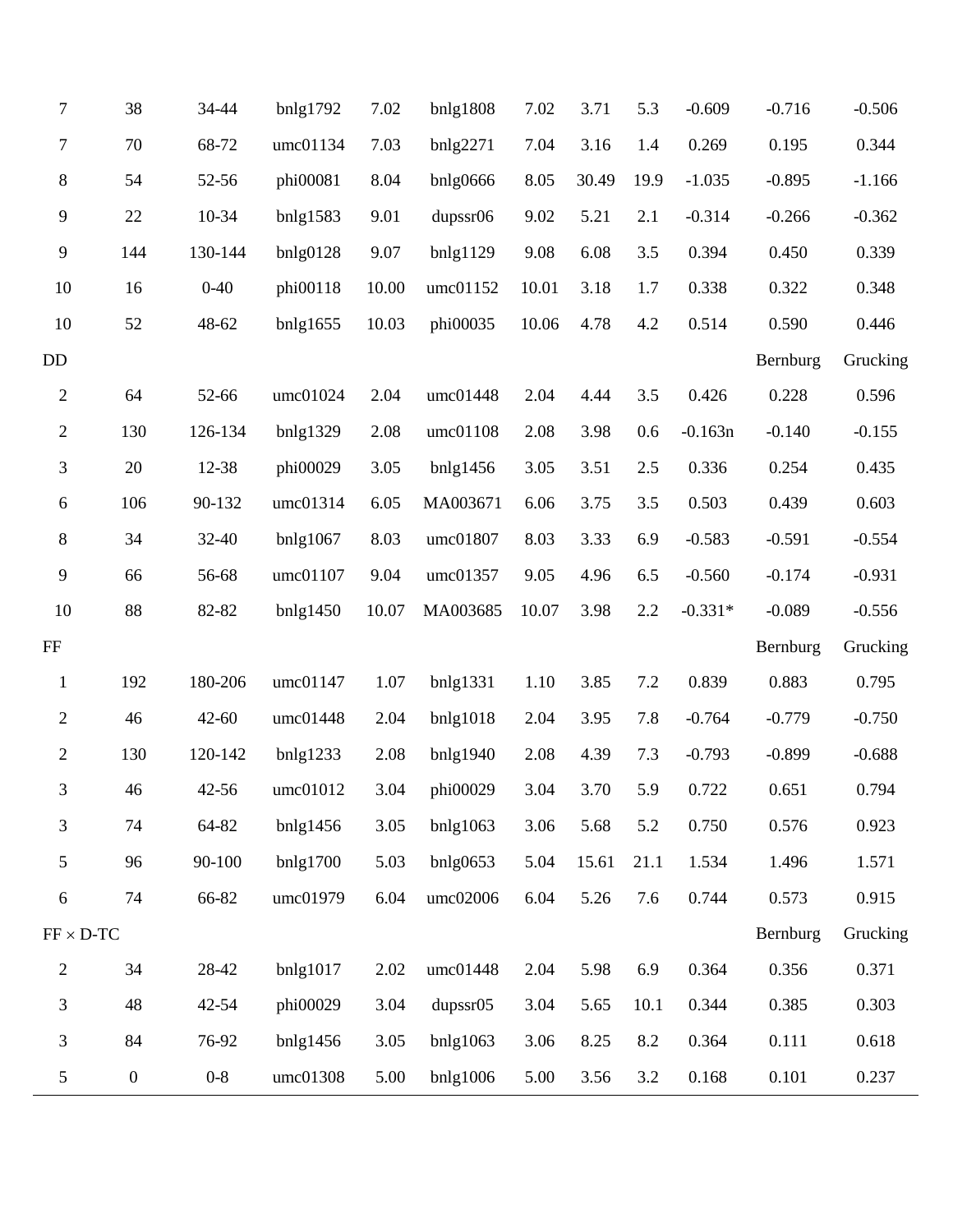| FD                       |              |           |                      |      |                |      |       |      |           | Bernburg | Grucking |
|--------------------------|--------------|-----------|----------------------|------|----------------|------|-------|------|-----------|----------|----------|
| $\mathbf{1}$             | 116          | 110-124   | MA003701             | 1.05 | bnlg1057       | 1.06 | 13.43 | 10.6 | 0.881     | 0.988    | 0.842    |
| $\mathbf{2}$             | 134          | 128-142   | dupser <sub>24</sub> | 2.08 | bnlg1520       | 2.09 | 9.74  | 11.7 | $-0.957$  | $-0.868$ | $-1.083$ |
| $\overline{\mathcal{A}}$ | 14           | $8 - 22$  | MA003326             | 4.05 | umc01329       | 4.06 | 7.87  | 8.6  | $-0.833$  | $-0.726$ | $-0.991$ |
| $\overline{\mathcal{L}}$ | 82           | 68-100    | dupss r28            | 4.08 | umc01101       | 4.09 | 6.54  | 8.8  | $-0.950$  | $-0.849$ | $-1.003$ |
| 5                        | 72           | 68-78     | MA003682             | 5.03 | MA003667       | 5.03 | 7.78  | 5.5  | 0.848     | 0.672    | 0.940    |
| 5                        | 96           | 82-108    | umc01502             | 5.05 | bnlg0278       | 5.06 | 3.00  | 4.9  | $-0.817$  | $-0.690$ | $-0.914$ |
| $6\,$                    | $\mathbf{2}$ | $0 - 10$  | phi00075             | 6.00 | MA003323       | 6.00 | 3.47  | 4.5  | $-0.620$  | $-0.560$ | $-0.650$ |
| 6                        | 52           | $30 - 56$ | coaomt1d1            | 6.01 | umc01014       | 6.04 | 4.37  | 1.3  | $-0.499n$ | $-0.329$ | $-0.718$ |
| 6                        | 68           | 64-92     | umc01413             | 6.05 | nc000013       | 6.05 | 3.26  | 4.0  | $-0.883$  | $-1.052$ | $-0.754$ |
| $\, 8$                   | 40           | 30-46     | c4hxxxs1             | 8.03 | $b$ nlg $0666$ | 8.05 | 7.52  | 10.7 | 0.873     | 0.569    | 1.181    |
| 9                        | 36           | 28-44     | bnlg1401             | 9.02 | MA003480       | 9.03 | 5.67  | 7.3  | 0.751     | 0.510    | 0.942    |